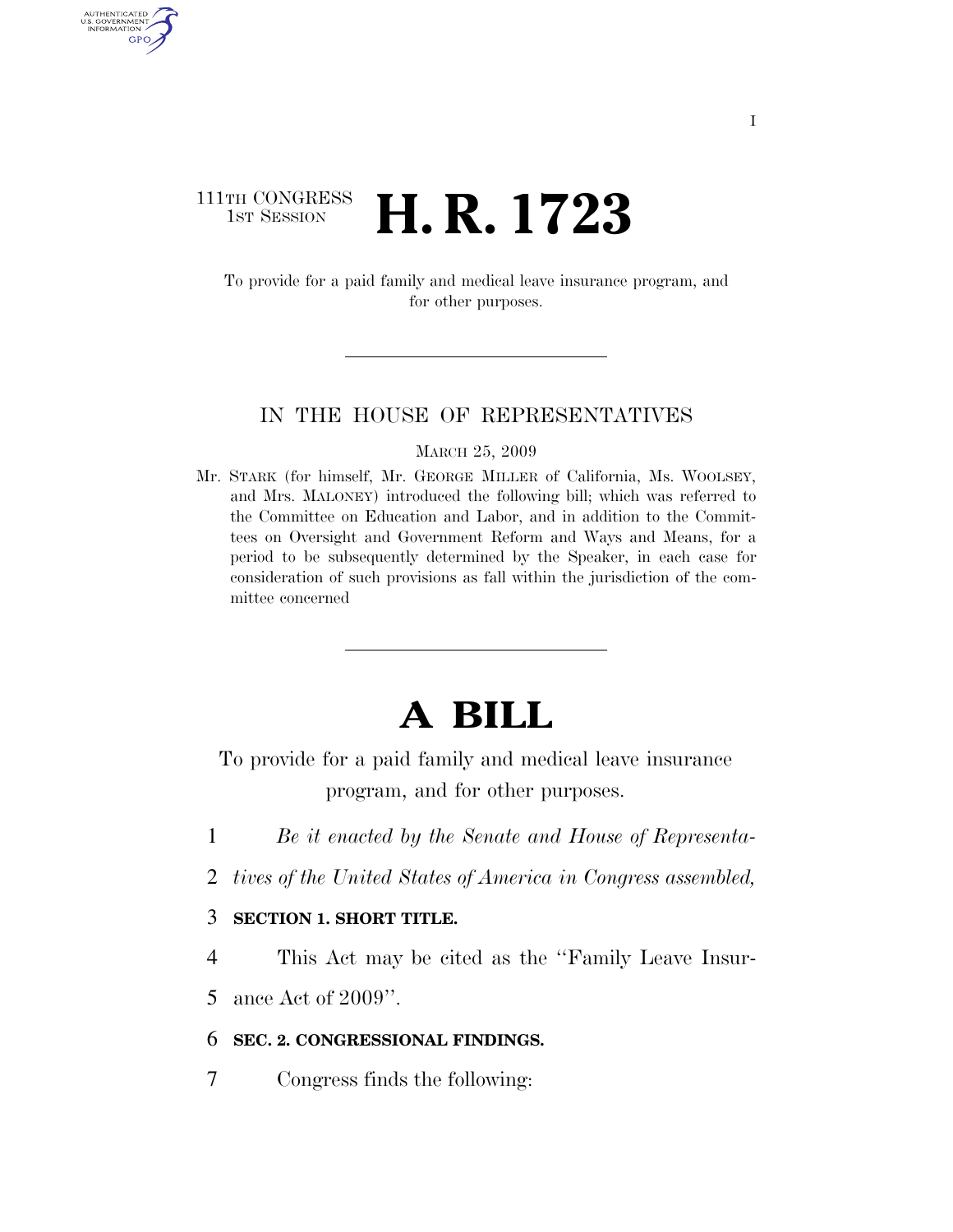(1) Since its passage, the Family and Medical Leave Act of 1993 (referred to in this section as the ''FMLA'') has assisted millions of employees in bal- ancing the demands of their jobs with their family responsibilities. However, many eligible employees are not able to utilize the benefits of the FMLA be- cause FMLA leave is unpaid. According to a 2000 survey on the FMLA by the Department of Labor, among those employees who need FMLA leave and don't take it, 78 percent don't take it because they can't afford it.

 (2) An analysis of national data from the 2000 FMLA survey by the Center for Women and Work at Rutgers University suggests that employees suffer severe financial hardship in order to be responsible family members and provide minor children and aging parents with the care they need. For example, among employees who needed to care for a seriously ill child—

 (A) 42 percent took time off even though 21 they received no pay while doing so;

 (B) 46 percent received full or partial pay during at least part of the time off (including receiving pay for reasons such as use of vaca-tion time); and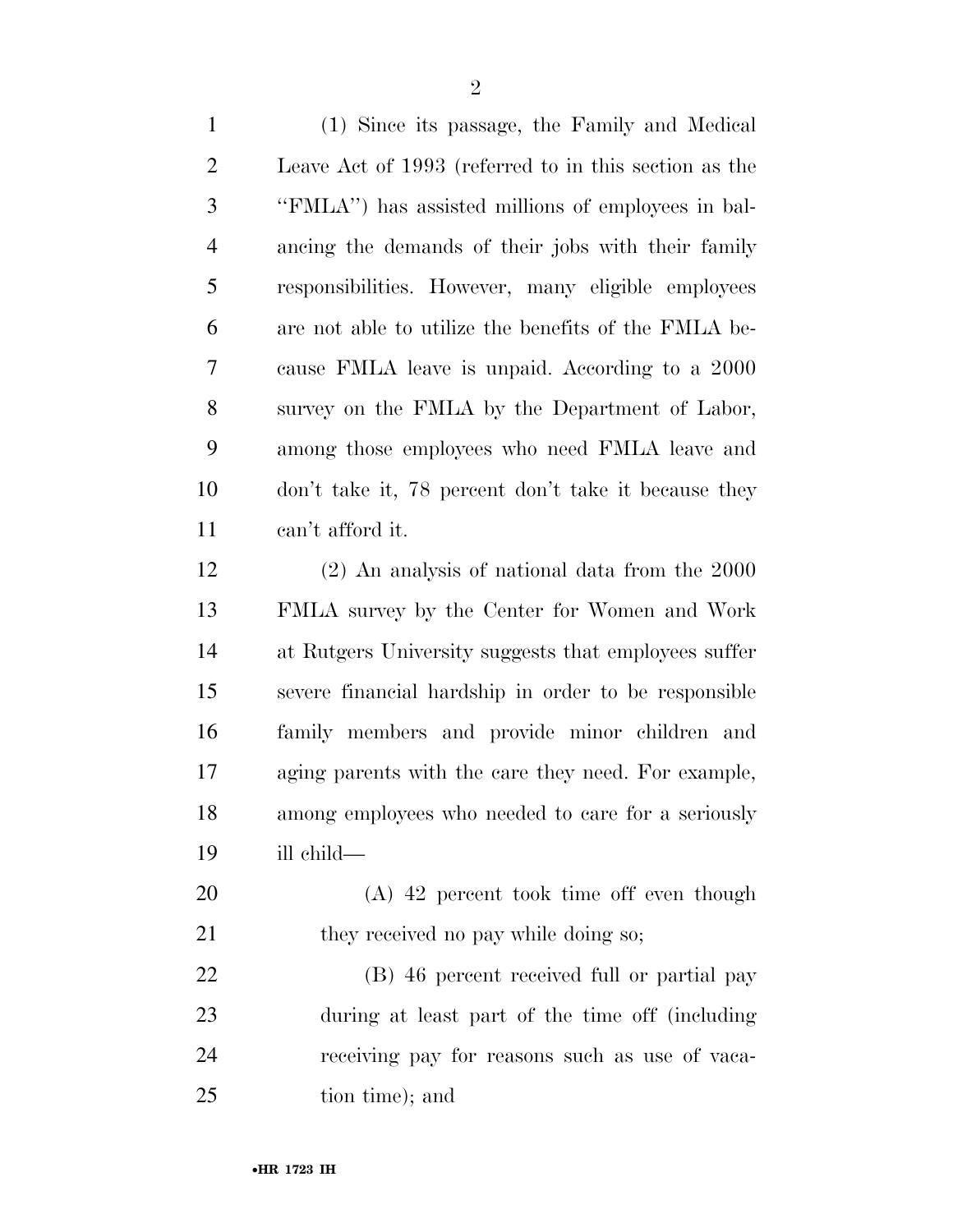(C) 12 percent could not take time off to care for the child due to lack of pay. (3) Americans who provide direct care for their family members prevent the worsening of illnesses and promote strong recovery. For example, the length of a child's stay in the hospital decreases by 31 percent when parents are able to be present. (4) Forty-three percent of private sector em- ployees do not have access to paid sick leave, as re- ported in the Bureau of Labor Statistics National Compensation Survey in March 2006. Of those em- ployees who do have paid sick leave, many are not able to use their own sick leave to receive payment while caring for family members who are ill. (5) Family and medical leave benefits strength- en and support the business sector through health care savings and increased employee retention and productivity. (6) A 2008 Harvard Law study on foreclosure trends found that 49 percent of all respondents' foreclosures were caused, at least in part, by a med- ical crisis—including loss of work due to illness or injury, unmanageable medical bills, or caring for an ill family member. The State of California, where workers have access to paid family medical leave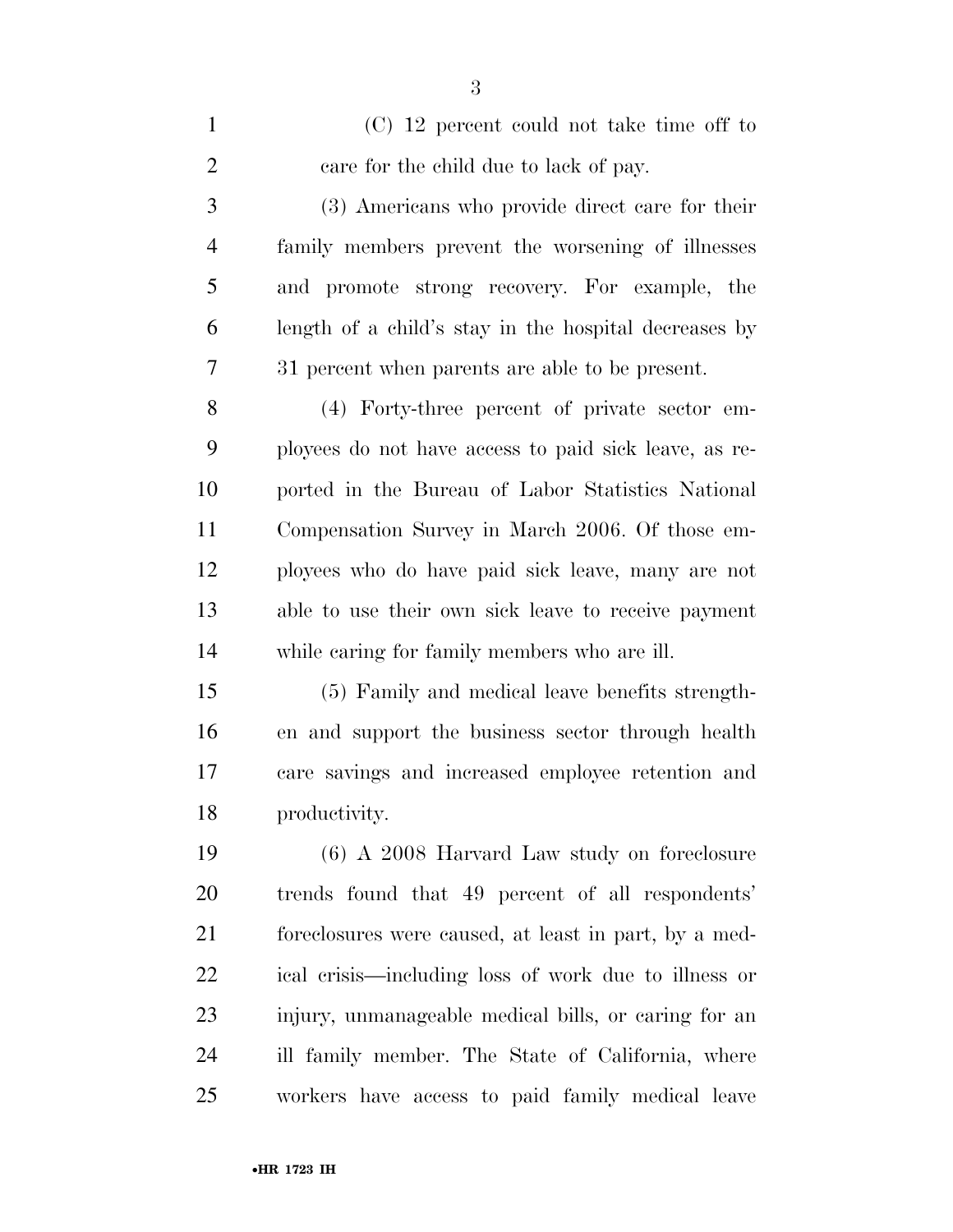| $\mathbf{1}$   | benefits, had a lower rate of foreclosure caused by                   |
|----------------|-----------------------------------------------------------------------|
| $\overline{2}$ | caring for a sick household member.                                   |
| 3              | (7) Demographic changes over the past few dec-                        |
| $\overline{4}$ | ades have altered the face and needs of the work-                     |
| 5              | force. It is now common for both parents to be in                     |
| 6              | the workforce and for men and women to also serve                     |
| 7              | as the primary caregivers for elderly spouses or par-                 |
| 8              | ents.                                                                 |
| 9              | (8) According to the Bureau of the Census and                         |
| 10             | the Bureau of Labor Statistics, 56 percent of women                   |
| 11             | with children under age 1 are in the labor force,                     |
| 12             | while 71 percent of all women with dependent chil-                    |
| 13             | dren under age 18 are in the labor force.                             |
| 14             | (9) Nearly $\frac{2}{3}$ of Americans under the age of 60             |
| 15             | expect to be responsible for the care of an elderly                   |
| 16             | relative in the next 10 years.                                        |
| 17             | SEC. 3. GENERAL DEFINITIONS.                                          |
| 18             | (a) IN GENERAL.—The definitions provided by sec-                      |
| 19             | tion 101 of the Family and Medical Leave Act of 1993                  |
| 20             | $(29 \text{ U.S.C. } 2611)$ , other than the definitions of the terms |
| 21             | "son or daughter", shall apply for purposes of this Act.              |
| 22             | (b) ADDITIONAL DEFINITIONS.—In this Act, the fol-                     |
|                |                                                                       |

lowing additional definitions shall apply: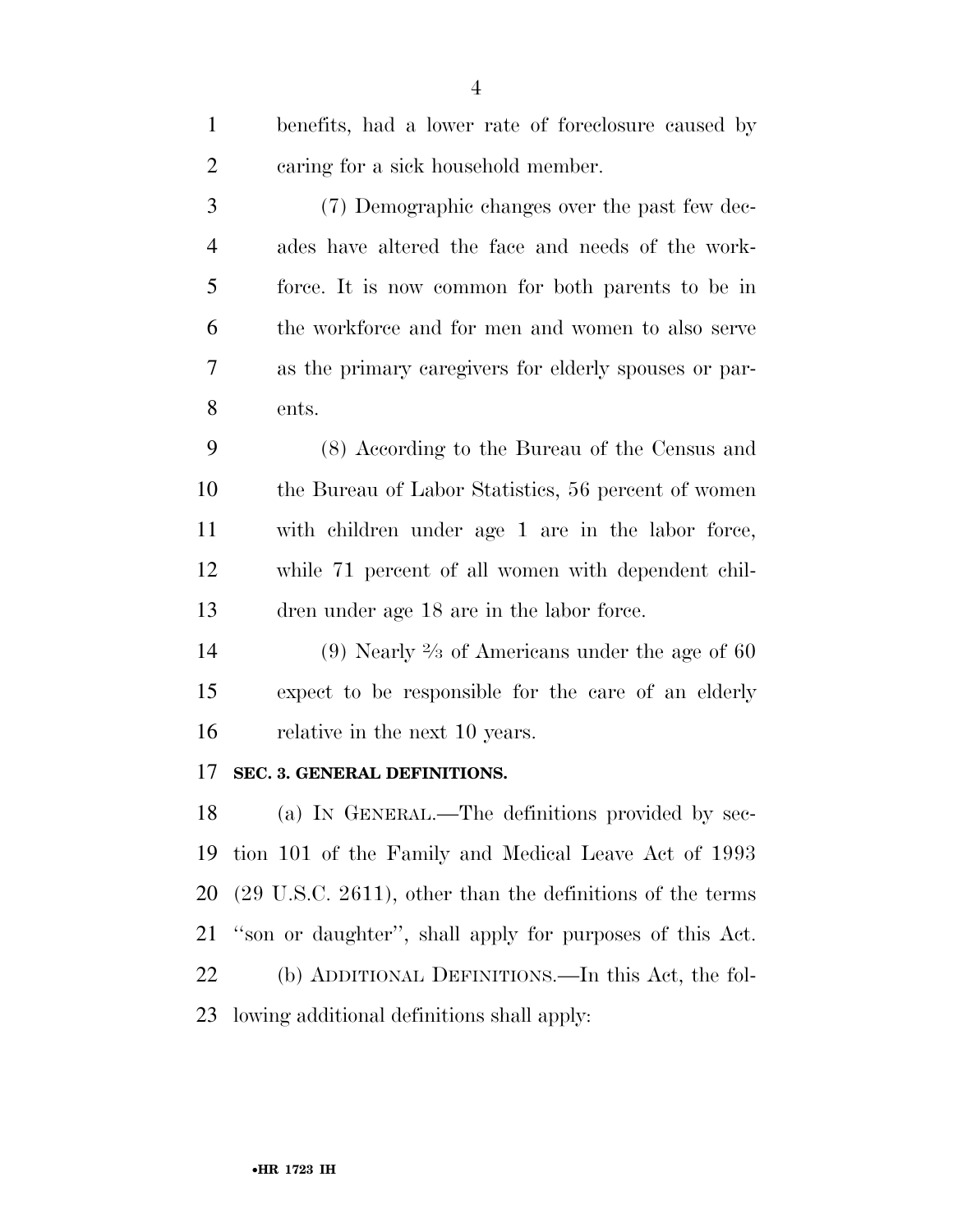| $\mathbf{1}$   | (1) BOARD OF TRUSTEES.—The term "Board                |
|----------------|-------------------------------------------------------|
| $\overline{2}$ | of Trustees" means the Board of Trustees of the In-   |
| 3              | surance Fund.                                         |
| $\overline{4}$ | (2) COVERED AGENCY.—The term "covered                 |
| 5              | agency", when used with respect to a State, means     |
| 6              | the State agency referred to in paragraph (1) of sec- |
| 7              | tion 102(b), or the Commissioner of Social Security   |
| 8              | if the Commissioner is carrying out the State Family  |
| 9              | and Medical Insurance Program in the State under      |
| 10             | paragraph $(2)$ of such section.                      |
| 11             | (3) DOMESTIC PARTNER.—The term "domestic              |
| 12             | partner" means—                                       |
| 13             | (A) the person recognized as the domestic             |
| 14             | partner of the employee under any domestic            |
| 15             | partner registry or civil union laws of the State     |
| 16             | or political subdivision of a State where the em-     |
| 17             | ployee resides;                                       |
| 18             | (B) a same-sex spouse as determined                   |
| 19             | under the applicable law of the State or polit-       |
| <b>20</b>      | ical subdivision of a State where the employee        |
| 21             | resides; or                                           |
| 22             | (C) in the case of an unmarried employee              |
| 23             | who lives in a State where a person cannot            |
| 24             | marry a person of the same sex under the laws         |
| 25             | of the State, a single, unmarried adult person        |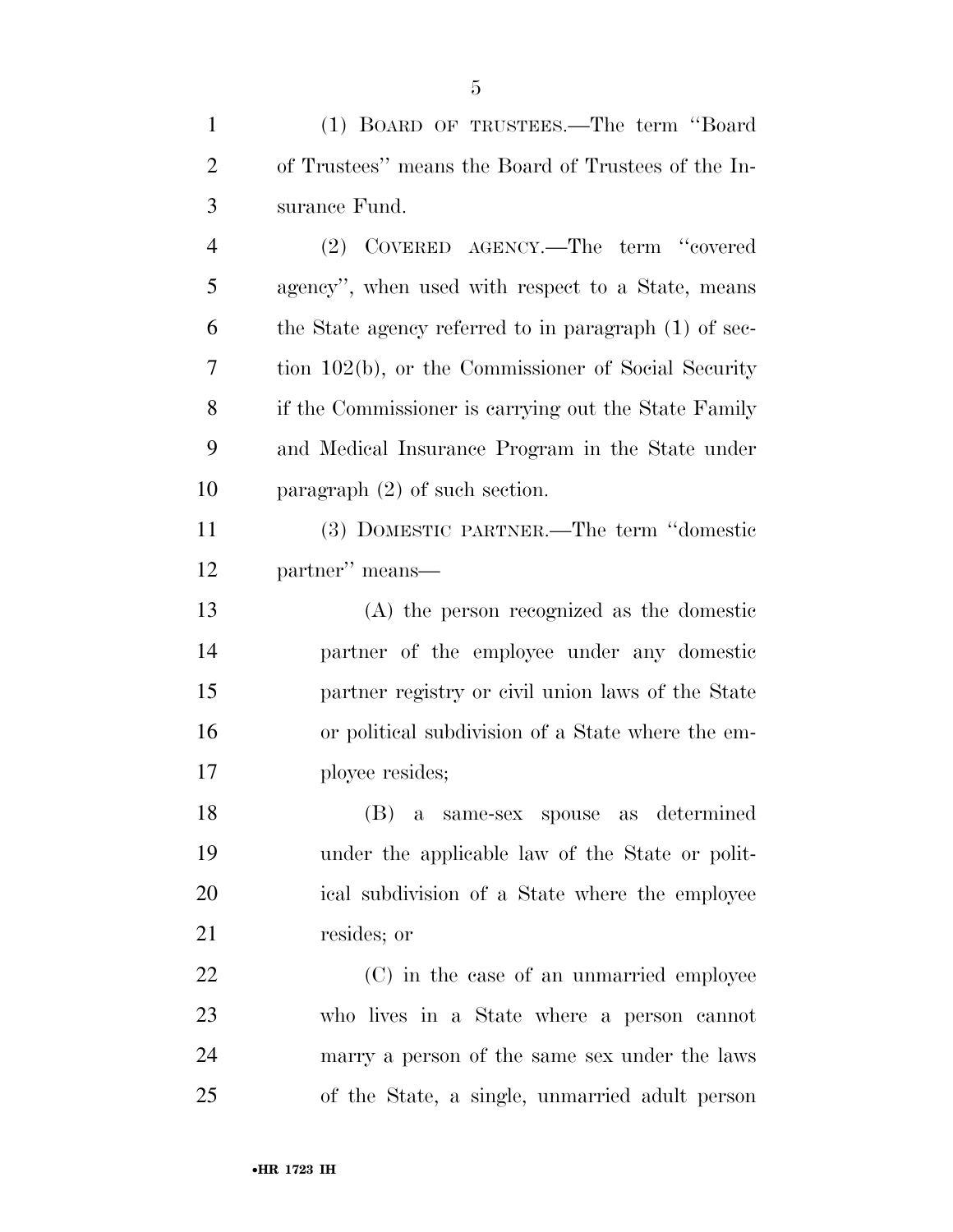| $\mathbf{1}$   | of the same sex as the employee who is in a             |
|----------------|---------------------------------------------------------|
| $\overline{2}$ | committed, intimate relationship with the em-           |
| 3              | ployee, is not a domestic partner to any other          |
| $\overline{4}$ | person, and who is designated to the employer           |
| 5              | by such employee as that employee's domestic            |
| 6              | partner.                                                |
| $\tau$         | (4) INSURANCE FUND.—The term "Insurance                 |
| 8              | Fund" means the Family and Medical Leave Insur-         |
| 9              | ance Fund established under section 301.                |
| 10             | (5) MANAGING TRUSTEE.—The term "Man-                    |
| 11             | aging Trustee" means the Managing Trustee of the        |
| 12             | Board of Trustees of the Insurance Fund.                |
| 13             | $(6)$ SON OR DAUGHTER.—The term "son or                 |
| 14             | daughter" means a biological, adopted, or foster        |
| 15             | child, a stepchild, a legal ward, a child of a person's |
| 16             | domestic partner, or a child of a person standing in    |
| 17             | loco parentis, who is—                                  |
| 18             | (A) under 18 years of age; or                           |
| 19             | (B) 18 years of age or older and incapable              |
| 20             | of self-care because of a mental or physical dis-       |
| 21             | ability.                                                |
| 22             | TITLE I—FAMILY AND MEDICAL                              |
| 23             | <b>LEAVE INSURANCE PROGRAM</b>                          |
| 24             | SEC. 101. PROGRAM DEFINITIONS.                          |
| 25             | In this title:                                          |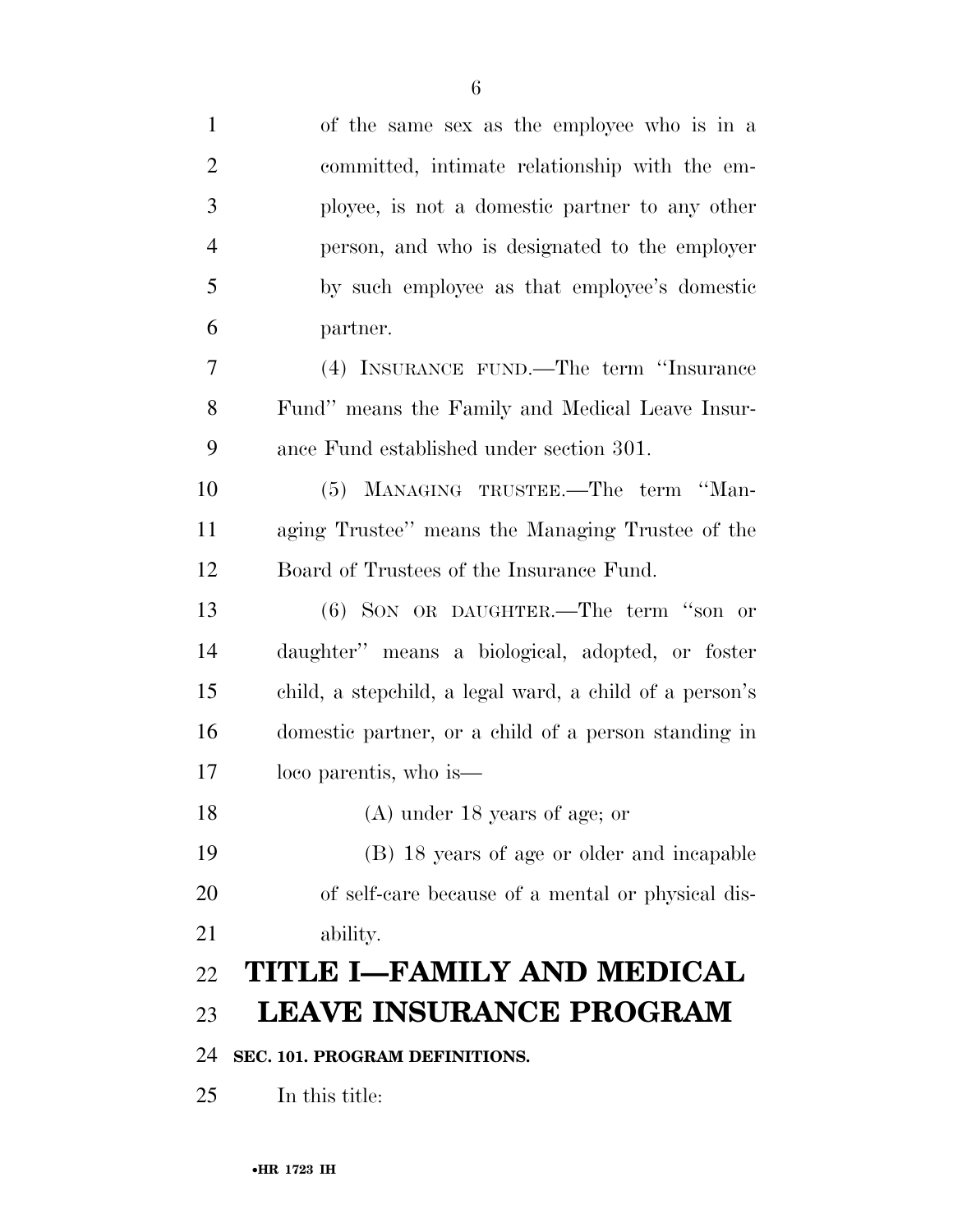| $\mathbf{1}$   | (1) ELIGIBLE EMPLOYEE.—The term "eligible    |
|----------------|----------------------------------------------|
| $\overline{2}$ | employee" means any of the following:        |
| 3              | $(A)$ An employee who—                       |
| $\overline{4}$ | (i) earned wages with a covered em-          |
| 5              | ployer for a minimum of 6 months prior to    |
| 6              | filing an application for leave benefits     |
| 7              | under this title; and                        |
| 8              | (ii) has been employed by the em-            |
| 9              | ployer with respect to whom paid leave is    |
| 10             | requested for at least 625 hours of service  |
| 11             | during the previous 6 months.                |
| 12             | (B) An employee—                             |
| 13             | (i) of a small employer that has elect-      |
| 14             | ed to participate in the Program under       |
| 15             | this title in accordance with such regula-   |
| 16             | tions as the Secretary shall prescribe; and  |
| 17             | (ii) who meets the requirements of           |
| 18             | subparagraph $(A)$ , but is not an employee  |
| 19             | of the Federal Government.                   |
| 20             | (C) A self-employed individual who has—      |
| 21             | (i) elected to participate in the Pro-       |
| 22             | gram under this title in accordance with     |
| 23             | such regulations as the Secretary shall pre- |
| 24             | scribe;                                      |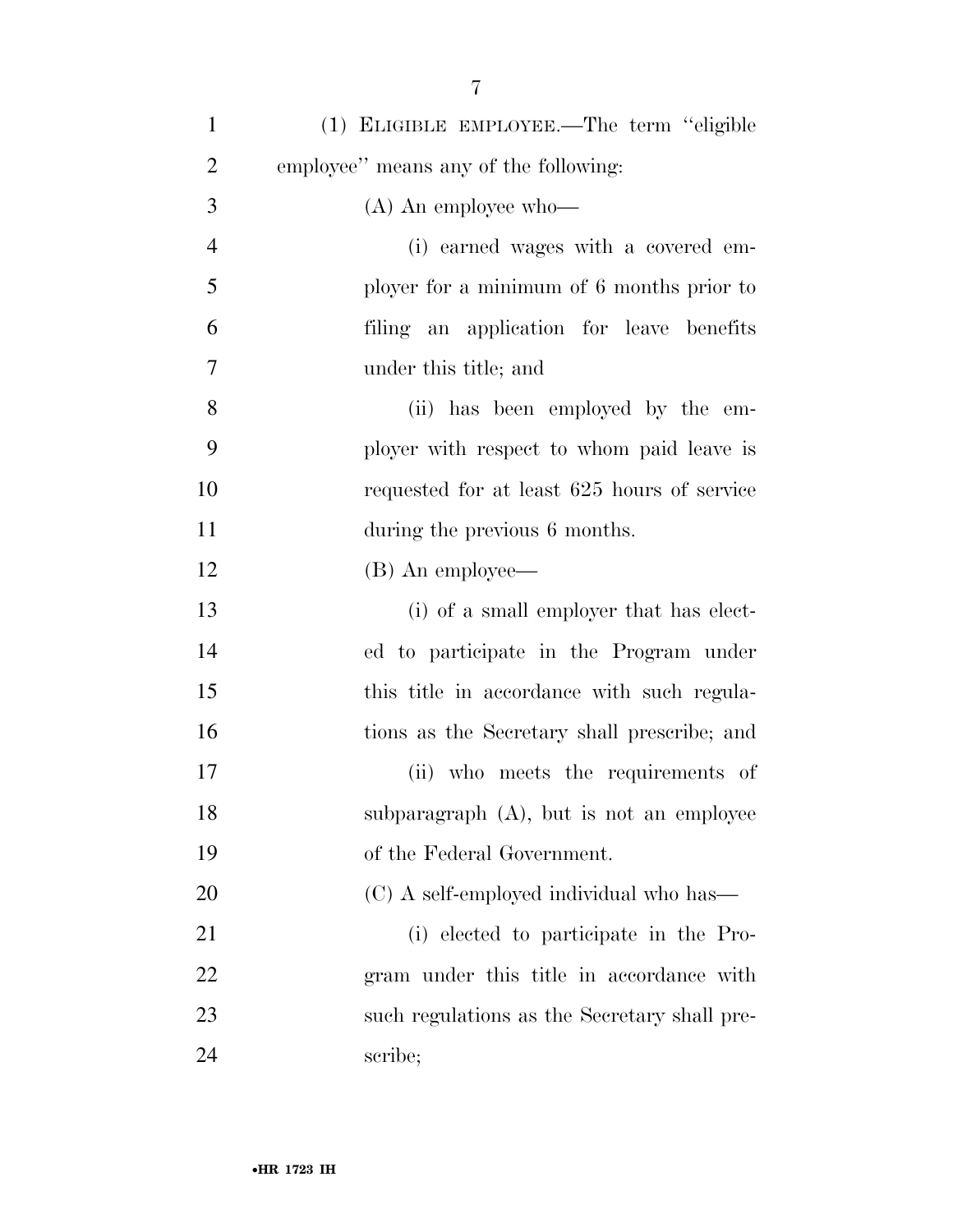| $\mathbf{1}$   | (ii) self-employment income while a            |
|----------------|------------------------------------------------|
| $\overline{2}$ | covered employer for 6 of the last 12          |
| 3              | months prior to filing an application for      |
| $\overline{4}$ | leave benefits under this title; and           |
| 5              | (iii) paid premiums under section              |
| 6              | $1401(c)$ of the Internal Revenue Code of      |
| $\overline{7}$ | 1986 with respect to such self-employment      |
| 8              | income.                                        |
| 9              | (2) EMPLOYER-RELATED DEFINITIONS.—             |
| 10             | COVERED EMPLOYER.—The<br>(A)<br>term           |
| 11             | "covered employer" means a person-             |
| 12             | $(i)$ that is —                                |
| 13             | $(I)$ an employer;                             |
| 14             | (II) a small employer that has                 |
| 15             | elected to participate in the Program          |
| 16             | under this title in accordance with            |
| 17             | such regulations as the Secretary shall        |
| 18             | prescribe; or                                  |
| 19             | (III) a self-employed individual               |
| 20             | who has elected to so participate; and         |
| 21             | (ii) that is not a voluntary plan em-          |
| 22             | ployer.                                        |
| 23             | (B) EMPLOYER.—The term "employer"              |
| 24             | shall have the meaning given that term in sec- |
| 25             | tion 101(4) of the Family and Medical Leave    |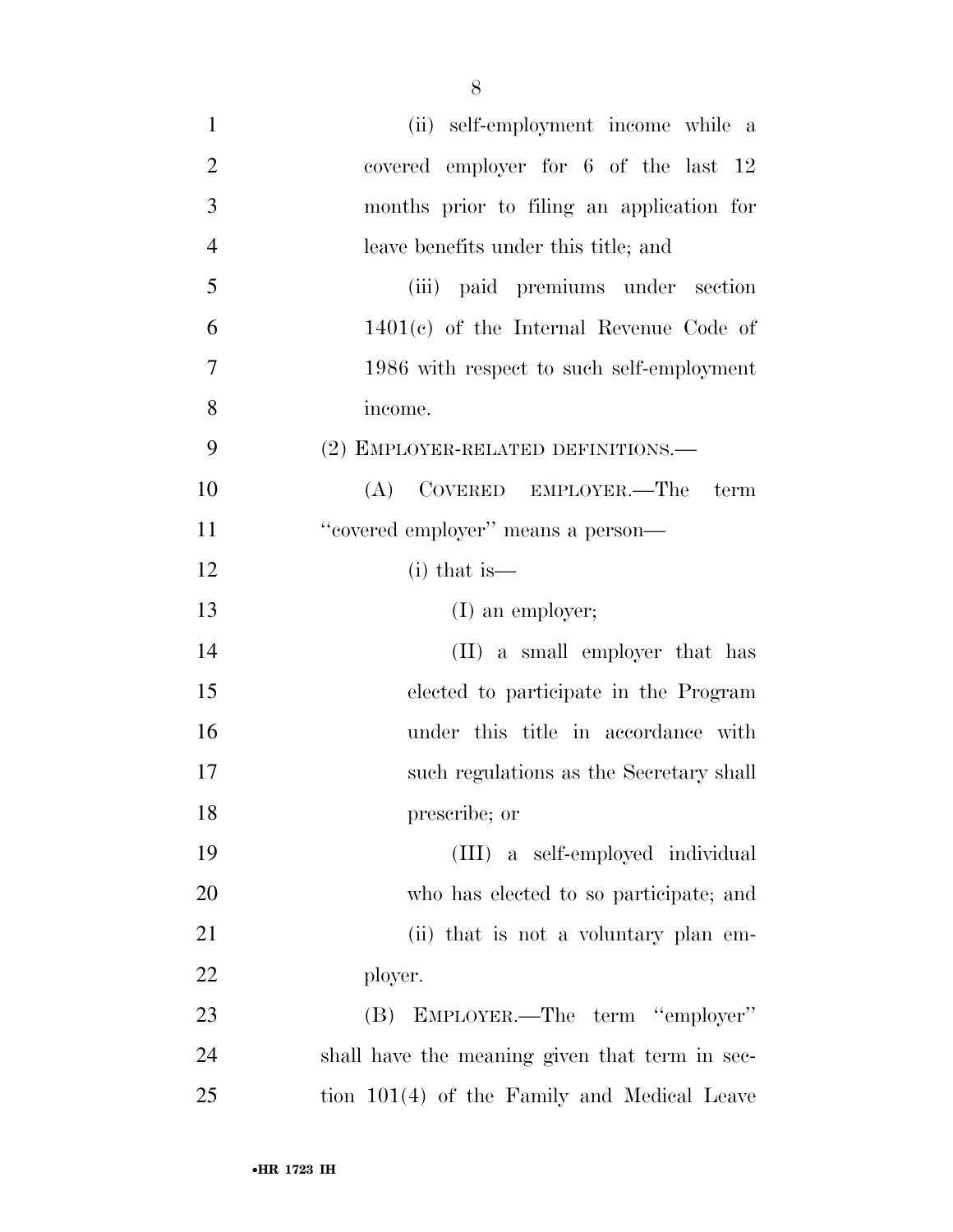| $\mathbf{1}$   | Act of 1993 (29 U.S.C. 2611(4)), except that   |
|----------------|------------------------------------------------|
| $\overline{2}$ | such term shall include any person who employs |
| 3              | 2 or more employees for each working day dur-  |
| $\overline{4}$ | ing each of 20 or more calendar workweeks in   |
| 5              | the current or preceding calendar year.        |
| 6              | (C) SMALL EMPLOYER.—The term "small            |
| $\tau$         | employer"-                                     |
| 8              | (i) means any person engaged in com-           |
| 9              | merce or in any industry or activity affect-   |
| 10             | ing commerce who employs not less than 2       |
| 11             | and not more than 19 employees for each        |
| 12             | working day during each of 20 or more          |
| 13             | calendar workweeks in the current or pre-      |
| 14             | ceding calendar year; and                      |
| 15             | (ii) includes—                                 |
| 16             | (I) any person who acts, directly              |
| 17             | or indirectly, in the interest of an em-       |
| 18             | ployer described in clause (i) to any of       |
| 19             | the employees of such employer;                |
| 20             | (II) any successor in interest of              |
| 21             | an employer described in clause (i);           |
| 22             | and                                            |
| 23             | (III) any public agency, as de-                |
| 24             | fined in section $3(x)$ of the Fair Labor      |
| 25             | Standards Act of 1938 (29 U.S.C.               |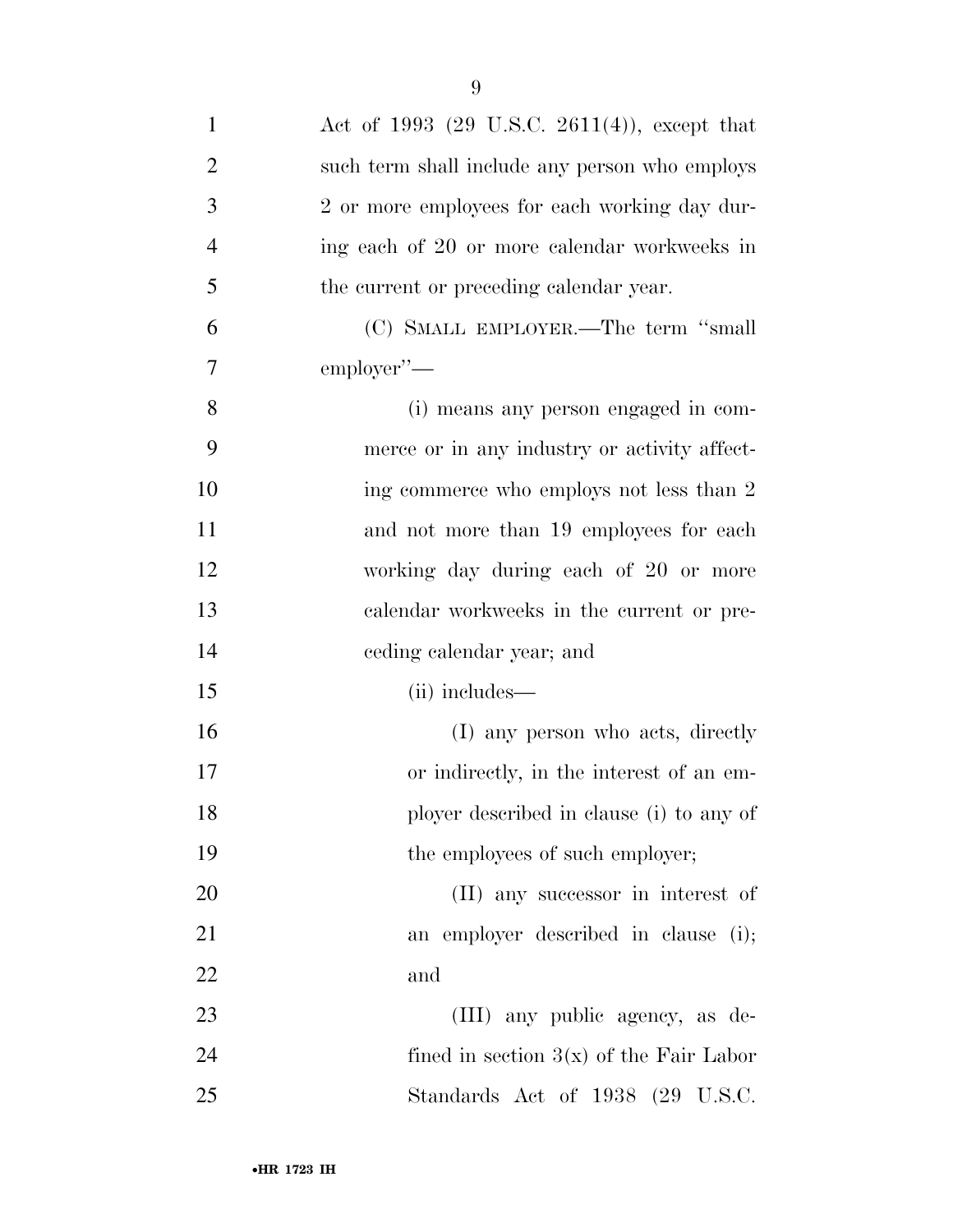| $\mathbf{1}$   | $203(x)$ that is an employer described                  |
|----------------|---------------------------------------------------------|
| $\overline{2}$ | in clause (i) but is not an entity of the               |
| 3              | Federal Government.                                     |
| $\overline{4}$ | (D) VOLUNTARY PLAN EMPLOYER.—The                        |
| 5              | term "voluntary plan employer" means an em-             |
| 6              | ployer for which the Secretary has approved a           |
| 7              | voluntary plan under section 104 for the period         |
| 8              | involved.                                               |
| 9              | (3) LEAVE BENEFIT.—The term "leave benefit"             |
| 10             | means a family and medical leave insurance benefit      |
| 11             | described in section 103.                               |
| 12             | (4) VOLUNTARY PAID BENEFIT.—The term                    |
| 13             | "voluntary paid benefit" means a family and medical     |
| 14             | leave insurance benefit provided under a voluntary      |
| 15             | plan approved under section 104 for the period in-      |
| 16             | volved.                                                 |
| 17             | SEC. 102. ESTABLISHMENT OF PROGRAM.                     |
| 18             | (a) FEDERAL PROGRAM.—The Secretary of Labor             |
| 19             | shall establish a Family and Medical Insurance Program. |
| 20             | (b) STATE PROGRAMS.—In carrying out the Federal         |
| 21             | Program established under subsection (a), the Secretary |
| <u>22</u>      | $may$ —                                                 |
| 23             | (1) enter into a contract with a State under            |
| 24             | which-                                                  |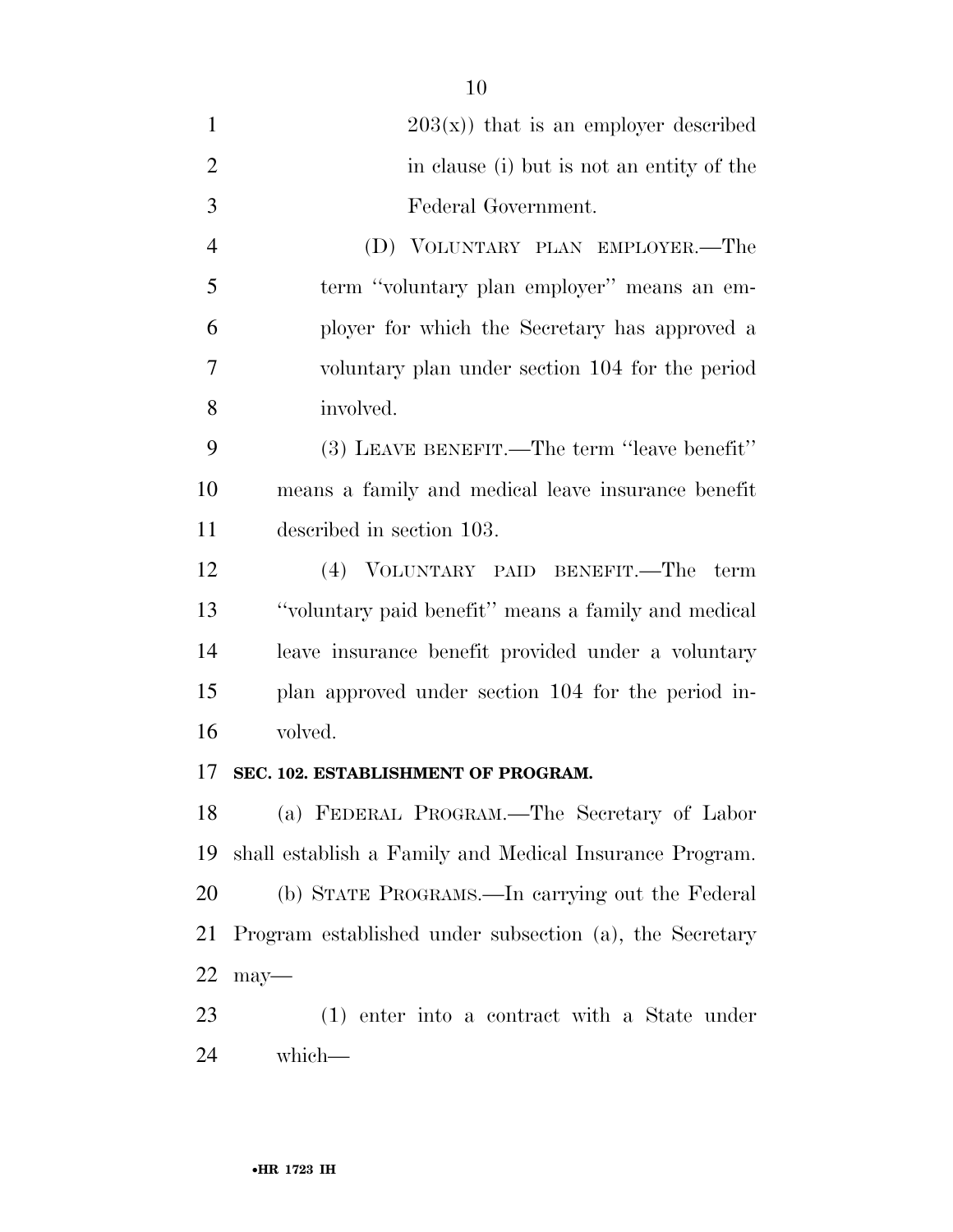| $\mathbf{1}$   | $(A)$ the State agrees to establish, or ex-                 |
|----------------|-------------------------------------------------------------|
| $\overline{2}$ | pand a State program in effect at the date of               |
| 3              | the enactment of this Act to include, a State               |
| $\overline{4}$ | Family and Medical Insurance Program that                   |
| 5              | provides the benefits described in this title; and          |
| 6              | (B) the Secretary agrees to instruct the                    |
| 7              | Managing Trustee of the Family and Medical                  |
| 8              | Leave Insurance Fund, established under sec-                |
| 9              | tion 301, to provide the State funds for such               |
| 10             | benefits from the Insurance Fund; or                        |
| 11             | $(2)$ at the request of the Governor of a State,            |
| 12             | enter into an interagency agreement with the Com-           |
| 13             | missioner of Social Security under which—                   |
| 14             | (A) the Commissioner of Social Security                     |
| 15             | agrees to establish a State Family and Medical              |
| 16             | Insurance Program in such State to provide the              |
| 17             | benefits described in this title in such State;             |
| 18             | and                                                         |
| 19             | (B) the Secretary agrees to instruct the                    |
| 20             | Managing Trustee of the Insurance Fund to                   |
| 21             | provide the Commissioner of Social Security                 |
| 22             | funds for such benefits from the Insurance                  |
| 23             | Fund.                                                       |
| 24             | (c) STATE APPLICATION.—To be eligible to receive            |
| 25             | a contract under subsection $(b)(1)$ , a State shall submit |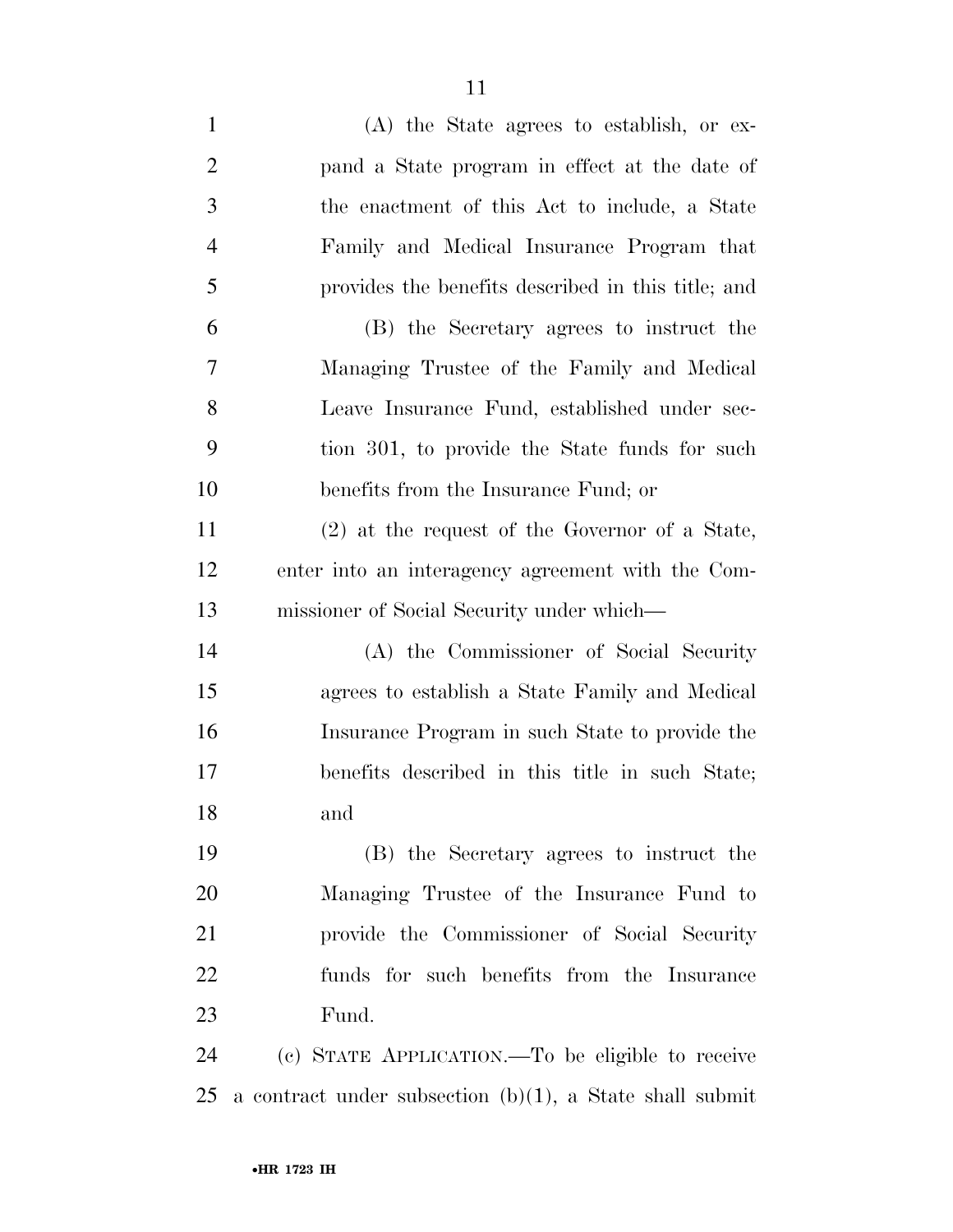an application to the Secretary at such time, in such man- ner, and containing such information as the Secretary may require. At a minimum, the application shall include infor- mation identifying the State agency to carry out the State Family and Medical Insurance Program under subsection 6 (b) $(1)$ .

#### **SEC. 103. PROGRAM BENEFITS.**

 (a) ENTITLEMENT.—Subject to subsections (b), (d), and (e), an eligible employee of a covered employer shall be entitled to a family and medical leave insurance benefit for a total of 12 workweeks of leave during any 12-month period for 1 or more of the following reasons:

 (1) Because of the birth of a son or daughter of the employee and in order to care for such son or daughter.

 (2) Because of the placement of a son or daughter with the employee for adoption or foster care.

 (3) In order to care for a child, parent, spouse, domestic partner, grandchild, grandparent, or sibling of the employee and who has a serious health condi-22 tion.

 (4) Because of a serious health condition that makes the employee unable to perform the functions of the position of such employee.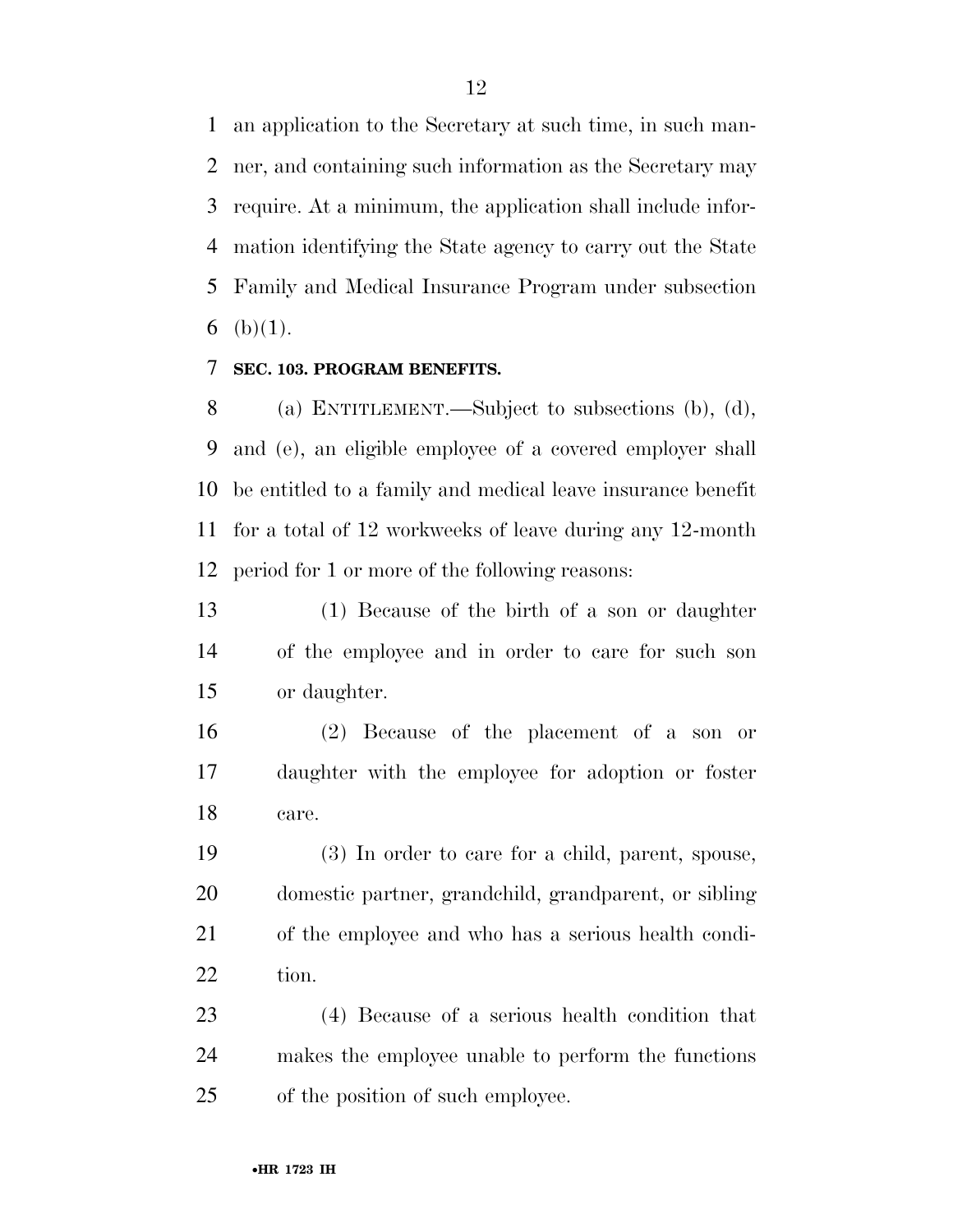(5) Because of any qualifying exigency (as the Secretary of Labor shall, by regulation, determine) arising out of the fact that the spouse, or a son,

 daughter, or parent of the employee is on active duty (or has been notified of an impending call or order to active duty) in the Armed Forces of the United States in support of a contingency operation.

 (6) In order to care for a child, parent, spouse, domestic partner, grandchild, grandparent, sibling, or next of kin of the employee who is a covered serv- icemember as such term is defined in section 101(16) of the Family and Medical Leave Act of 13 1993 (29 U.S.C. 2611(16)).

 (b) WAITING PERIOD.—During each 12-month pe- riod described in subsection (a), each eligible employee shall be subject to a waiting period of 5 workdays of leave described in subsection (a) (but not more than 7 calendar days), during which a leave benefit shall not be paid to the employee. The waiting period shall not reduce the 12 workweeks of leave benefits available under subsection (a).

(c) BENEFIT AMOUNT.—

 (1) IN GENERAL.—Subject to paragraph (2), an eligible employee's leave benefit for any workday on which the employee takes leave as described in sub-section (a) shall be calculated as—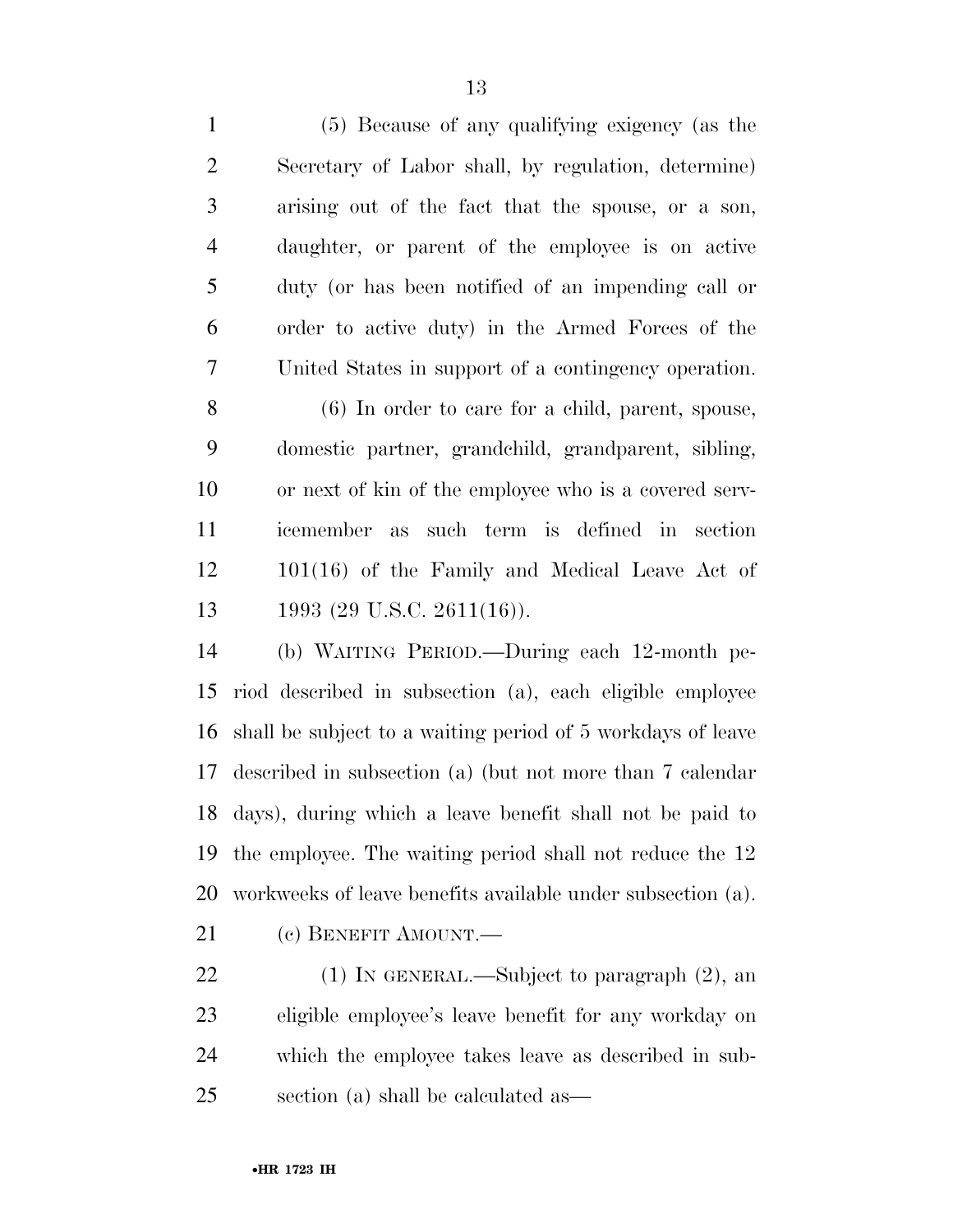| $\mathbf{1}$   | $(A)$ in the case of an employee with an an-   |
|----------------|------------------------------------------------|
| $\overline{2}$ | nual income of not more than $$20,000$ , an    |
| 3              | amount equal to 100 percent of that employee's |
| $\overline{4}$ | daily earnings;                                |
| $\mathfrak{S}$ | (B) in the case of an employee with an an-     |
| 6              | nual income of more than \$20,000 and not      |
| $\tau$         | more than $$30,000$ , an amount equal to the   |
| 8              | greater of-                                    |
| 9              | (i) 75 percent of that employee's daily        |
| 10             | earnings; or                                   |
| 11             | (ii) 100 percent of the daily earnings         |
| 12             | of an employee with an annual income of        |
| 13             | \$20,000;                                      |
| 14             | (C) in the case of an employee with an an-     |
| 15             | nual income of more than \$30,000 and not      |
| 16             | more than $$60,000$ , an amount equal to the   |
| 17             | greater of-                                    |
| 18             | (i) 55 percent of that employee's daily        |
| 19             | earnings; or                                   |
| 20             | (ii) 75 percent of the daily earnings of       |
| 21             | an employee with an annual income of           |
| 22             | \$30,000;                                      |
| 23             | (D) in the case of an employee with an an-     |
| 24             | nual income of more than \$60,000 and not      |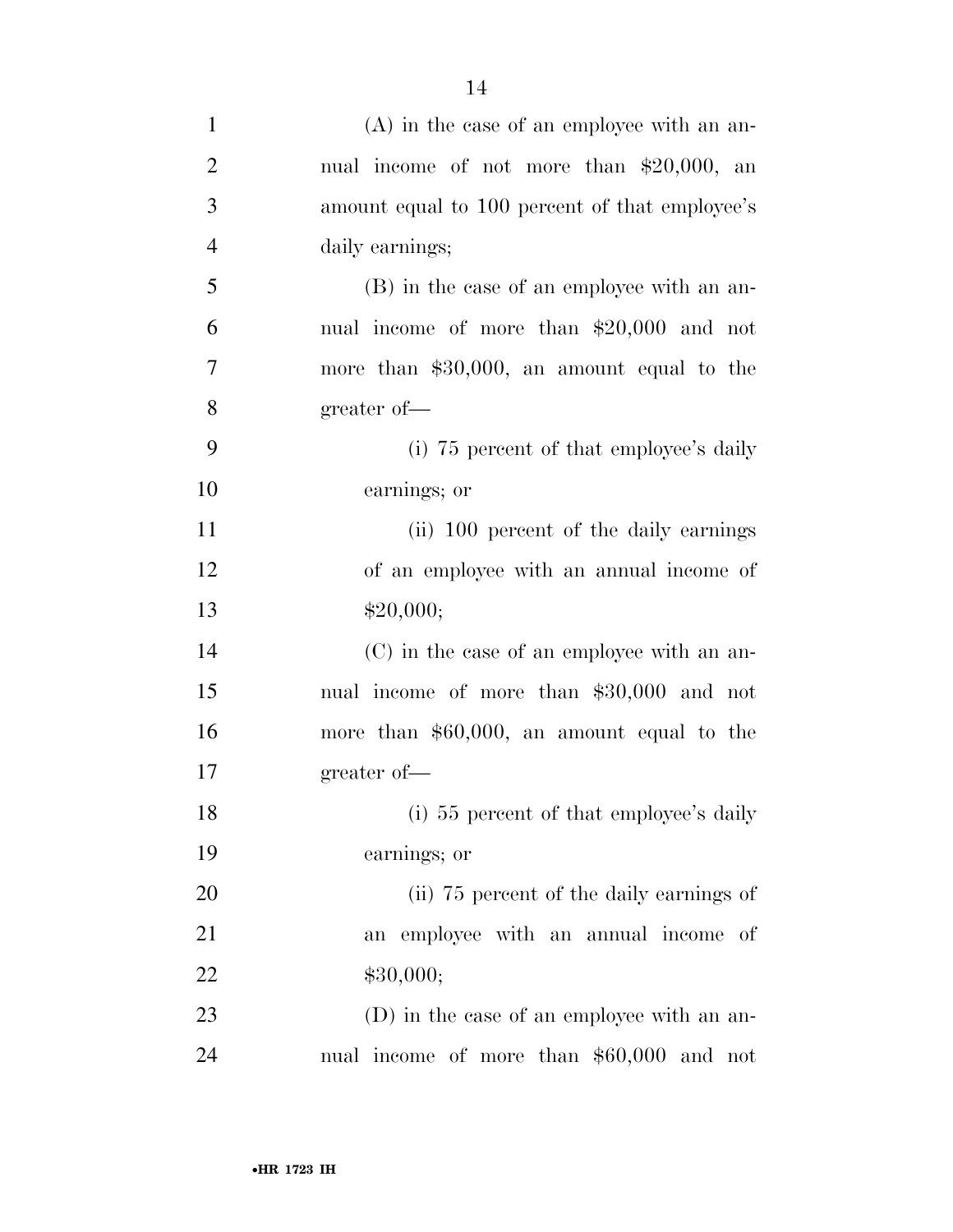| $\mathbf{1}$   | more than $$97,000$ , an amount equal to the      |
|----------------|---------------------------------------------------|
| $\overline{2}$ | greater of-                                       |
| 3              | (i) 40 percent of that employee's daily           |
| $\overline{4}$ | earnings; or                                      |
| 5              | (ii) 55 percent of the daily earnings of          |
| 6              | an employee with an annual income of              |
| $\tau$         | $$60,000;$ and                                    |
| 8              | $(E)$ in the case of an employee with an an-      |
| 9              | nual income of more than $$97,000$ , an amount    |
| 10             | equal to 40 percent of the daily earnings of an   |
| 11             | employee with an annual income of $$97,000$ .     |
| 12             | (2) INDEXING OF ANNUAL INCOME<br>CAT-             |
| 13             | EGORIES.                                          |
| 14             | (A) IN GENERAL.—The Secretary shall               |
| 15             | index the annual income amounts specified in      |
| 16             | paragraph (1) for each calendar year, using the   |
| 17             | national average wage index, as determined        |
| 18             | under section $209(k)$ of the Social Security Act |
| 19             | $(42 \text{ U.S.C. } 409(k)).$                    |
| 20             | (B) PUBLICATION.—Not later than the               |
| 21             | November 1 preceding each calendar year, the      |
| 22             | Secretary shall publish in the Federal Register   |
| 23             | the indexed amount determined under subpara-      |
| 24             | $graph(A)$ for that calendar year.                |
| 25             | (d) APPLICATION.—                                 |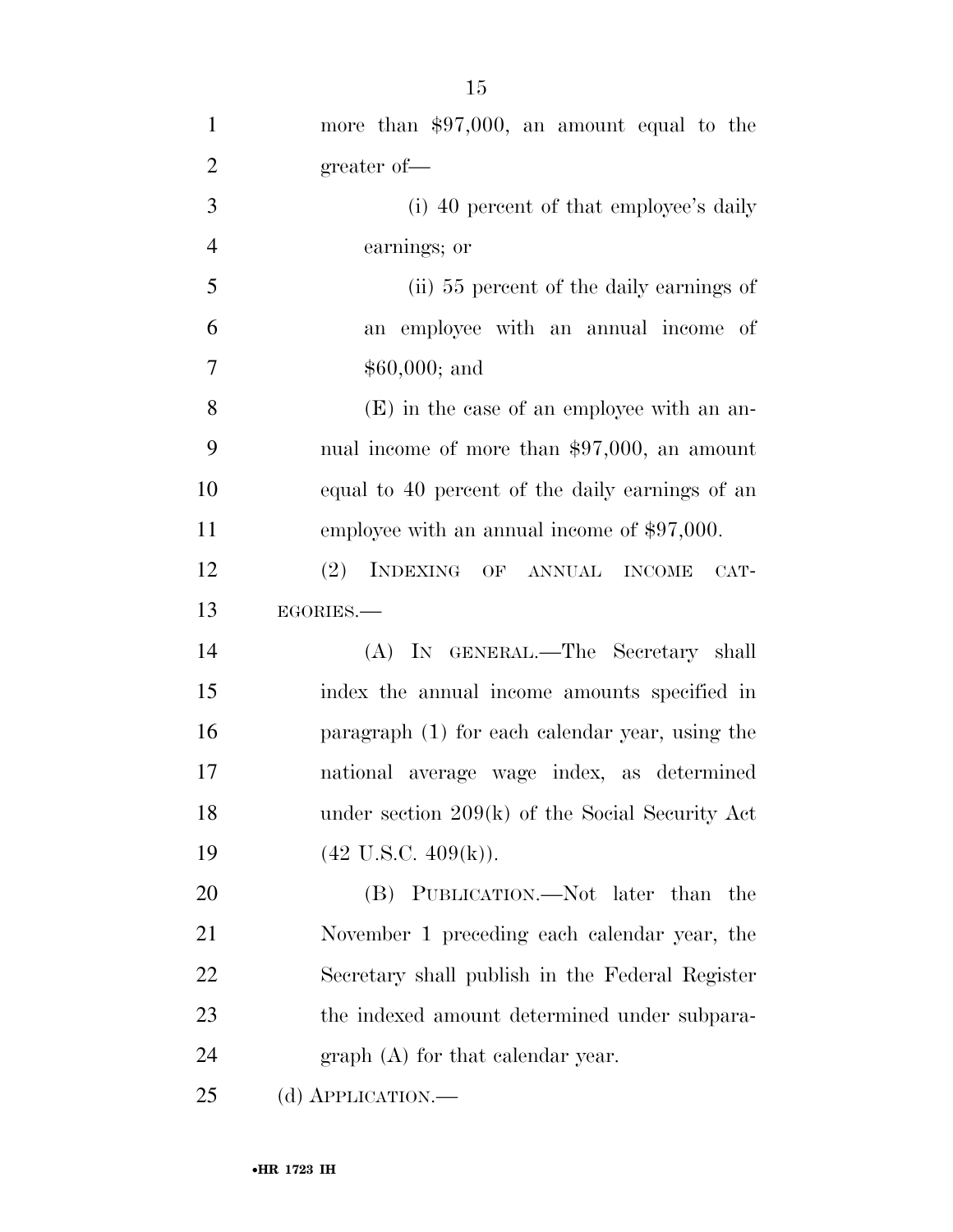(1) IN GENERAL.—To be eligible to receive a family and medical insurance benefit under this title in a State, an eligible employee shall submit an ap- plication to the covered agency for the State at such time, in such manner, and containing the informa- tion specified in paragraph (3) and such additional information as the agency may require. (2) IRREVOCABILITY FOR SELF-EMPLOYED IN- DIVIDUALS.—An election by a self-employed indi- vidual to participate in the Program shall be irrev- ocable. (3) CERTIFICATION REQUIREMENTS.—The cov- ered agency shall require each of the following, as part of the application for benefits under this section in connection with any leave: (A) A certification, submitted in a timely manner, issued by the health care provider of the eligible employee or of the child, spouse, parent, domestic partner, grandchild, grand- parent or sibling of the employee, as appro- priate, and similar to the certification described section 103(b) of the Family and Medical Leave Act of 1993 (29 U.S.C. 2613(b)) in connection with such leave.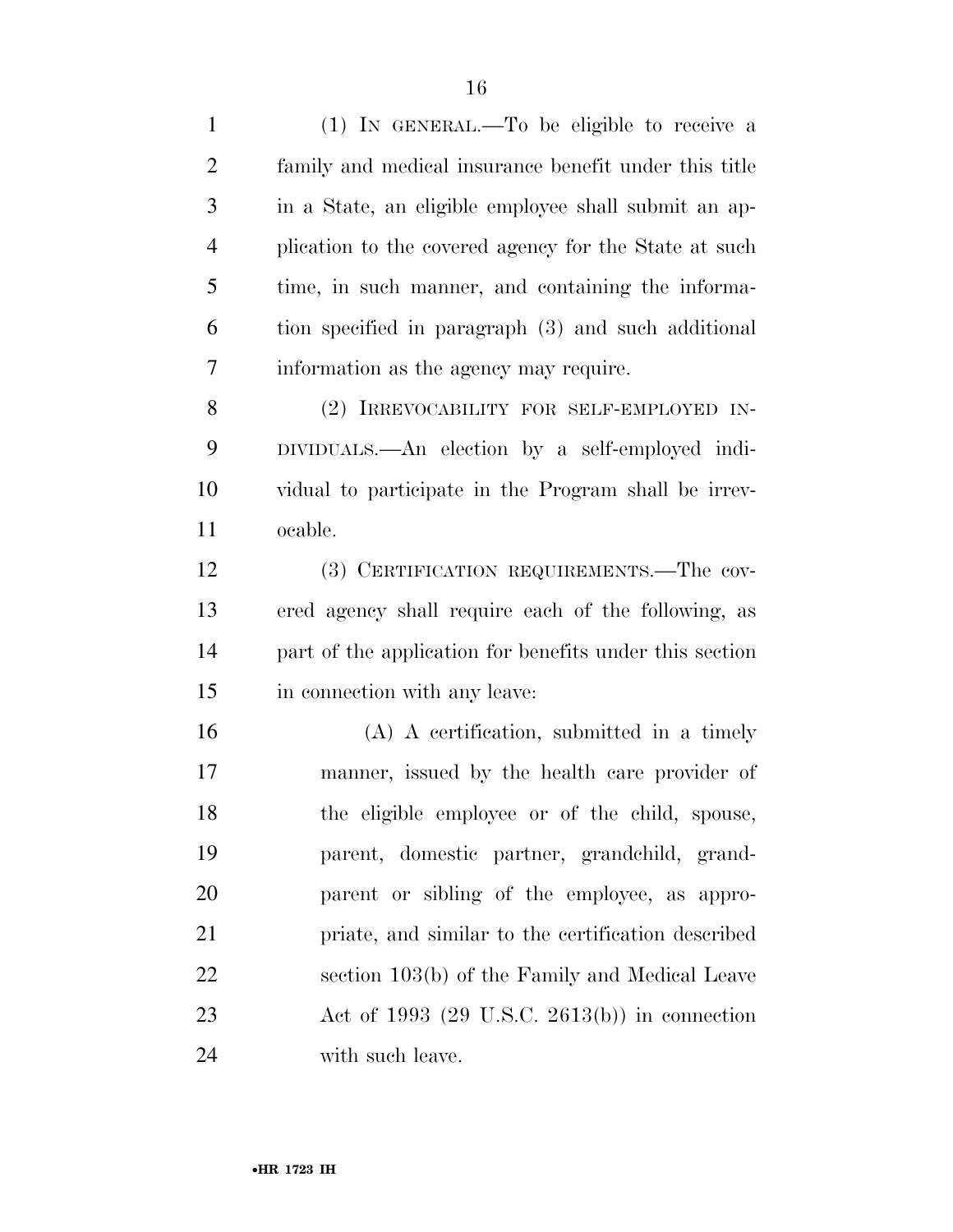(B) In any case in which the covered agen- cy has reason to doubt the validity of the cer- tification provided under subparagraph (A), the Secretary may require, at the expense of the covered agency, that the eligible employee ob- tain the opinion of a second health care pro- vider designated or approved by the agency con- cerning any information certified under sub-paragraph (A).

 (C) In any case in which the second opin- ion described in subparagraph (B) differs from the opinion in the original certification provided under subparagraph (A), the covered agency may require, at the expense of the agency, that the employee obtain the opinion of a third health care provider designated or approved jointly by the agency and the employee con- cerning the information certified under sub- paragraph (A). The opinion of the third health care provider concerning such information shall be considered to be final and shall be binding on the agency and the employee.

(e) PAYMENT OF BENEFITS.—

 (1) PAYMENT FROM INSURANCE FUND.—Pay-ments of benefits required to be made under this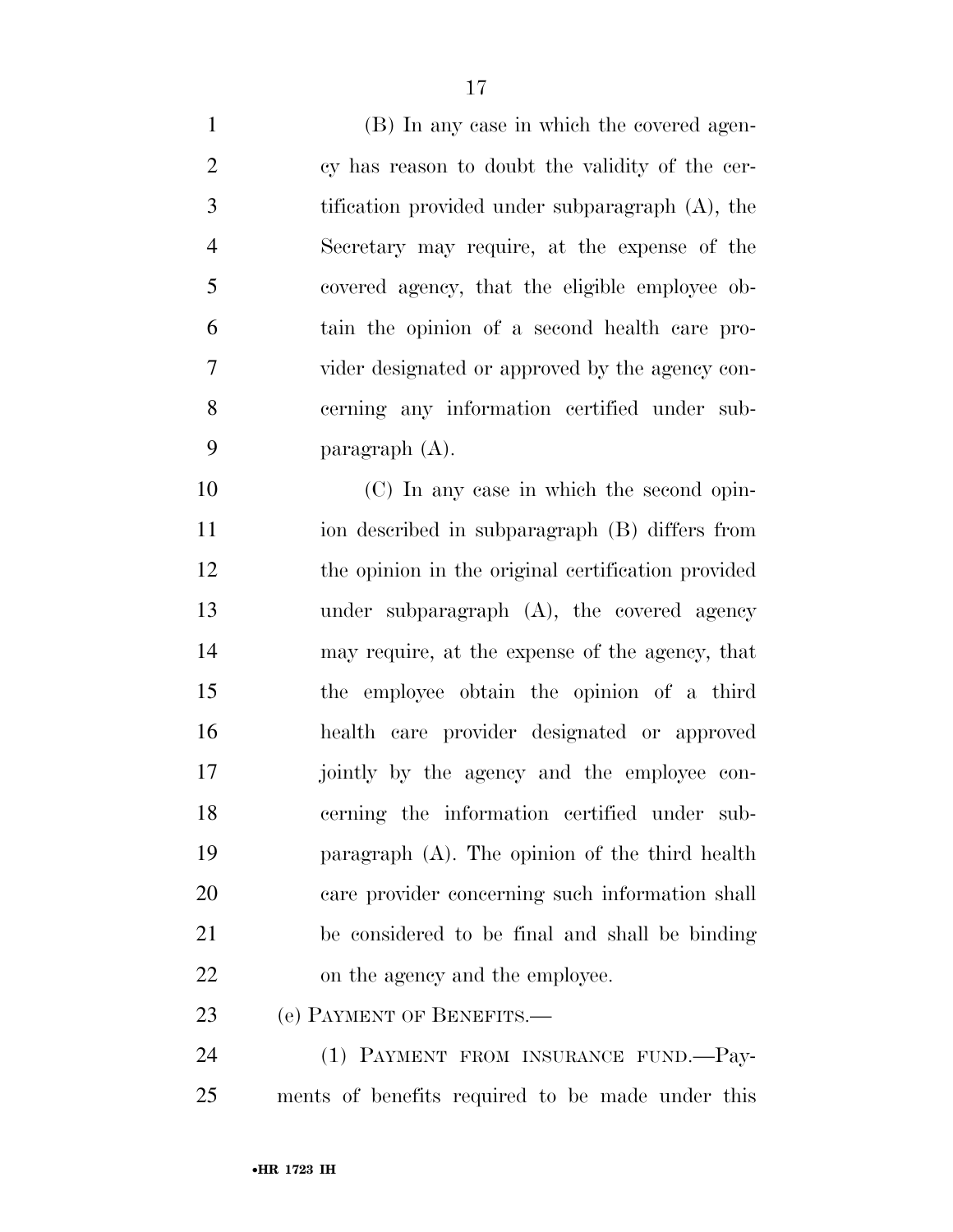| $\mathbf{1}$   | section shall be made only from the Insurance Fund               |
|----------------|------------------------------------------------------------------|
| $\overline{2}$ | established under section 301.                                   |
| 3              | (2) CERTIFICATION AND PAYMENT.—On the                            |
| $\overline{4}$ | final decision of a covered agency or on the final               |
| 5              | judgment of any court of competent jurisdiction pur-             |
| 6              | suant to paragraph (3) that any person is entitled               |
| 7              | to any payment under this section—                               |
| 8              | (A) the covered agency shall certify to the                      |
| 9              | Managing Trustee of the Board of Trustees of                     |
| 10             | the Insurance Fund the name and address of                       |
| 11             | the person entitled to receive such payment, the                 |
| 12             | amount of such payment, and the time at which                    |
| 13             | such payment shall be made;                                      |
| 14             | (B) the Managing Trustee shall pay the                           |
| 15             | certified amount from the Insurance Fund to                      |
| 16             | the covered agency; and                                          |
| 17             | (C) the covered agency shall make the pay-                       |
| 18             | ment to the person.                                              |
| 19             | (3) REVIEW.—Any eligible employee dissatisfied                   |
| 20             | with any initial determination under this section                |
| 21             | shall be entitled to reconsideration of the determina-           |
| 22             | tion, and a hearing on the determination, by the                 |
| 23             | Secretary to the same extent as is provided in sec-              |
| 24             | tion $205(b)$ of the Social Security Act $(42 \text{ U.S.C.}22)$ |
| 25             | $405(b)$ ) and to judicial review of the final decision          |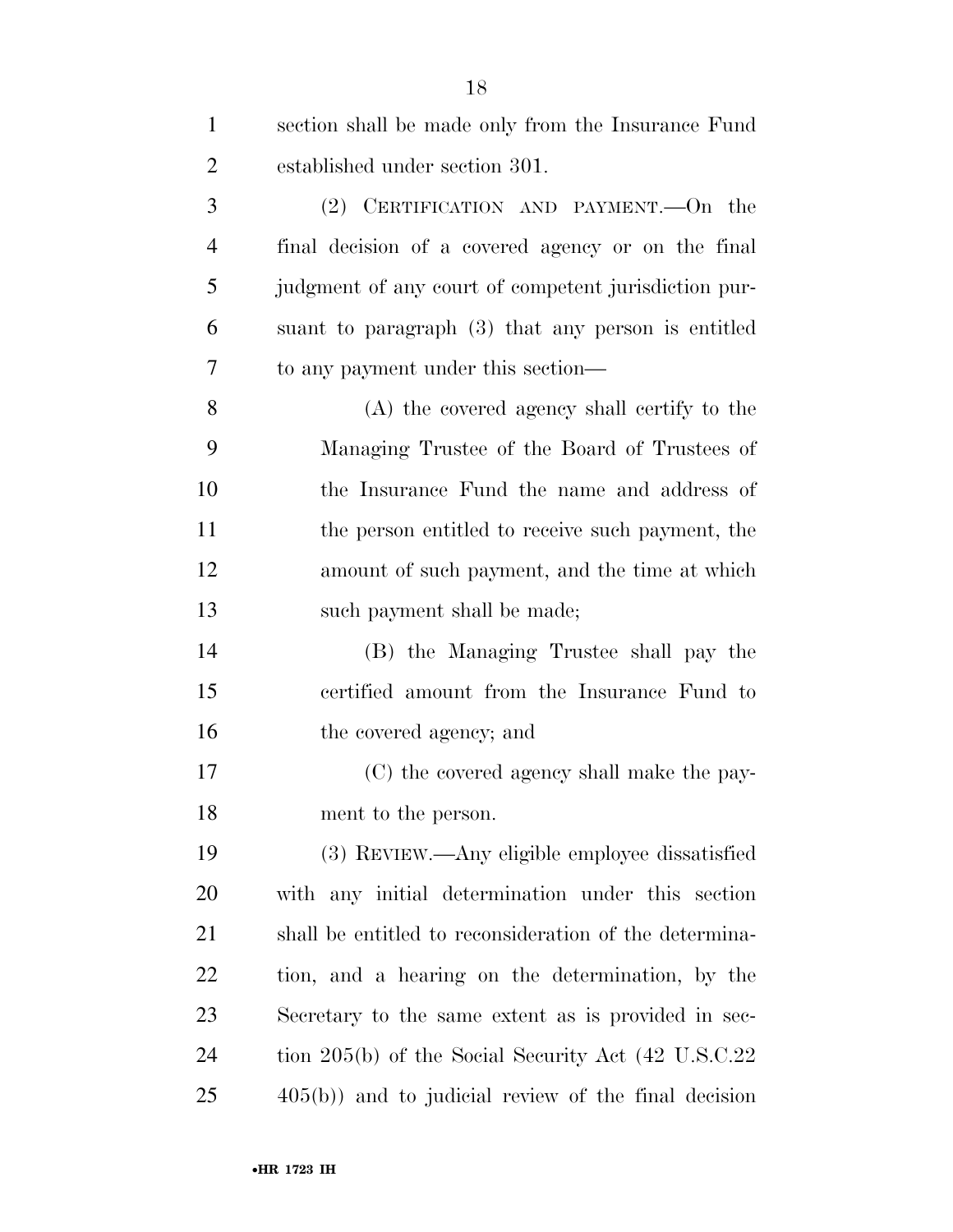| $\mathbf{1}$   | after such hearing as is provided in section $205(g)$        |
|----------------|--------------------------------------------------------------|
| $\overline{2}$ | of the Social Security Act $(42 \text{ U.S.C. } 405(g))$ .   |
| 3              | (4) WITHHOLDING OF CERTIFICATION.—In any                     |
| $\overline{4}$ | case in which a review of the covered agency's deci-         |
| 5              | sion is or may be sought under paragraph (3), the            |
| 6              | covered agency may withhold certification of pay-            |
| 7              | ment pending such review.                                    |
| 8              | (5) OTHER COMPENSATION.—Except as pro-                       |
| 9              | vided in section 105, no employee shall be eligible to       |
| 10             | receive paid leave benefits under this title for any         |
| 11             | period during which—                                         |
| 12             | (A) the employee is receiving worker's                       |
| 13             | compensation or compensation through unem-                   |
| 14             | ployment insurance in connection with the event              |
| 15             | for which the employee is taking the leave; or               |
| 16             | (B) the employee is receiving paid leave                     |
| 17             | benefits from an employer under a voluntary                  |
| 18             | employer plan approved under section 104.                    |
| 19             | (f) REGULATIONS.—The Secretary shall issue regula-           |
| 20             | tions to carry out this section, including the determination |
| 21             | of benefits for leave taken intermittently or on a reduced   |
| 22             | leave schedule, or for leave taken by a part-time, seasonal, |
| 23             | or intermittent employee.                                    |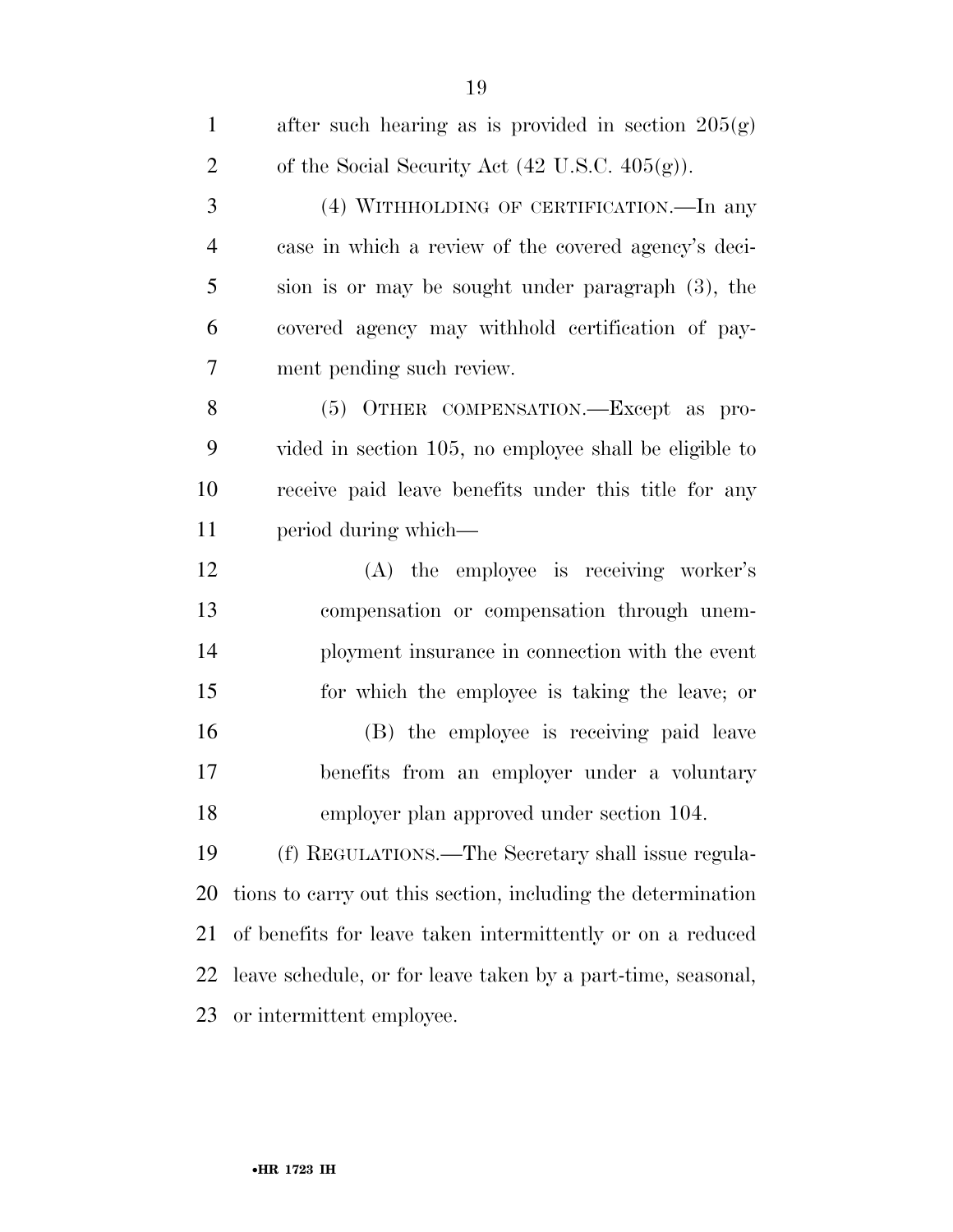#### **SEC. 104. VOLUNTARY EMPLOYER PLAN.**

 (a) IN GENERAL.—Any employer may submit an ap- plication to the Secretary for approval of a voluntary plan. The Secretary may require the employer to resubmit the plan for approval on a annual basis. During a period for which the Secretary has approved a plan, the applicant shall provide a voluntary paid benefit under the plan rath-er than participating in the Program.

 (b) APPROVAL.—The Secretary shall approve the vol- untary plan of the applicant if the Secretary finds each of the following with respect to the applicant:

 (1) The rights afforded to the employees cov- ered under the plan are equal to or greater than the rights afforded through the Program.

 (2) The plan has been made available to all of the employees of the applicant employed in the United States or to all employees at any 1 distinct, separate establishment maintained by the applicant in the United States.

 (3) A majority of the employees of the employer employed in the United States or a majority of the employees employed at any one distinct, separate es- tablishment maintained by the employer in the United States have consented to the plan.

•**HR 1723 IH** (4) The plan provides for insurance to be issued by an admitted disability insurer approved by the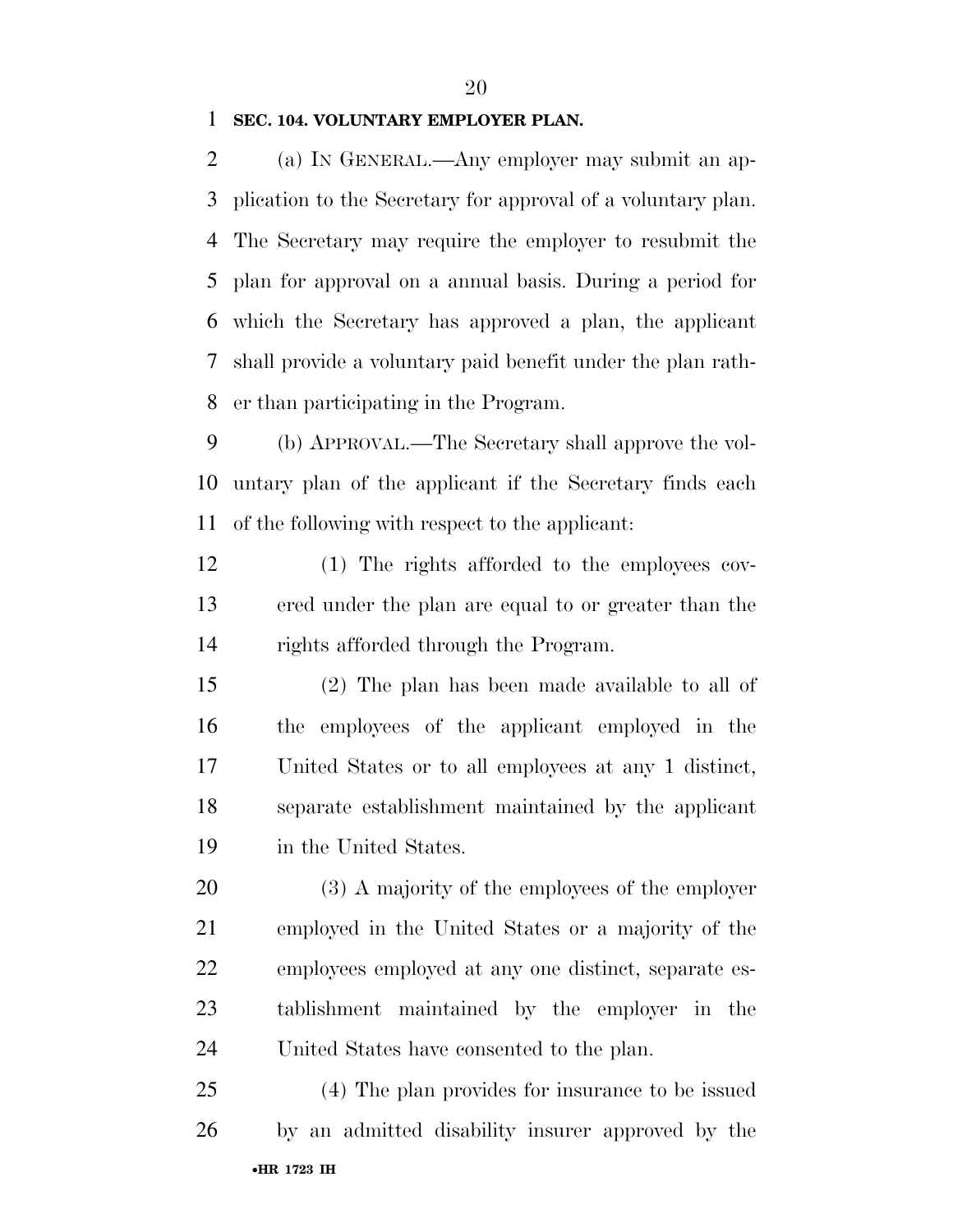| $\mathbf{1}$   | Secretary or equivalent insurance (which may be       |
|----------------|-------------------------------------------------------|
| $\overline{2}$ | self-insurance).                                      |
| 3              | (5) The applicant has consented to the plan and       |
| $\overline{4}$ | has agreed to make the premium contributions re-      |
| 5              | quired, if any, and transmit the proceeds to the dis- |
| 6              | ability insurer, if any.                              |
| 7              | (6) The plan provides for the inclusion of future     |
| 8              | employees.                                            |
| 9              | $(7)(A)$ The plan will be in effect for a period of   |
| 10             | not less than 1 year and, thereafter, continuously    |
| 11             | unless the Secretary finds that the applicant has     |
| 12             | given notice of intent to terminate the plan, as de-  |
| 13             | scribed in subparagraph (B), and that the fee de-     |
| 14             | scribed in subparagraph (C) has been paid.            |
| 15             | (B) The notice shall be filed in writing with the     |
| 16             | Secretary and shall be effective—                     |
| $17\,$         | (i) on the anniversary of the effective date          |
| 18             | of the plan next following the date of the filing     |
| 19             | of the notice; or                                     |
| 20             | (ii) if such anniversary would occur less             |
| 21             | than 30 days after the date of the filing of the      |
| 22             | notice, on the next anniversary of that effective     |
| 23             | date.                                                 |
| 24             | (C) The applicant shall pay a fee to the Sec-         |
| 25             | retary in such amount as the Secretary determines     |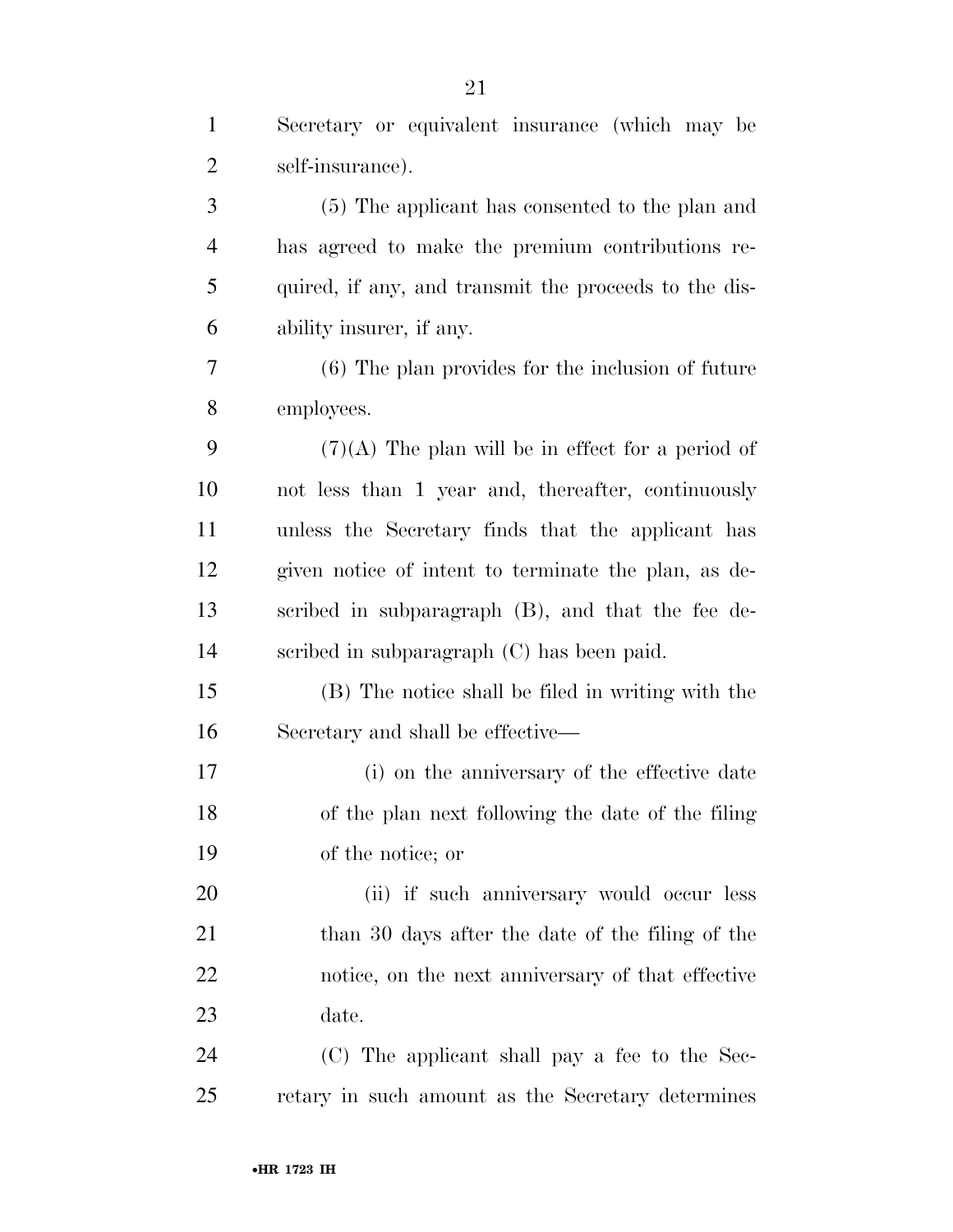to be adequate to provide leave benefits under this title to all eligible employees of the applicant for a period of at least 4 months, plus an amount to pay administrative costs related to processing and paying such benefits.

 (D) Amounts received by the Secretary under this paragraph shall be deposited in the Insurance Fund.

 (8) The amount of deductions from the wages of an employee that is in effect for the plan shall not be increased on any date other than on the date of an anniversary of the effective date of the plan.

 (c) ORDERS AND WITHDRAWAL OF APPROVAL.—If the Secretary finds that a voluntary plan employer is not paying voluntary paid benefits required under the vol- untary plan to the employees under the plan, the Secretary may order the employer to make the payments. If the Sec- retary finds that a voluntary plan employer is not com- plying with the provisions of the plan, including by not paying voluntary paid benefits required under the plan, the Secretary may revoke the Secretary's approval for the plan, and require the employer to participate in the Pro-gram.

#### **SEC. 105. ADDITIONAL BENEFITS.**

(a) ADDITIONAL EMPLOYER BENEFITS.—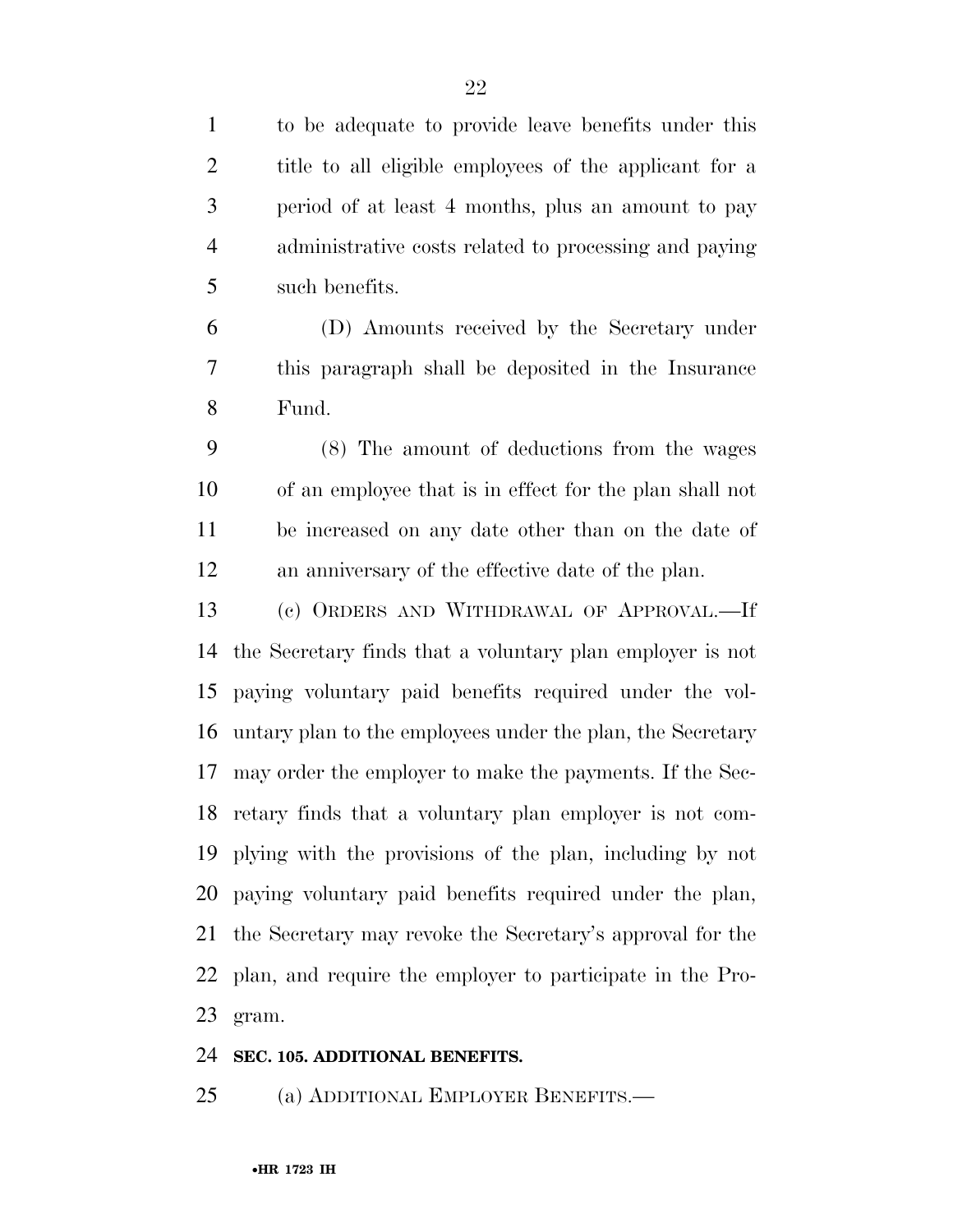(1) COVERED EMPLOYERS.—Nothing in this title shall be construed to discourage a covered em- ployer from providing an additional benefit in con- junction with leave described in section 103(a) to an eligible employee, in addition to the leave benefit provided to that employee. The additional employer benefit shall not reduce the amount of the leave ben- efit that an eligible employee receives under this title.

 (2) VOLUNTARY PLAN EMPLOYERS.—Nothing in this title shall be construed to discourage a vol- untary plan employer from providing an additional benefit in conjunction with leave described in section 103(a) to an employee, in addition to the voluntary paid benefit provided to that employee. The addi- tional employer benefit shall not reduce the amount of the voluntary paid benefit that an employee re- ceives under a voluntary plan described in section 104.

20 (b) COLLECTIVE BARGAINING.

 (1) MORE PROTECTIVE.—Nothing in this title shall be construed to diminish the obligation of a covered employer or voluntary plan employer to com- ply with any collective bargaining agreement or any employment benefit program or plan that provides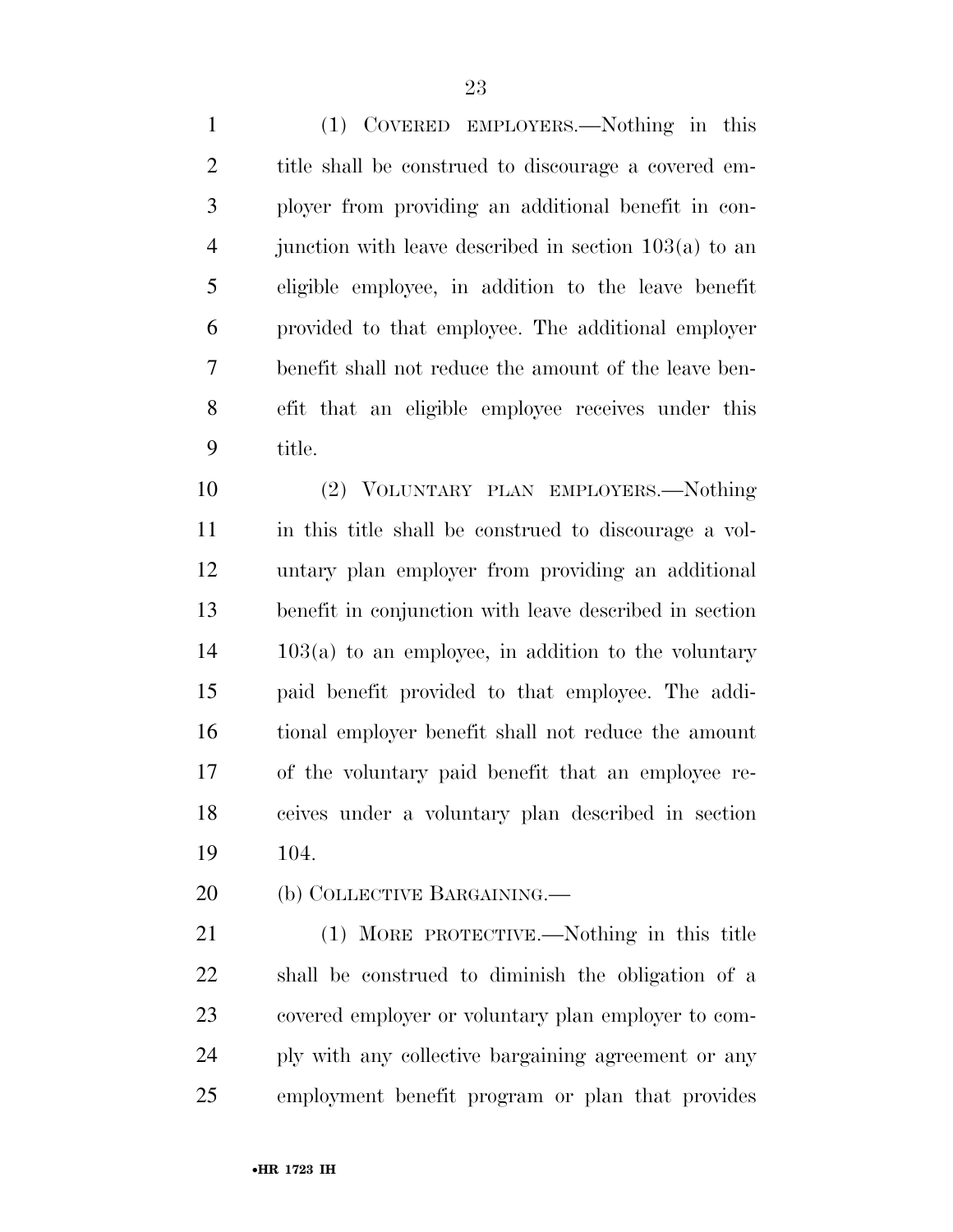greater paid leave rights to employees than the rights established under this title (including rights established under a plan described in section 104). (2) LESS PROTECTIVE.—The rights established for employees under this title (including rights es- tablished under a plan described in section 104) shall not be diminished by any collective bargaining agreement or any employment benefit program or plan.

#### **SEC. 106. PROHIBITED ACTS BY EMPLOYER.**

 (a) INTERFERENCE WITH RIGHTS.—It shall be un- lawful for any covered employer to interfere with, restrain, or deny the exercise of or the attempt to exercise, any right provided under this title.

 (b) DISCRIMINATION.—It shall be unlawful for any covered employer to discharge or in any other manner dis- criminate against any individual for opposing any practice made unlawful by this title.

 (c) INTERFERENCE WITH PROCEEDINGS OR INQUIR- IES.—It shall be unlawful for any person to discharge or in any other manner discriminate against any individual because such individual—

 (1) has filed any charge, or has instituted or caused to be instituted any proceeding, under or re-lated to this title;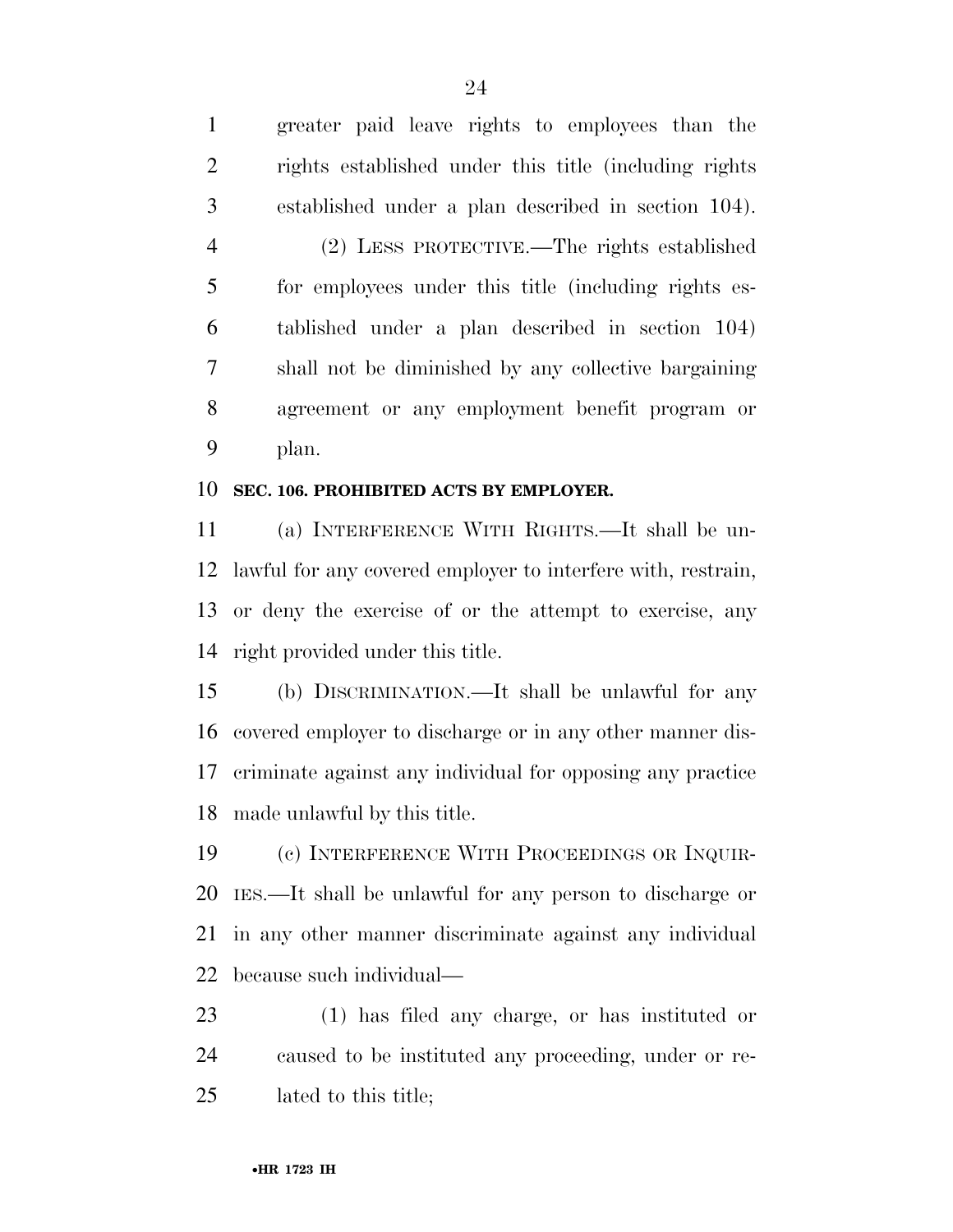| $\mathbf{1}$   | $(2)$ has given, or is about to give, any informa-    |
|----------------|-------------------------------------------------------|
| $\overline{2}$ | tion in connection with any inquiry or proceeding re- |
| 3              | lating to any right provided under this title; or     |
| $\overline{4}$ | $(3)$ has testified, or is about to testify, in any   |
| 5              | inquiry or proceeding relating to any right provided  |
| 6              | under this title.                                     |
| 7              | SEC. 107. ENFORCEMENT.                                |
| 8              | (a) CIVIL ACTION BY EMPLOYEES.—                       |
| 9              | (1) LIABILITY.—Any covered employer who vio-          |
| 10             | lates section 106 shall be liable to any eligible em- |
| 11             | ployee affected—                                      |
| 12             | $(A)$ for damages equal to-                           |
| 13             | $(i)$ the amount of —                                 |
| 14             | any wages, salary, employ-<br>(I)                     |
| 15             | ment benefits, or other compensation                  |
| 16             | denied or lost to such employee by                    |
| 17             | reason of the violation; or                           |
| 18             | (II) in a case in which wages,                        |
| 19             | salary, employment benefits, or other                 |
| 20             | compensation have not been denied or                  |
| 21             | lost to the employee, any actual mone-                |
| 22             | tary losses sustained by the employee                 |
| 23             | as a direct result of the violation, such             |
| 24             | as the cost of providing care, up to a                |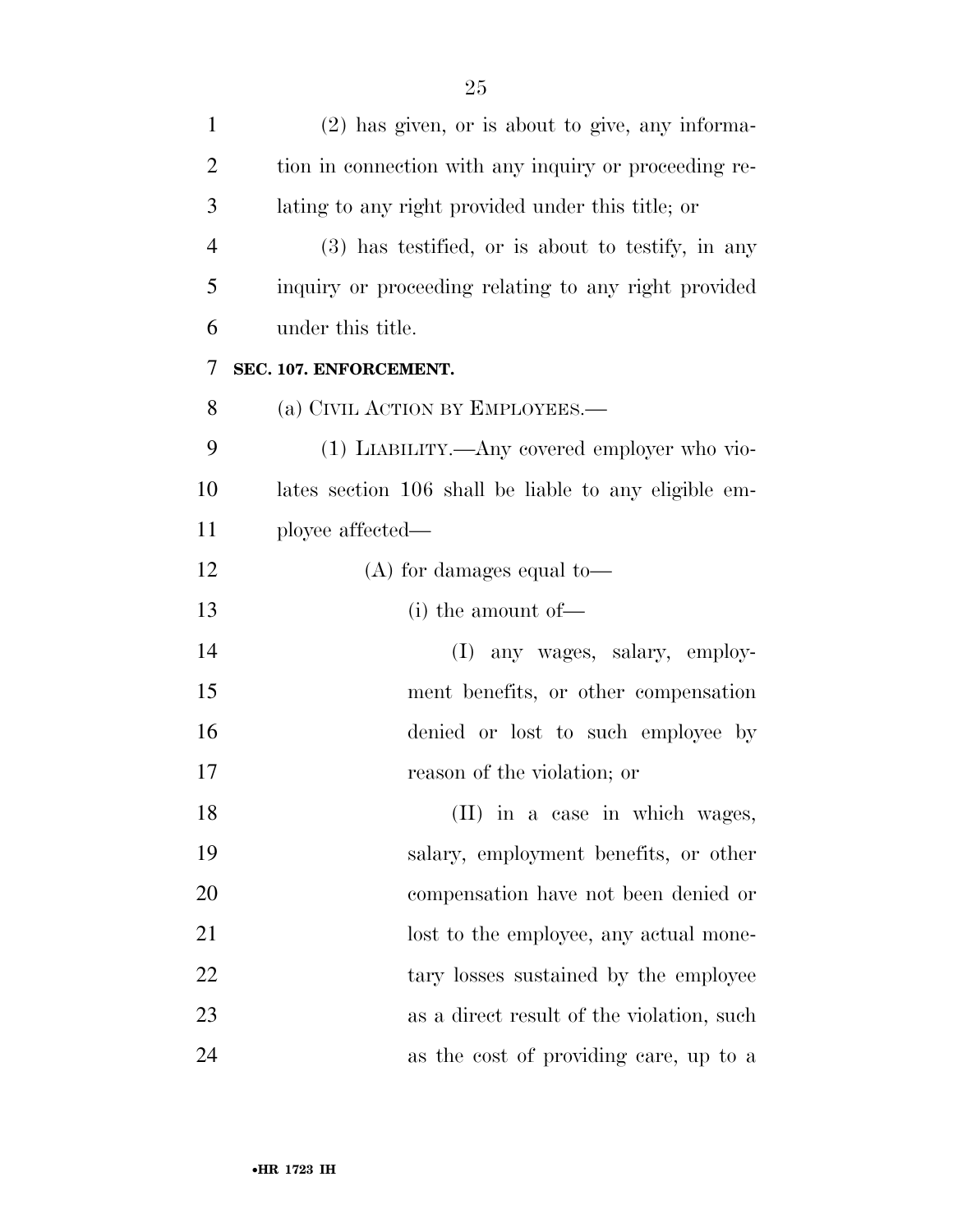| $\mathbf{1}$   | sum equal to 8 weeks of wages or sal-           |
|----------------|-------------------------------------------------|
| $\overline{2}$ | ary for the employee;                           |
| 3              | (ii) the interest on the amount de-             |
| $\overline{4}$ | scribed in clause (i) calculated at the pre-    |
| 5              | vailing rate; and                               |
| 6              | (iii) an additional amount as liq-              |
| $\overline{7}$ | uidated damages equal to the sum of the         |
| 8              | amount described in clause (i) and the in-      |
| 9              | terest described in clause (ii), except that    |
| 10             | if a covered employer who has violated sec-     |
| 11             | tion 106 proves to the satisfaction of the      |
| 12             | court that the act or omission which vio-       |
| 13             | lated section 106 was in good faith and         |
| 14             | that the employer had reasonable grounds        |
| 15             | for believing that the act or omission was      |
| 16             | not a violation of section 106, such court      |
| 17             | may, in the discretion of the court, reduce     |
| 18             | the amount of the liability to the amount       |
| 19             | and interest determined under clauses (i)       |
| 20             | and (ii), respectively; and                     |
| 21             | (B) for such equitable relief as may be ap-     |
| 22             | propriate, including employment, reinstatement, |
| 23             | and promotion.                                  |
|                |                                                 |

(2) RIGHT OF ACTION.—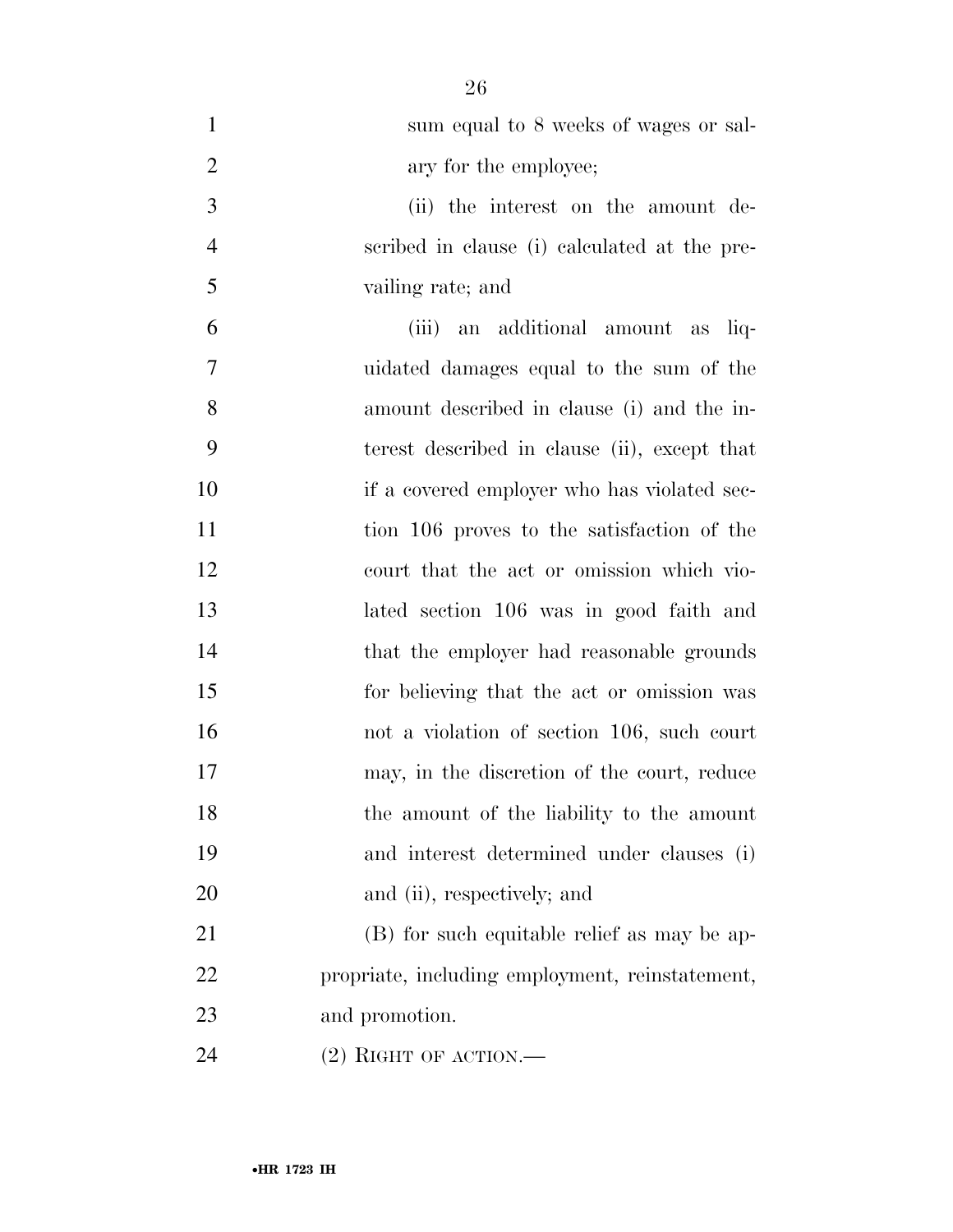| $\mathbf{1}$             | (A) IN GENERAL.—Except as provided in            |
|--------------------------|--------------------------------------------------|
| $\overline{2}$           | subparagraph (B), an action to recover the       |
| 3                        | damages or equitable relief prescribed in para-  |
| $\overline{\mathcal{A}}$ | $graph(1)$ may be maintained against any cov-    |
| 5                        | ered employer (including a public agency) in     |
| 6                        | any Federal or State court of competent juris-   |
| $\boldsymbol{7}$         | diction by any 1 or more employees for and on    |
| 8                        | behalf of-                                       |
| 9                        | (i) the employees; or                            |
| 10                       | (ii) the employees and other employ-             |
| 11                       | ees similarly situated.                          |
| 12                       | (B) LIMITATION.—The right provided by            |
| 13                       | subparagraph (A) to bring an action by or on     |
| 14                       | behalf of any employee shall terminate—          |
| 15                       | (i) on the filing of a complaint by the          |
| 16                       | Secretary in an action under subsection          |
| 17                       | $(b)(3)$ in which restraint is sought of any     |
| 18                       | further delay in the payment of the              |
| 19                       | amount described in paragraph $(1)(A)$ to        |
| 20                       | such employee by an employer responsible         |
| 21                       | under paragraph $(1)$ for the payment; or        |
| 22                       | (ii) on the filing of a complaint by the         |
| 23                       | Secretary in an action under paragraph (1)       |
| 24                       | or $(2)$ of subsection $(b)$ in which a recovery |
| 25                       | sought of the damages described in<br>is         |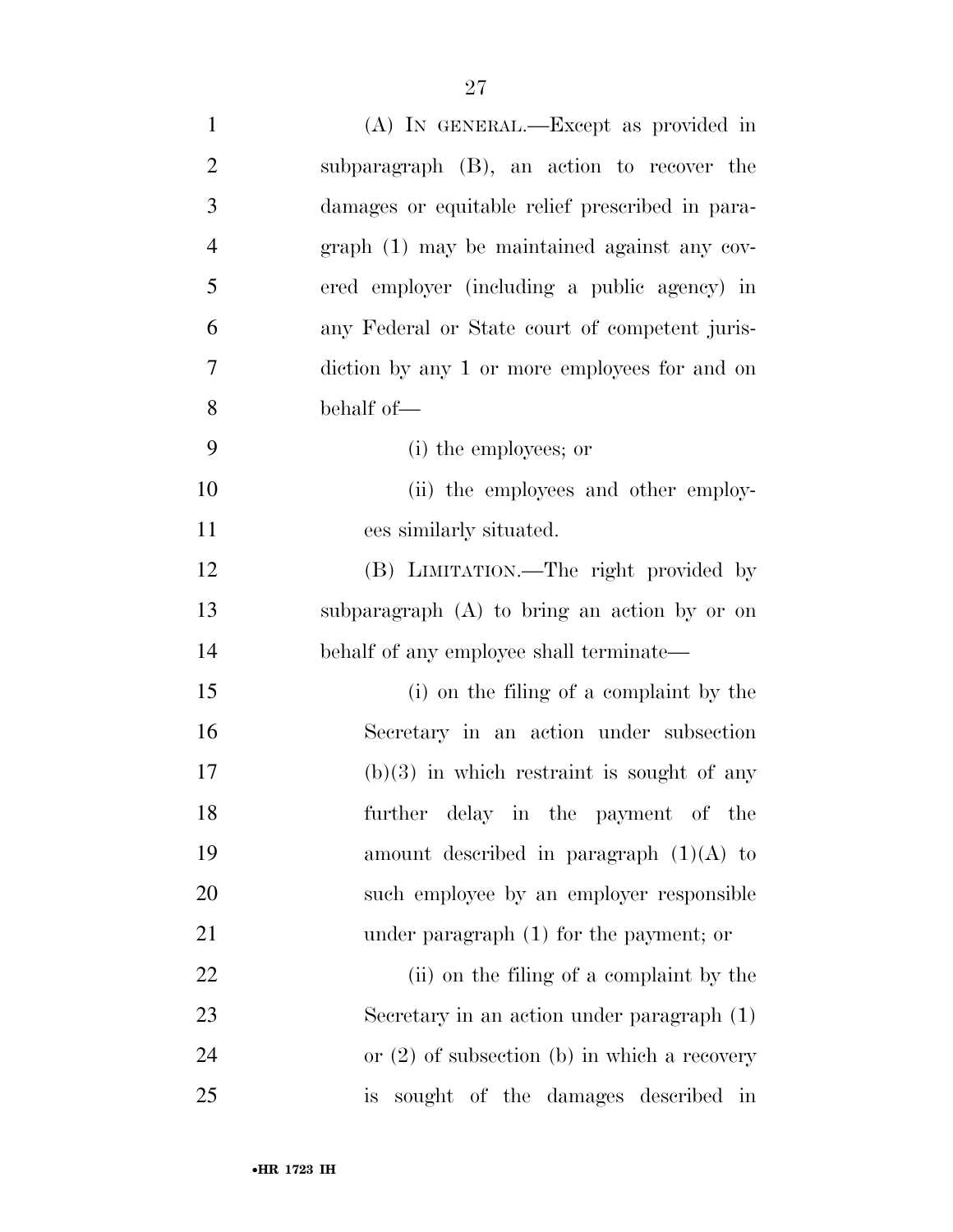| $\mathbf{1}$   | paragraph $(1)(A)$ owing to an eligible em-           |
|----------------|-------------------------------------------------------|
| $\overline{2}$ | ployee by an employer liable under para-              |
| 3              | graph(1),                                             |
| $\overline{4}$ | unless the action described in clause (i) or (ii)     |
| 5              | is dismissed without prejudice on motion of the       |
| 6              | Secretary.                                            |
| 7              | (3) FEES AND COSTS.—The court in an action            |
| 8              | brought under this subsection shall, in addition to   |
| 9              | any judgment awarded to the plaintiff, allow a rea-   |
| 10             | sonable attorneys' fee, reasonable expert witness     |
| 11             | fees, and other costs of the action to be paid by the |
| 12             | defendant.                                            |
| 13             | (b) ACTIONS BY THE SECRETARY.—                        |
| 14             | (1) ADMINISTRATIVE ACTION.—The Secretary              |
| 15             | shall receive, investigate, and attempt to resolve    |
| 16             | complaints of violations of section 106 in the same   |
| 17             | manner that the Secretary receives, investigates, and |
| 18             | attempts to resolve complaints of violations of sec-  |
| 19             | tions 6 and 7 of the Fair Labor Standards Act of      |
| 20             | 1938 (29 U.S.C. 206 and 207).                         |
| 21             | $(2)$ CIVIL ACTION.—                                  |
| 22             | (A) RIGHT OF ACTION.—The Secretary                    |
| 23             | may bring an action in any court of competent         |
| 24             | jurisdiction to recover the damages described in      |
| 25             | subsection $(a)(1)(A)$ .                              |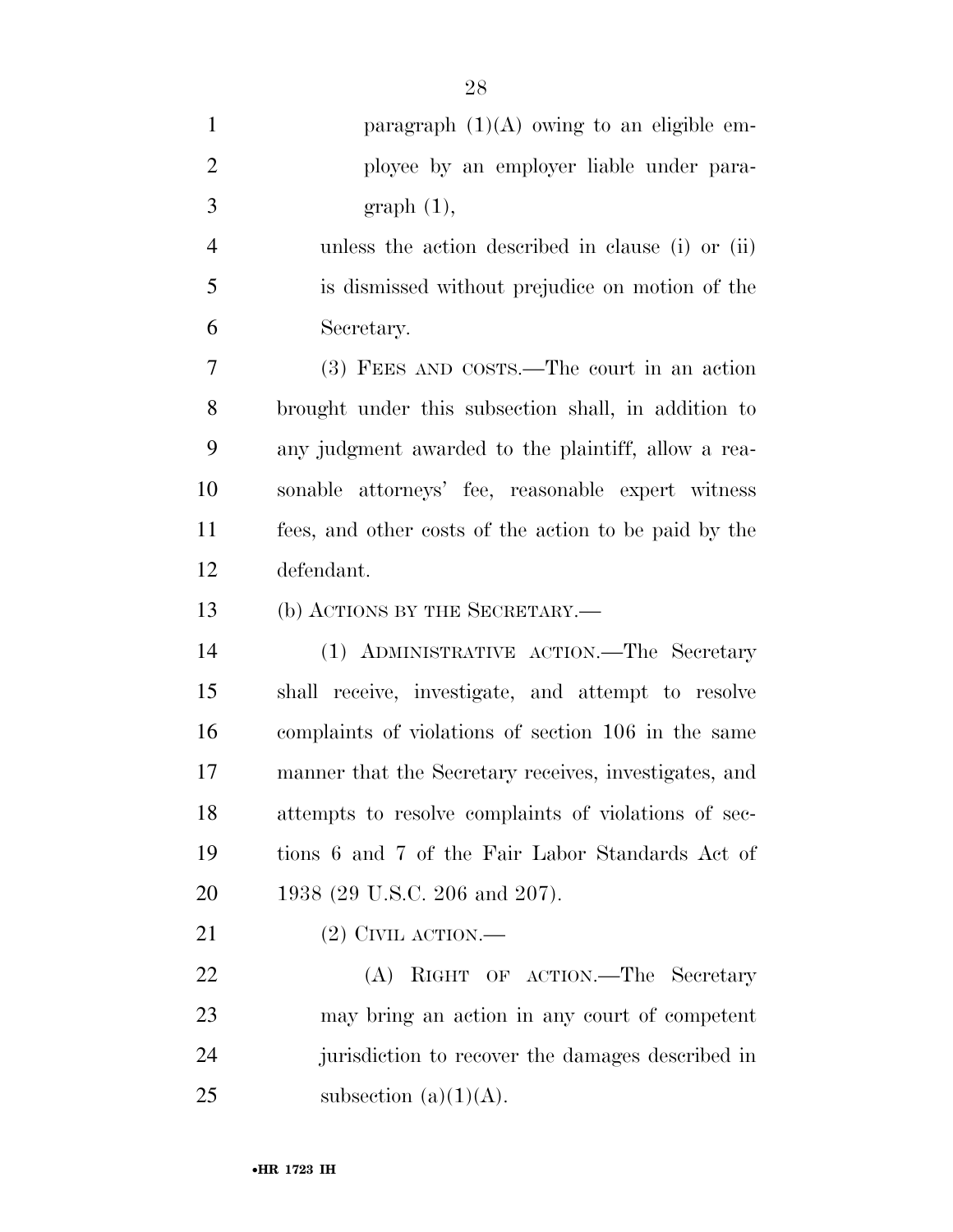(B) SUMS RECOVERED.—Any sums recov- ered by the Secretary pursuant to this para- graph shall be held in a special deposit account and shall be paid, on order of the Secretary, di- rectly to each employee affected. Any such sums not paid to an employee because of inability to do so within a period of 3 years shall be depos- ited into the Treasury of the United States as miscellaneous receipts. (3) ACTION FOR INJUNCTION BY THE SEC- RETARY.—The district courts of the United States shall have jurisdiction, for cause shown, in an action brought by the Secretary— (A) to restrain violations of section 106, including the restraint of any withholding of payment of wages, salary, employment benefits, or other compensation, plus interest, found by the court to be due to eligible employees; or (B) to award such other equitable relief as may be appropriate, including employment, re-21 instatement, and promotion. (4) SOLICITOR OF LABOR.—The Solicitor of Labor may appear for and represent the Secretary on any litigation brought under this subsection. (c) LIMITATION.—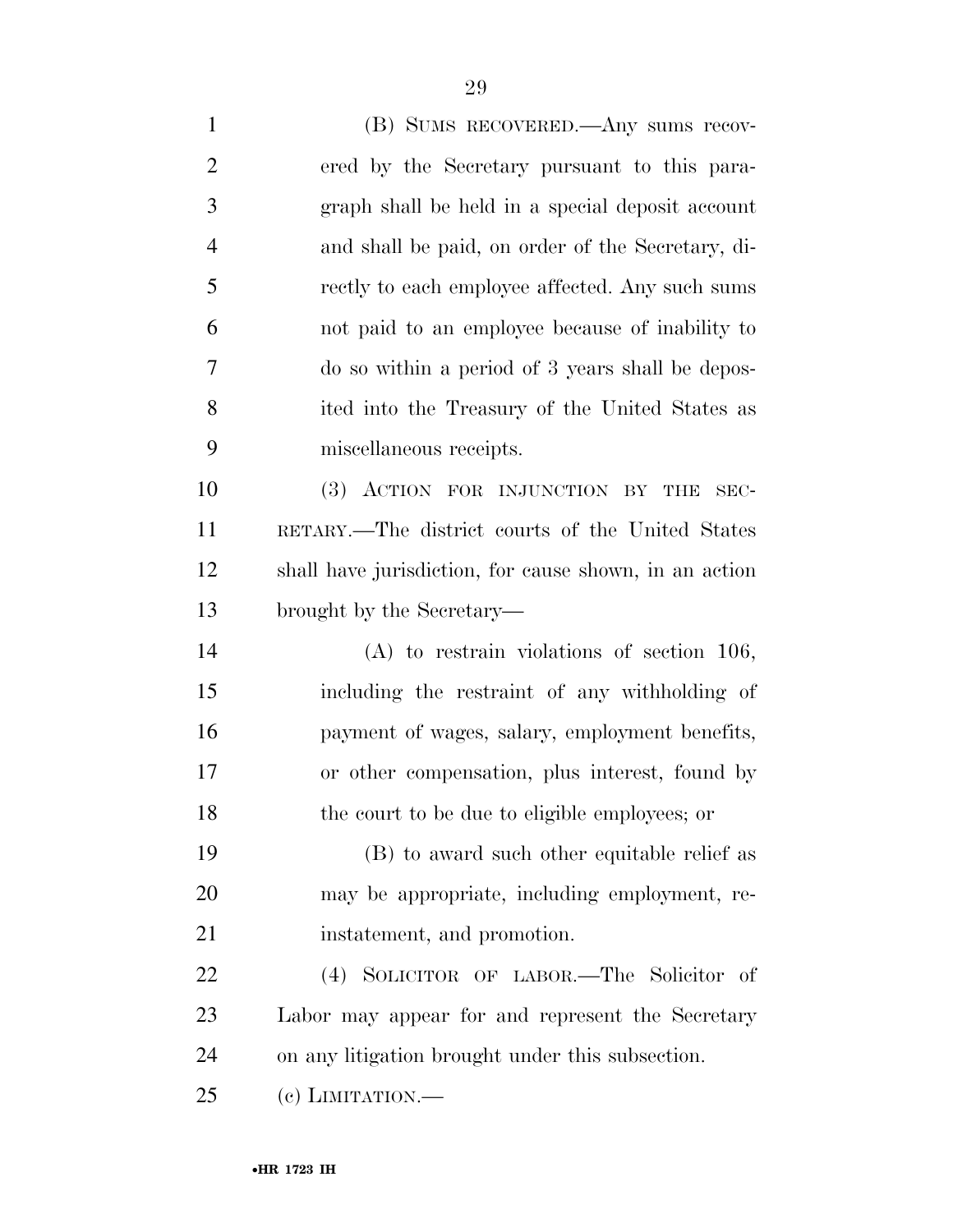(1) Except as provided in paragraph (2), an ac- tion may be brought under subsections (a) or (b) not later than 2 years after the date of the last event constituting the alleged violation for which the ac- tion is brought. (2) WILLFUL VIOLATION.—In the case of such action brought for a willful violation of section 106, such action may be brought within 3 years of the date of the last event constituting the alleged viola- tion for which such action is brought. (3) COMMENCEMENT.—In determining when an action is commenced by the Secretary for the pur- poses of this subsection, it shall be considered to be commenced on the date when the complaint is filed. (d) INVESTIGATIVE AUTHORITY.— (1) IN GENERAL.—To ensure compliance with the provisions of this title, or any regulation or order issued under this title, the Secretary shall have, sub- ject to paragraph (3), the investigative authority provided under section 11(a) of the Fair Labor Standards Act of 1938 (29 U.S.C. 211(a)). (2) OBLIGATION TO KEEP AND PRESERVE RECORDS.—Any covered employer shall make, keep, and preserve records pertaining to compliance with

this title in accordance with section  $11(c)$  of the Fair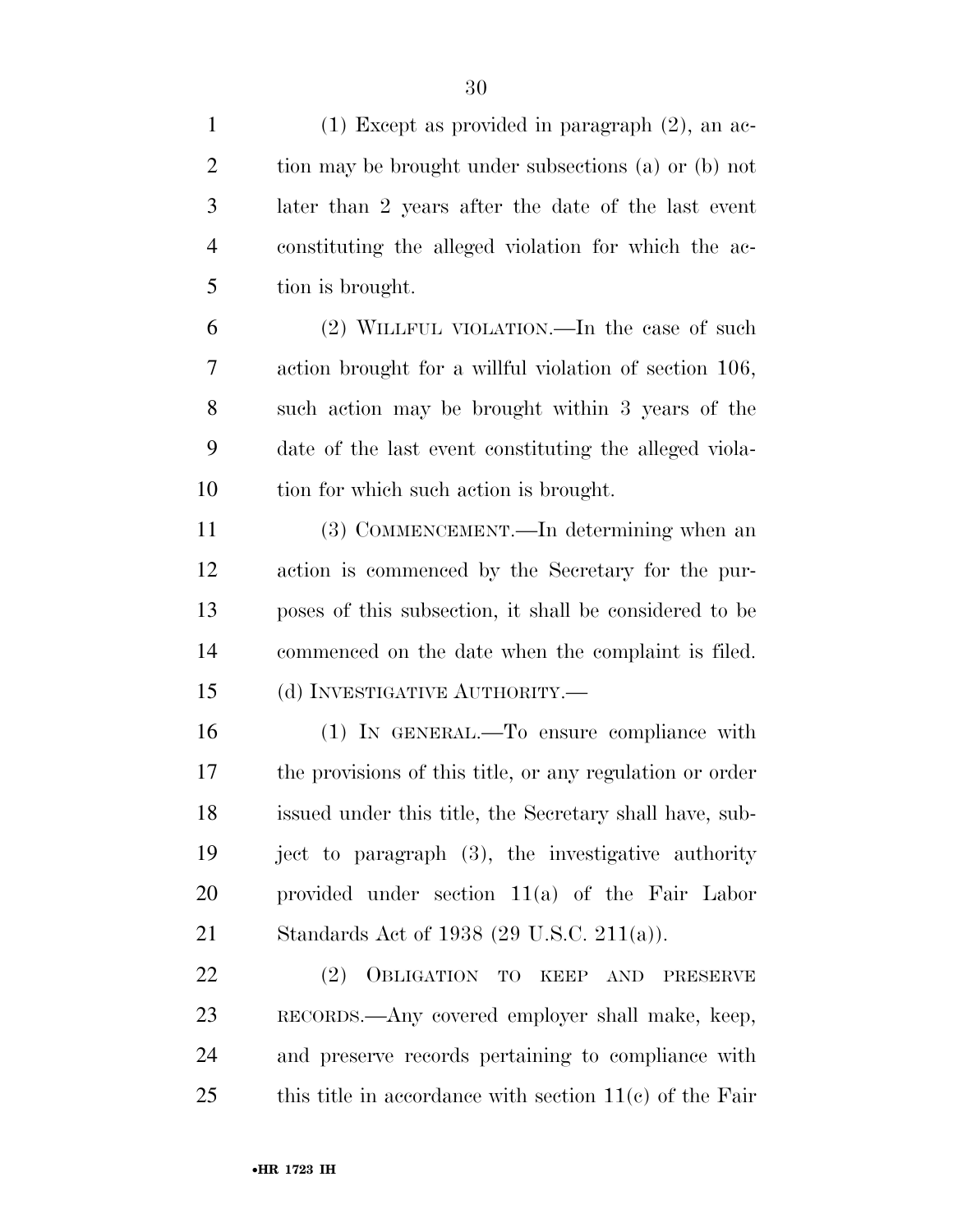Labor Standards Act of 1938 (29 U.S.C. 211(c)) and in accordance with regulations issued by the Secretary. The Secretary shall have access to the records for purposes of conducting audits.

 (3) REQUIRED SUBMISSIONS GENERALLY LIM- ITED TO AN ANNUAL BASIS.—The Secretary shall not under the authority of this subsection require any covered employer or any plan, fund, or program to submit to the Secretary any books or records more than once during any 12-month period, unless the Secretary has reasonable cause to believe there may exist a violation of this title or any regulation or order issued pursuant to this title, or is inves-tigating a charge pursuant to subsection (b).

 (4) SUBPOENA POWER.—For the purposes of any investigation provided for in this section, the Secretary shall have the subpoena authority provided 18 for under section 9 of the Fair Labor Standards Act 19 of 1938 (29 U.S.C. 209).

#### **SEC. 108. PENALTIES.**

 (a) PENALTIES FOR SUBMISSION OF FALSE CERTIFI- CATIONS.—If the Secretary finds that any individual sub- mits a false certification of the health condition of any person in order to obtain leave benefits under this title with the intent to defraud, the Secretary shall assess a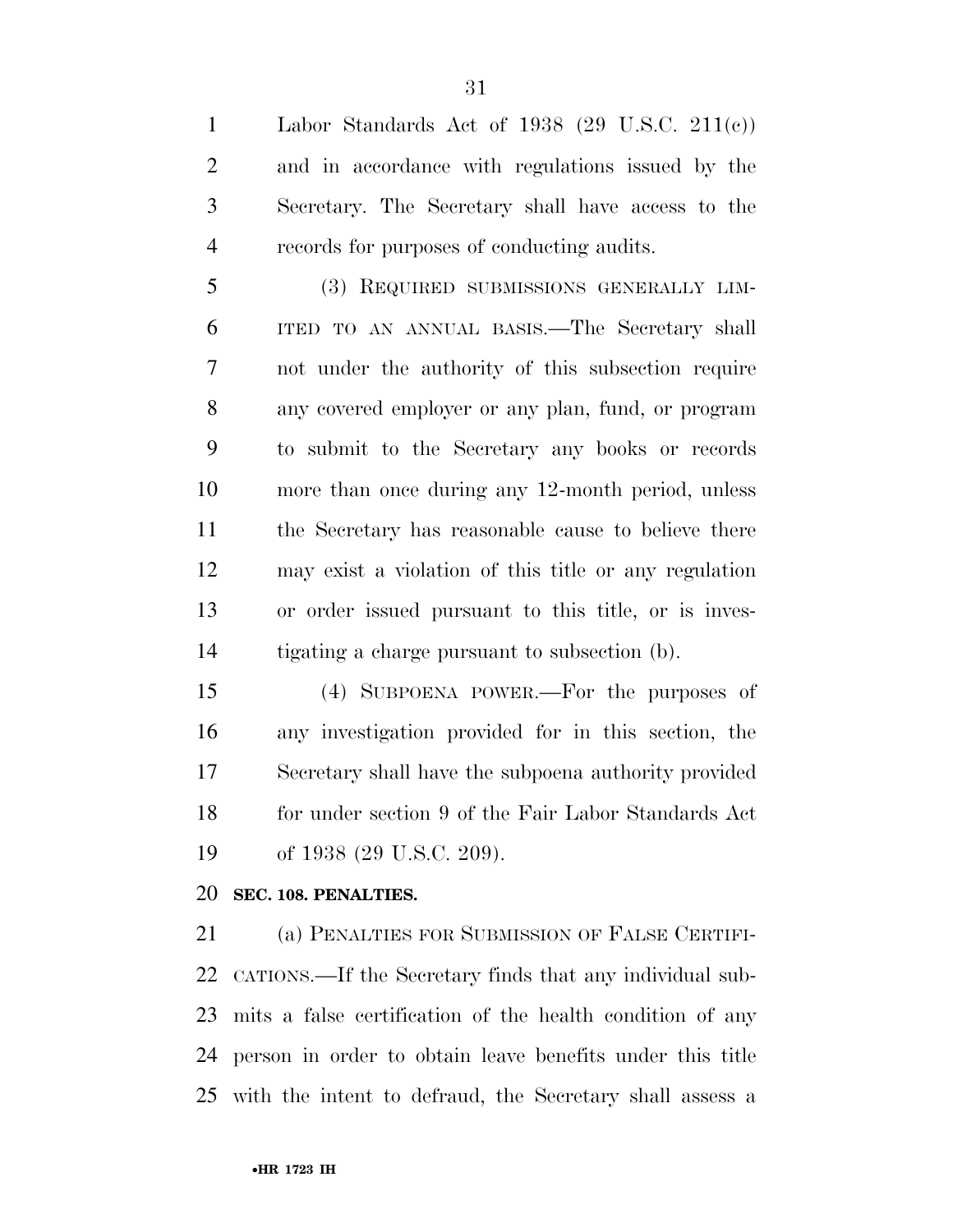penalty against the individual in an amount up to 100 per- cent of the benefits paid as a result of the false certifi- cation. Penalties collected under this subsection shall be deposited in the Insurance Fund, notwithstanding the pro- visions of title 31, United States Code and used to reim- burse the covered employers involved for the amount of the leave benefits.

 (b) CRIMINAL PENALTIES FOR FALSE STATEMENTS AND SOLICITATIONS.—Whoever—

 (1) makes or causes to be made any false state- ment in support of an application for leave benefits under this title;

 (2) knowingly presents or causes to be pre- sented any false written or oral material statement in support of any claim for leave benefits under this title;

 (3) knowingly solicits, receives, offers, pays, or accepts any rebate, refund, commission, preference, patronage, dividend, discount, or other consider- ation, whether in the form of money or otherwise, as compensation or inducement for soliciting a claimant to apply for leave benefits under this title, except to the extent authorized by a law of the United States; or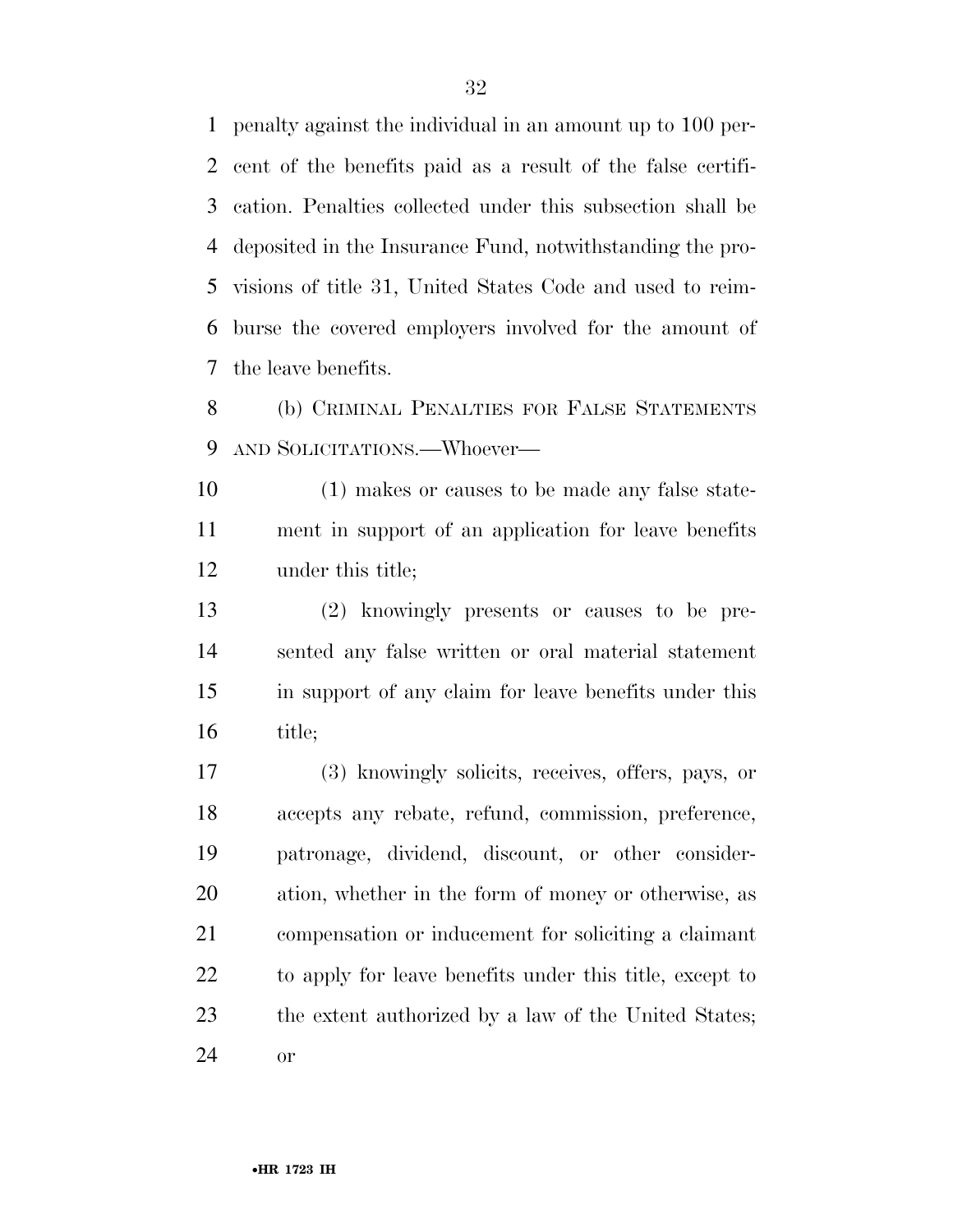(4) knowingly assists, abets, solicits, or con- spires with any person to engage in an act that is 3 prohibited under paragraph  $(1)$ ,  $(2)$ , or  $(3)$ ,

 shall be guilty of a felony and upon conviction shall be fined under title 18, United States Code, or imprisoned for not more than 5 years, or both.

#### **SEC. 109. EDUCATION PROGRAMS.**

 (a) AUTHORITY.—The Secretary shall develop and maintain a program of education concerning the rights and leave benefits under this title.

 (b) NOTICE TO EMPLOYERS.—The Secretary shall provide to each covered employer a notice informing em- ployees of the rights and leave benefits available under this title. The notice shall be given by every covered employer to each employee hired, and to each employee taking leave as described in section 103(a).

#### **SEC. 110. REGULATIONS.**

 The Secretary shall issue regulations to carry out this title.

#### **SEC. 111. EFFECTIVE DATE.**

 This title shall take effect on January 1, 2011, and apply to periods of leave that commence on or after Janu-ary 1, 2012.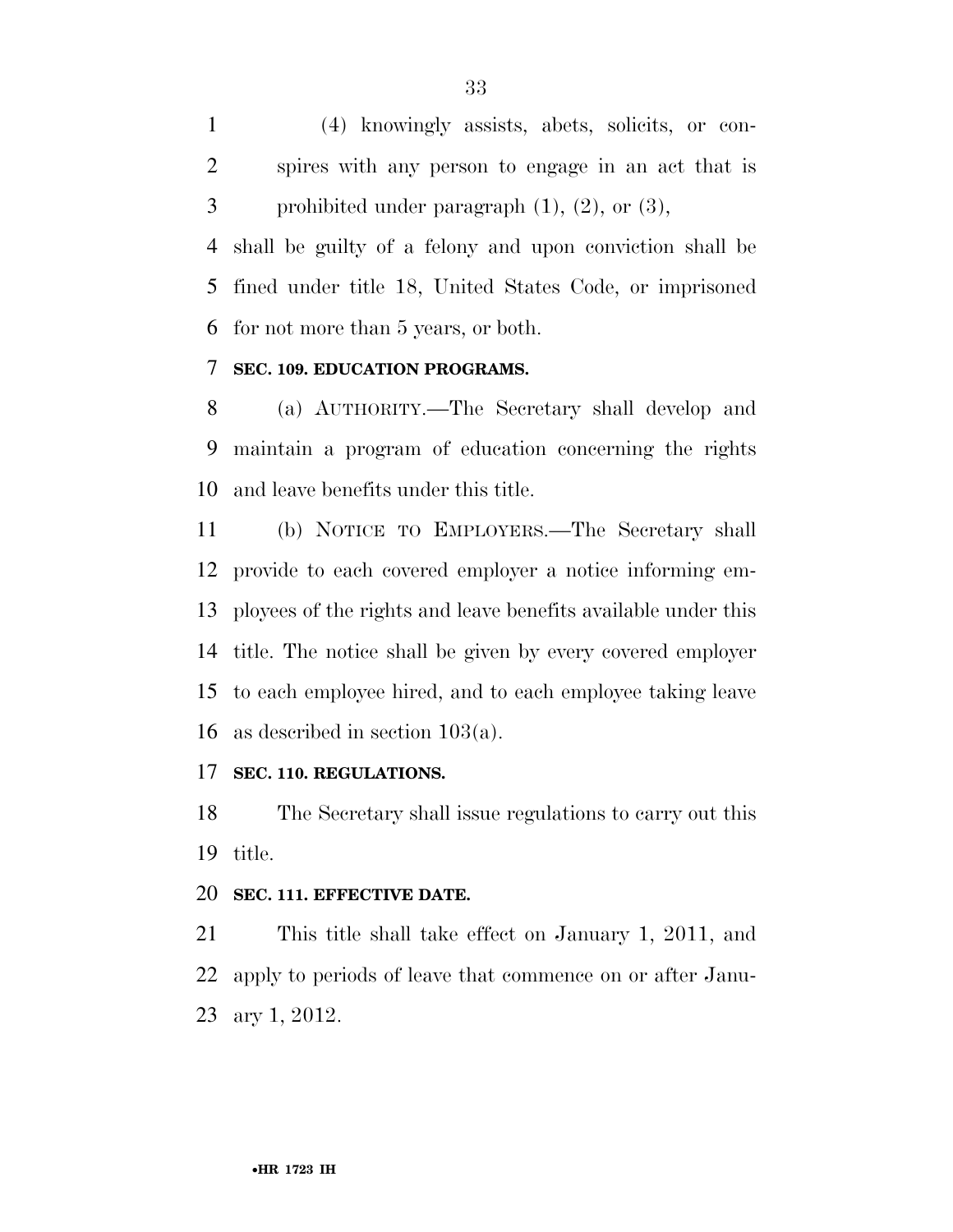# **TITLE II—CIVIL SERVICE FAM- ILY AND MEDICAL LEAVE IN-SURANCE PROGRAM**

#### **SEC. 201. PROGRAM DEFINITIONS.**

In this title:

 (1) AGENCY.—The term ''agency'' means an agency covered under subchapter V of chapter 63 of 8 title 5, United States Code.

 (2) AGENCY EMPLOYEE.—The term ''agency employee'' means an employee who—

 (A) meets the requirements of paragraph (1) of section 6381 of title 5, United States Code; and

 (B) has earned wages with an agency for 12 of the last 18 months, prior to filing an ap-plication for leave benefits under this title.

#### **SEC. 202. ESTABLISHMENT OF PROGRAM.**

 (a) IN GENERAL.—The Director of the Office of Per- sonnel Management shall establish a Civil Service Family and Medical Leave Insurance Program, and shall issue regulations providing for the implementation of the pro- gram. In issuing the regulations, the Director shall require that the Director shall provide, or that the agencies shall provide, family and medical leave insurance benefits de-scribed in section 103 to agency employees. The regula-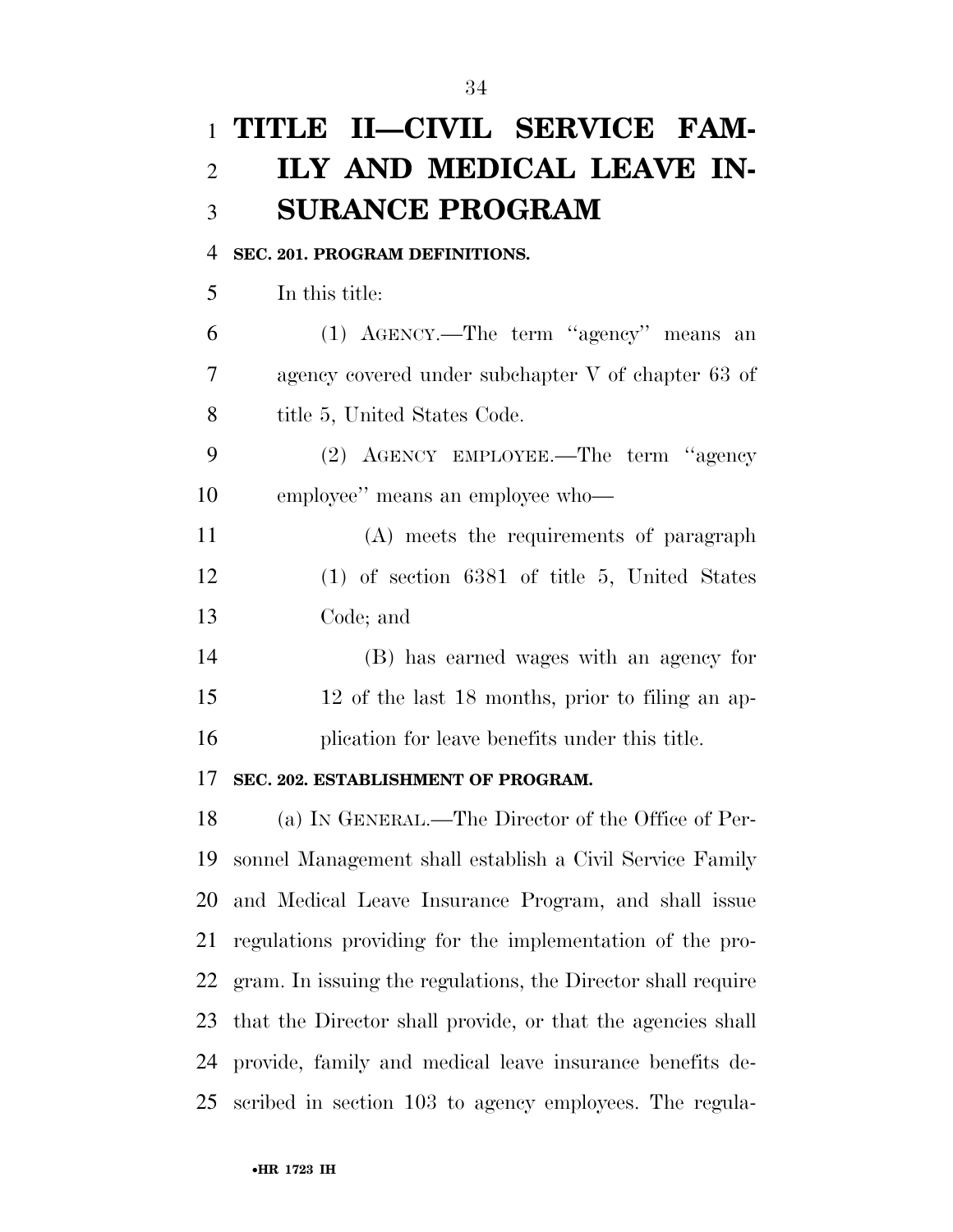tions issued under this subsection shall include provisions that are the same as regulations issued by the Secretary to implement the statutory provisions of sections 103, 105, 109, and 110, except insofar as the Director may determine, for good cause shown and stated together with the regulations, that a modification of the regulations would be more effective for the implementation of the rights and protections under those sections. The regula- tions shall provide for appropriate remedies and proce-dures for violations of this title.

 (b) PAYMENT.—At the direction of the Director or the head of an agency, as specified in the regulations, the Managing Trustee shall pay funds from the Insurance Fund for the leave benefits.

## **TITLE III—FAMILY AND MED- ICAL LEAVE INSURANCE FUND**

**SEC. 301. ESTABLISHMENT.** 

 (a) IN GENERAL.—There is created in the Treasury of the United States a trust fund to be known as the Fam- ily and Medical Leave Insurance Fund. The Insurance Fund shall consist of such amounts as may be deposited in, or appropriated to, such fund as provided in this sec-tion.

(b) APPROPRIATIONS TO INSURANCE FUND.—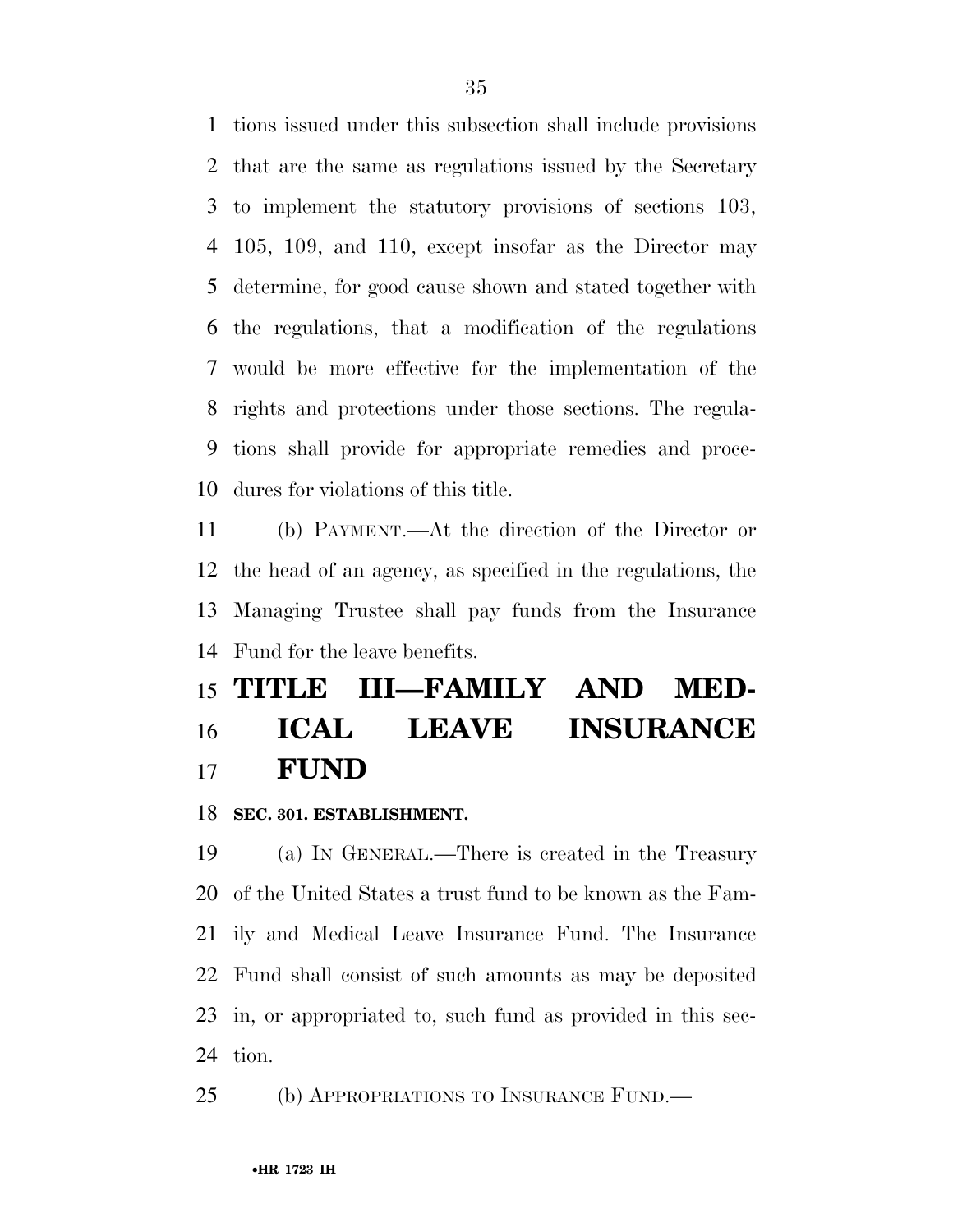| $\mathbf{1}$   | (1) AMOUNTS APPROPRIATED.—There is appro-           |
|----------------|-----------------------------------------------------|
| $\overline{2}$ | priated to the Insurance Fund for fiscal year 2011  |
| 3              | and each fiscal year thereafter, out of any moneys  |
| $\overline{4}$ | in the Treasury not otherwise appropriated, amounts |
| 5              | equivalent to 100 percent of—                       |
| 6              | (A) the family and medical leave premiums           |
| 7              | imposed by sections $3101(c)$ and $3111(c)$ of the  |
| 8              | Internal Revenue Code of 1986 with respect to       |
| 9              | wages (as defined in section 3121 of such Code)     |
| 10             | reported to the Secretary of the Treasury or the    |
| 11             | Secretary's delegate under subtitle F of such       |
| 12             | Code after December 31, 2009, as determined         |
| 13             | by the Secretary of the Treasury by applying        |
| 14             | the applicable rates of premium payment under       |
| 15             | such sections to such wages, which wages shall      |
| 16             | be certified by the Commissioner of Social Se-      |
| 17             | curity;                                             |
| 18             | (B) on the basis of the records of wages            |
| 19             | established and maintained by the Commis-           |
| 20             | sioner of the Social Security Administration in     |
| 21             | accordance with such reports;                       |
| 22             | (C) the family and medical leave premiums           |
| 23             | imposed by section $1401(c)$ of such Code with      |
| 24             | respect to self-employment income (as defined       |
| 25             | in section 1402 of such Code) reported to the       |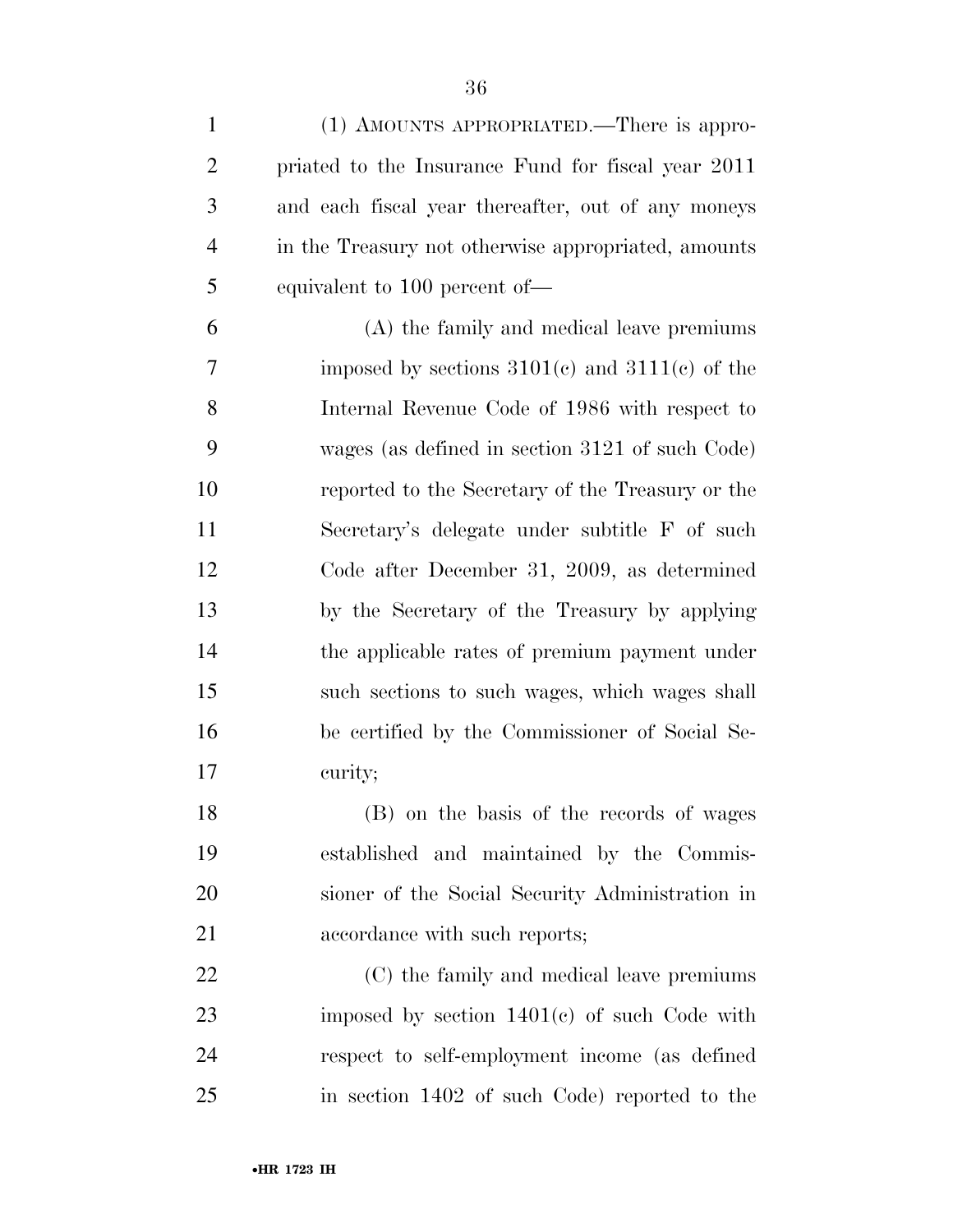| $\mathbf{1}$   | Secretary of the Treasury or the Secretary's         |
|----------------|------------------------------------------------------|
| $\overline{2}$ | delegate on tax returns under subtitle F of such     |
| 3              | Code after December 31, 2009, as determined          |
| $\overline{4}$ | by the Secretary of the Treasury by applying         |
| 5              | the applicable rate of premium payment under         |
| 6              | such section $1401(c)$ to such self-employment       |
| 7              | income, which self-employment income shall be        |
| 8              | certified by the Commissioner of Social Secu-        |
| 9              | rity; and                                            |
| 10             | (D) on the basis of the records of self-em-          |
| 11             | ployment income established and maintained by        |
| 12             | the Commissioner of Social Security in accord-       |
| 13             | ance with such returns.                              |
| 14             | (2) TRANSFERS.—Such appropriated amounts             |
| 15             | shall be transferred from time to time from the gen- |
| 16             | eral fund of the Treasury to the Insurance Fund.     |
| 17             | Such amounts shall be determined on the basis of     |
| 18             | estimates by the Secretary of the Treasury of the    |
| 19             | premiums, specified in paragraph (1), paid to or de- |
| 20             | posited into the Treasury, and proper adjustments    |
| 21             | shall be made in amounts subsequently transferred    |
| 22             | to the extent prior estimates were in excess of or   |
| 23             | were less than such premiums.                        |
| 24             | (3) INVESTMENTS.—All amounts transferred to          |
| 25             | the Insurance Fund under paragraph (2) shall be in-  |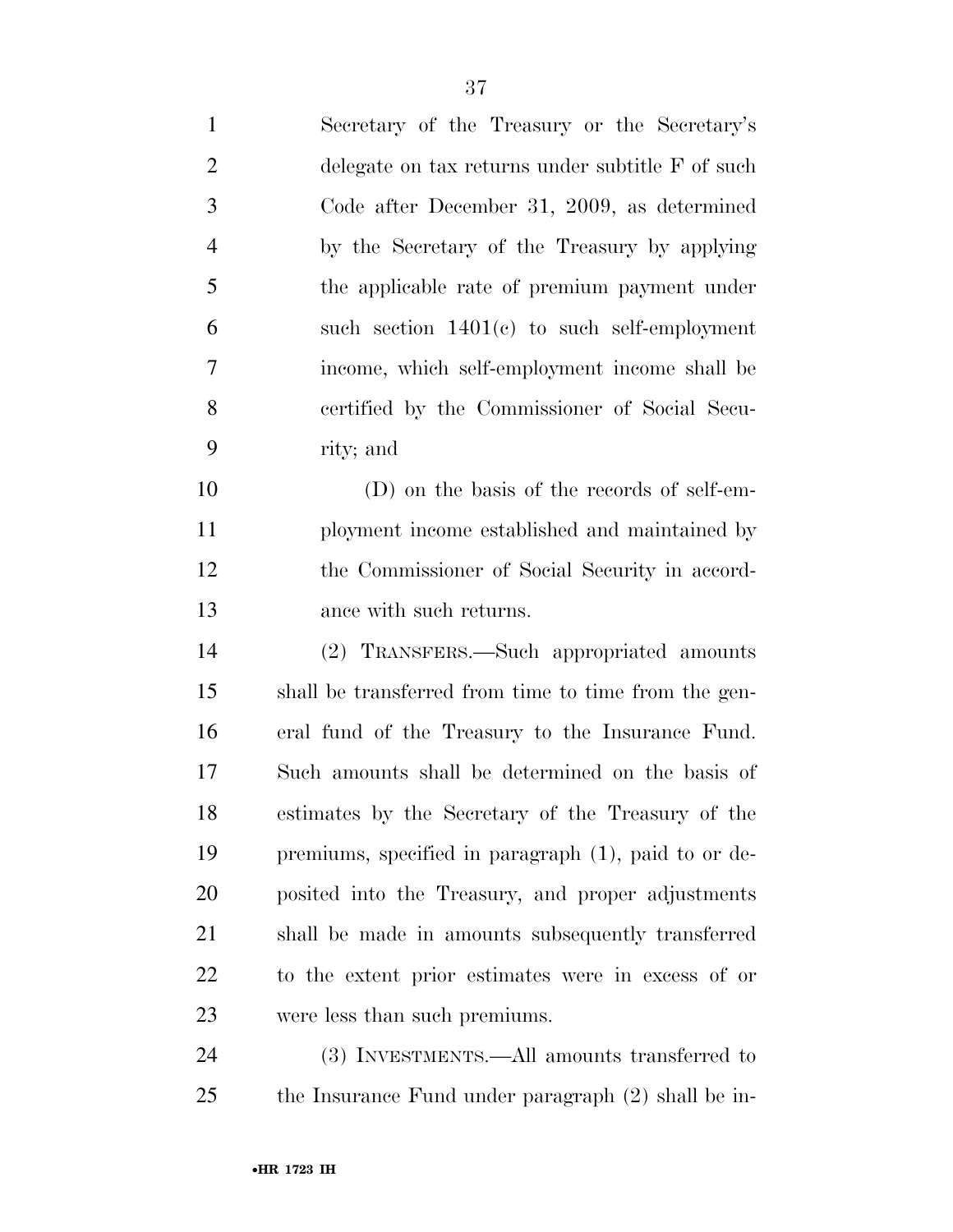vested by the Managing Trustee referred to in sec-2 tion  $302(e)$  in the same manner and to the same ex-tent as the other assets of the Insurance Fund.

#### **SEC. 302. BOARD OF TRUSTEES.**

 (a) ESTABLISHMENT AND MEMBERSHIP.—With re- spect to the Insurance Fund, there is established a body to be known as the Board of Trustees of the Insurance Fund which shall be composed of the Secretary of the Treasury, the Secretary of Labor, the Commissioner of Social Security, and the Secretary of Health and Human Services, all ex officio, and of two members of the public (both of whom may not be from the same political party), who shall be nominated by the President, by and with the advice and consent of the Senate.

 (b) TERMS AND VACANCIES.—Members of the Board of Trustees shall serve for a period of 4 years. A member of the Board of Trustees nominated and confirmed as a member of the public to fill a vacancy occurring during a term shall be nominated and confirmed only for the re- mainder of such term. An individual nominated and con- firmed as a member of the public may serve in such posi- tion after the expiration of such member's term until the earlier of the date on which the member's successor takes office or the date on which a report of the Board is first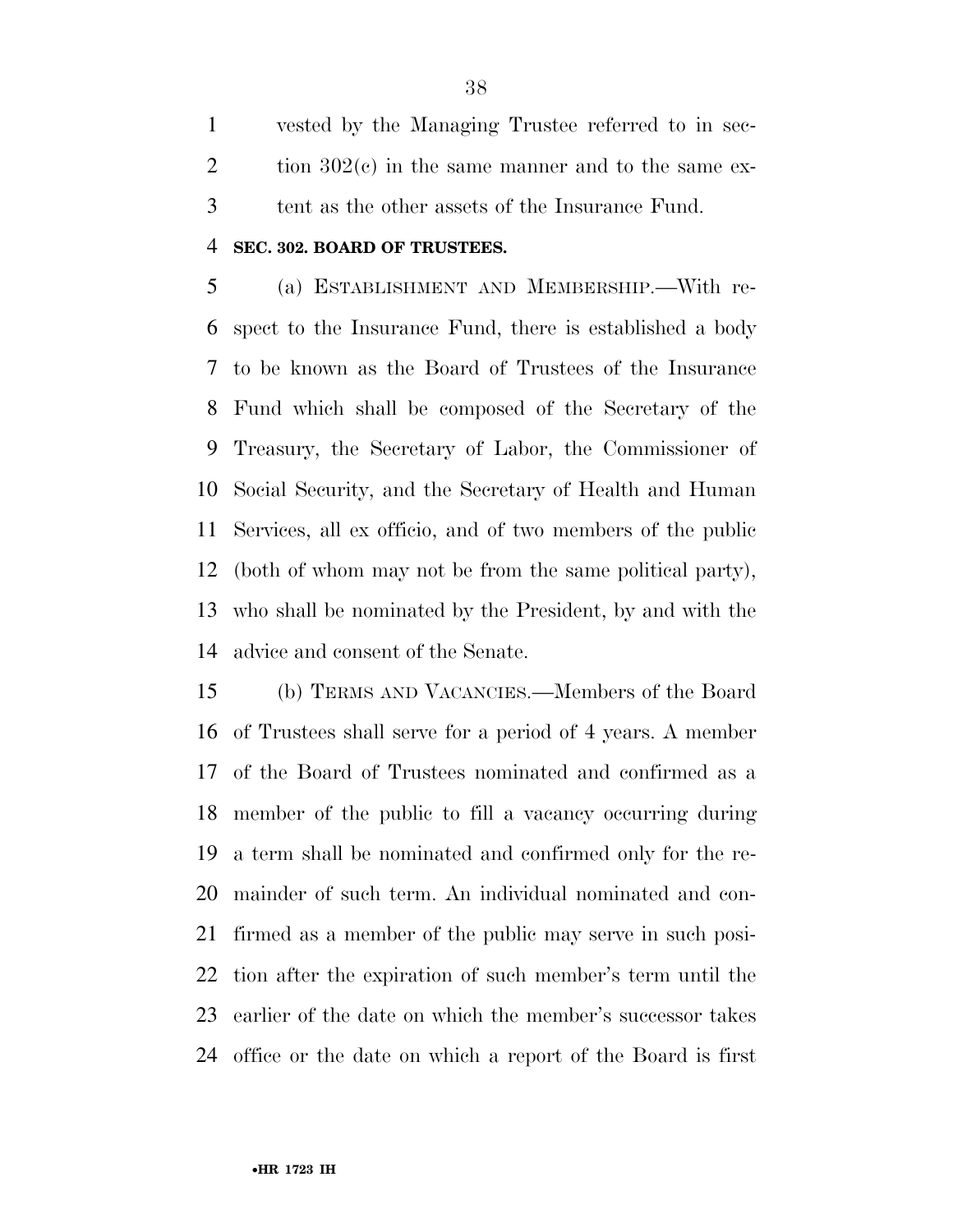issued under paragraph (2) after the expiration of the member's term.

 (c) MANAGING TRUSTEE AND SECRETARY.—The Secretary of the Treasury shall be the Managing Trustee of the Board of Trustees. The Secretary of Labor shall serve as the Secretary of the Board of Trustees.

 (d) BASIC DUTIES OF THE BOARD OF TRUSTEES.— The Board of Trustees shall meet not less frequently than once each calendar year. It shall be the duty of the Board of Trustees to—

11 (1) hold the Insurance Fund;

 (2) report to Congress not later than April 1 of each year—

 (A) on the operation and status of the In- surance Fund during the fiscal year preceding 16 the fiscal year in which the report is made; and (B) on the expected operation and status of the Insurance Fund during the fiscal year in which the report is made and the next 2 fiscal years;

 (3) report immediately to Congress whenever the Board is of the opinion that the amount in the Insurance Fund is unduly small; and

 (4) review the general policies followed in man-aging the Insurance Fund, and recommend changes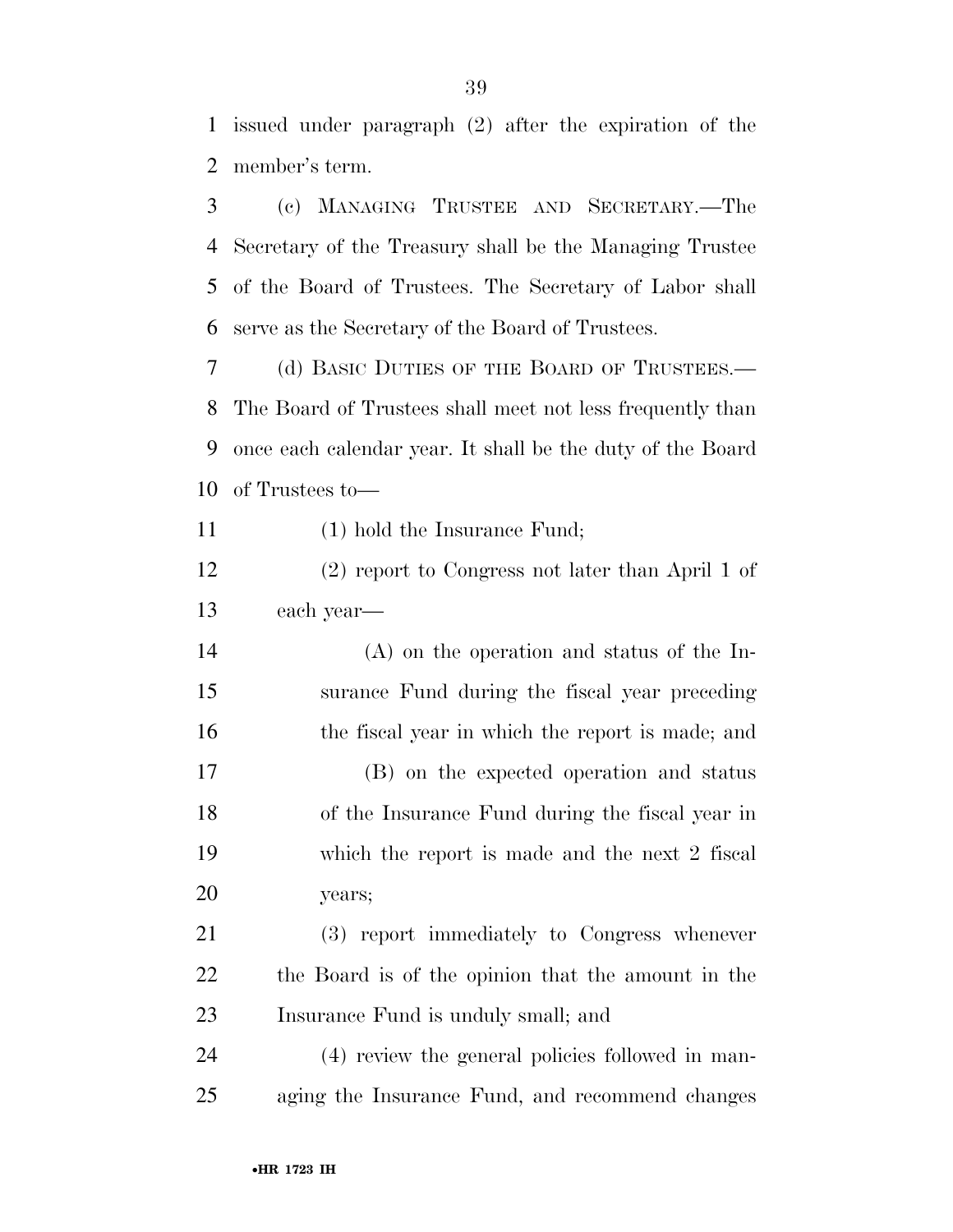in such policies, including necessary changes in the provisions of law that govern the way in which the Insurance Fund is to be managed.

 (e) REQUIREMENTS RELATING TO ANNUAL RE- PORT.—The report provided for in subsection (d)(2) shall include a statement of the assets of, and the disburse- ments made from, the Insurance Fund during the fiscal year preceding the fiscal year in which the report is made, an estimate of the expected income to, and disbursements to be made from, the Insurance Fund during the fiscal year in which the report is made and each of the next two fiscal years, and a statement of the actuarial status of the Insurance Fund. Such report shall also include an actuarial opinion by an appropriate employee of the De- partment of Labor certifying that the techniques and methodologies used for the report are generally accepted within the actuarial profession and that the assumptions and cost estimates used for the report are reasonable.

 (f) LIABILITY.—A person serving as a member of the Board of Trustees shall not be considered to be a fiduciary and shall not be personally liable for actions taken in such capacity with respect to the Insurance Fund.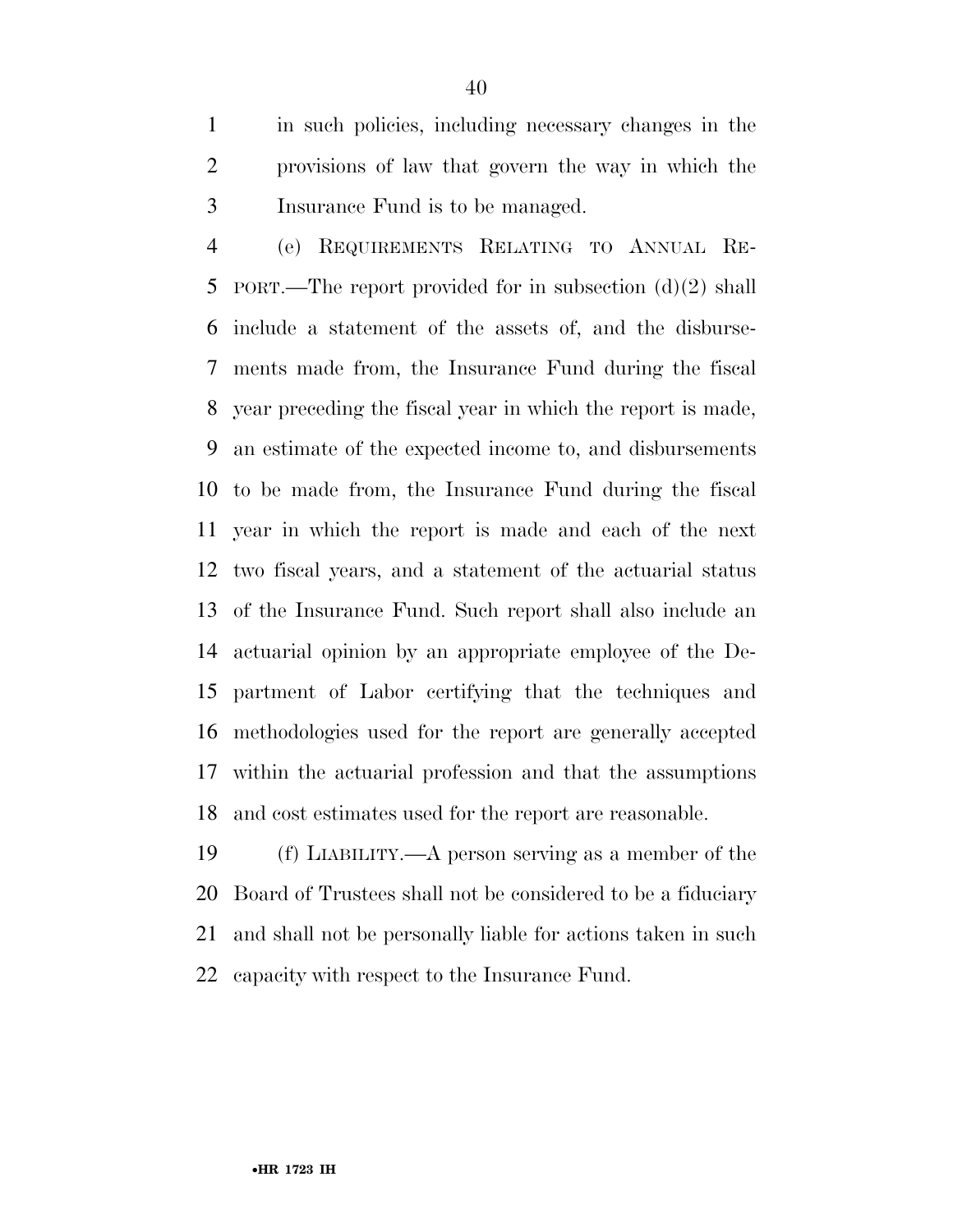### **SEC. 303. INVESTMENT OF THE FAMILY AND MEDICAL LEAVE INSURANCE FUND.**

 (a) OBLIGATIONS.—It shall be the duty of the Man- aging Trustee to invest such portion of the Insurance Fund as is not, in the trustee's judgment, required to meet current withdrawals. Such investments may be made only in interest-bearing obligations of the United States or in obligations guaranteed as to both principal and interest by the United States.

 (b) ACQUISITION.—The obligations referred to in subsection (a) may be acquired—

(1) on original issue at the issue price; or

 (2) by purchase of outstanding obligations at the market price.

 (c) OBLIGATIONS ISSUED FOR PURCHASE BY FUND.—The purposes for which obligations of the United States may be issued under chapter 31 of title 31, United States Code, are extended to authorize the issuance at par of public debt obligations for purchase by the Insurance Fund. Such obligations issued for purchase by the Insur- ance Fund shall have dates of maturity fixed with due re- gard for the needs of the Insurance Fund. Such obliga-tions shall bear interest at a rate equal to—

•**HR 1723 IH** (1) except as provided in paragraph (2), the av- erage market yield (computed by the Managing Trustee on the basis of market quotations as of the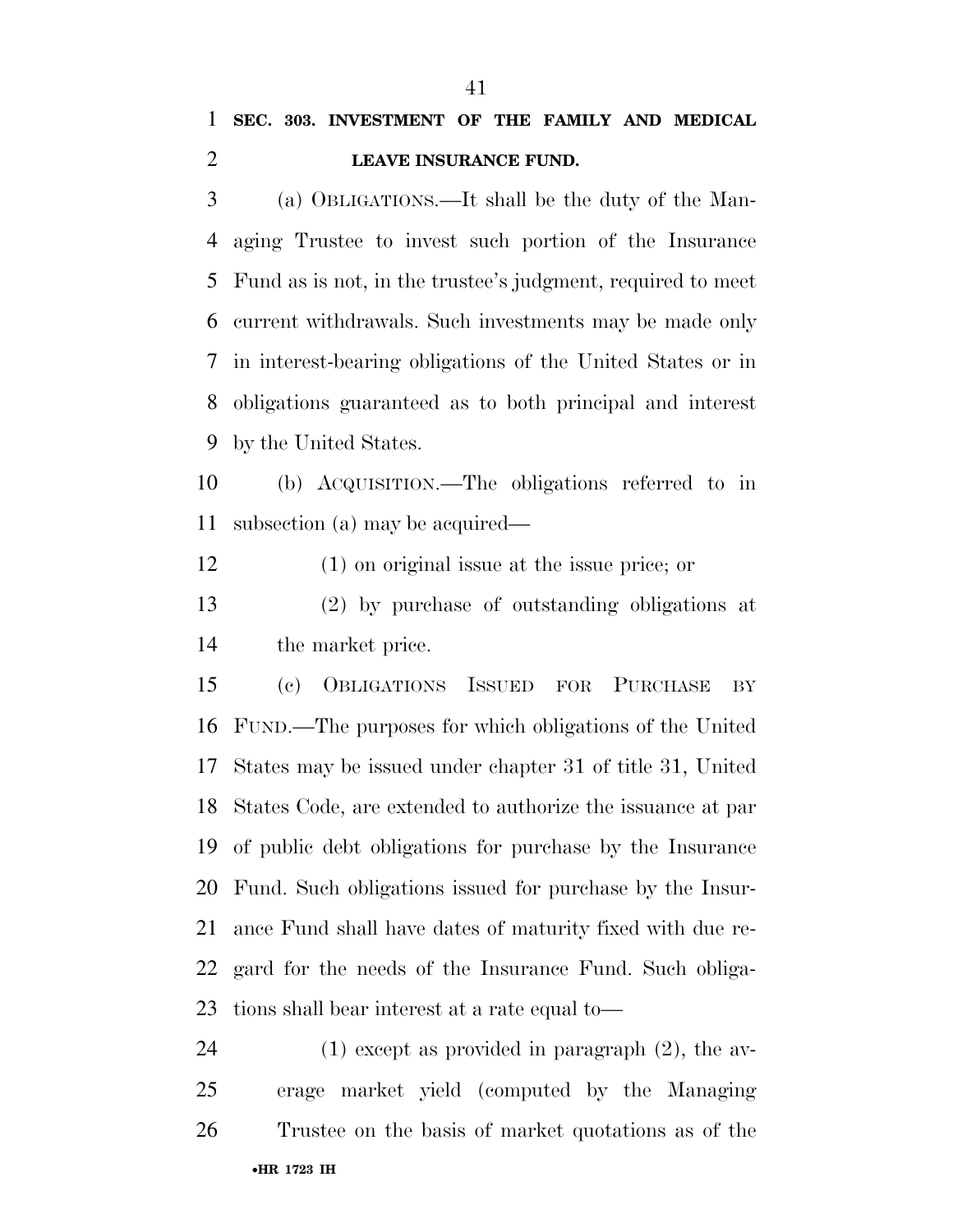end of the calendar month preceding the date of such issue) on all marketable interest-bearing obliga- tions of the United States forming a part of the public debt that are not due or callable until after the expiration of four years from the end of such calendar month; or

 (2) in a case in which such average market yield is not a multiple of 0.1 percent, the multiple of 0.1 percent nearest such market yield.

 (d) OTHER OBLIGATIONS.—The Managing Trustee may purchase interest-bearing obligations of the United States that are not described in subsection (c) or obliga- tions guaranteed as to both principal and interest by the United States, on original issue or at the market price, only in cases in which the trustee determines that the pur- chase of obligations described in this paragraph is in the public interest.

 (e) DISPOSITION AND REDEMPTION OF OBLIGA- TIONS.—Any obligations acquired by the Insurance Fund (except public debt obligations issued exclusively to the In- surance Fund) may be sold by the Managing Trustee at the market price, and such public debt obligations may be redeemed at par plus accrued interest.

 (f) CREDITING OF INTEREST AND PROCEEDS.—The interest on, and the proceeds from the sale or redemption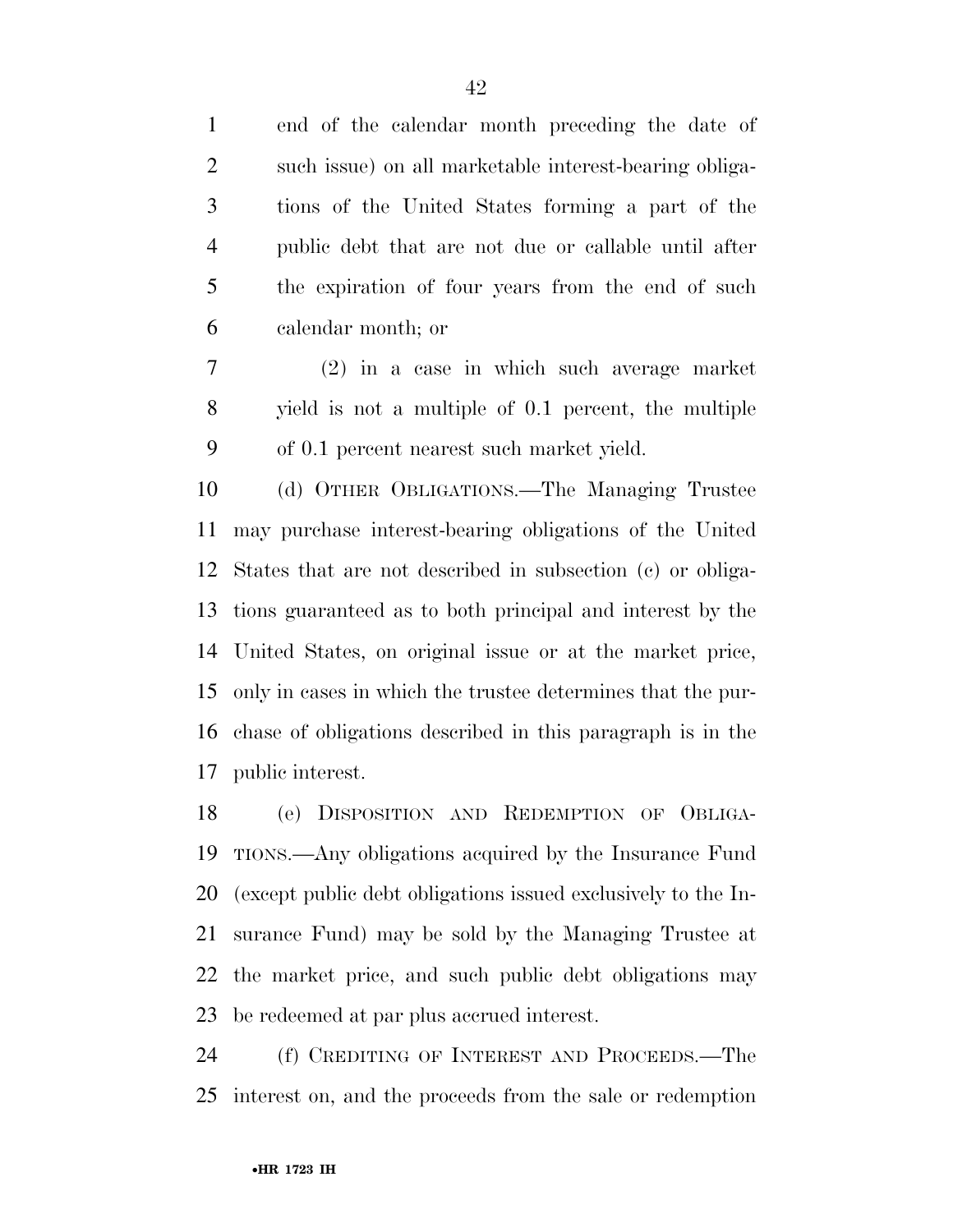of, any obligations held in the Insurance Fund shall be credited to and form a part of the Insurance Fund.

## **SEC. 304. PAYMENTS FROM FAMILY AND MEDICAL LEAVE INSURANCE FUND.**

 The Managing Trustee shall pay from time to time from the Insurance Fund such amounts as the Secretary of Labor certifies are necessary to make the payments pro- vided for by section 103, and payments with respect to administrative expenses under section 305.

#### **SEC. 305. ADMINISTRATIVE EXPENSES.**

 (a) AVAILABILITY OF INSURANCE FUND.—Under regulations that shall be prescribed by the Secretary of Labor, funds shall be made available from the Insurance Fund in connection with the administration of this Act and the administration of related provisions of the Inter- nal Revenue Code of 1986 in the same manner and extent as funds are made available from the trust funds referred to in section 201(g) of the Social Security Act (42 U.S.C.  $401(g)$  in connection with the administration of the rel-evant provisions referred to in such section.

 (b) AUTHORIZATION OF APPROPRIATIONS.—There are authorized to be made available for expenditure such amounts as Congress may determine to be appropriate to pay the costs of the part of the administration of this Act (including start-up costs, technical assistance, and costs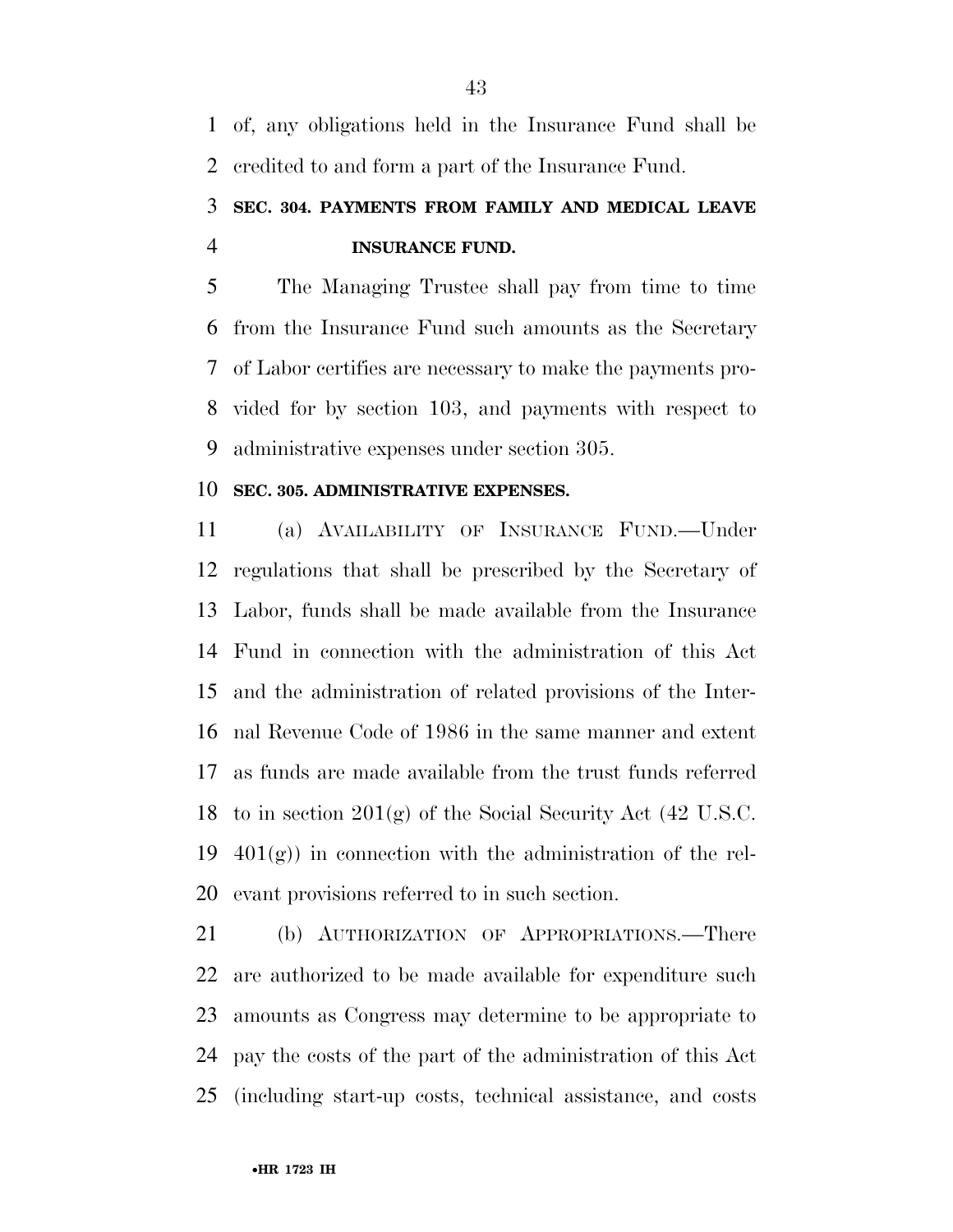for small employers electing to participate in the Family and Medical Leave Insurance Program) for which the Sec-retary of Labor is responsible.

 (c) GIFTS AND BEQUESTS.—The Managing Trustee may accept on behalf of the United States money gifts and bequests made unconditionally to the Insurance Fund for the benefit of the Insurance Fund or any activity fi- nanced through the Insurance Fund and such gifts and bequests shall be deposited into the Insurance Fund.

 (d) PROCESSING OF TAX DATA.—Section 232 of the Social Security Act (42 U.S.C. 432) shall apply with re- spect to this Act, in the same manner and to the same extent as such section applies with respect to title II of the Social Security Act (42 U.S.C. 401 et seq.).

### **SEC. 306. AMENDMENTS TO THE INTERNAL REVENUE CODE OF 1986.**

 (a) EMPLOYEE PREMIUMS.—Section 3101 of the In- ternal Revenue Code of 1986 (relating to tax on employ-ees) is amended—

- (1) by redesignating subsection (c) as sub-section (d); and
- (2) by inserting after subsection (c) the fol-lowing new subsection:
- 24 "(c) FAMILY AND MEDICAL LEAVE PREMIUMS.—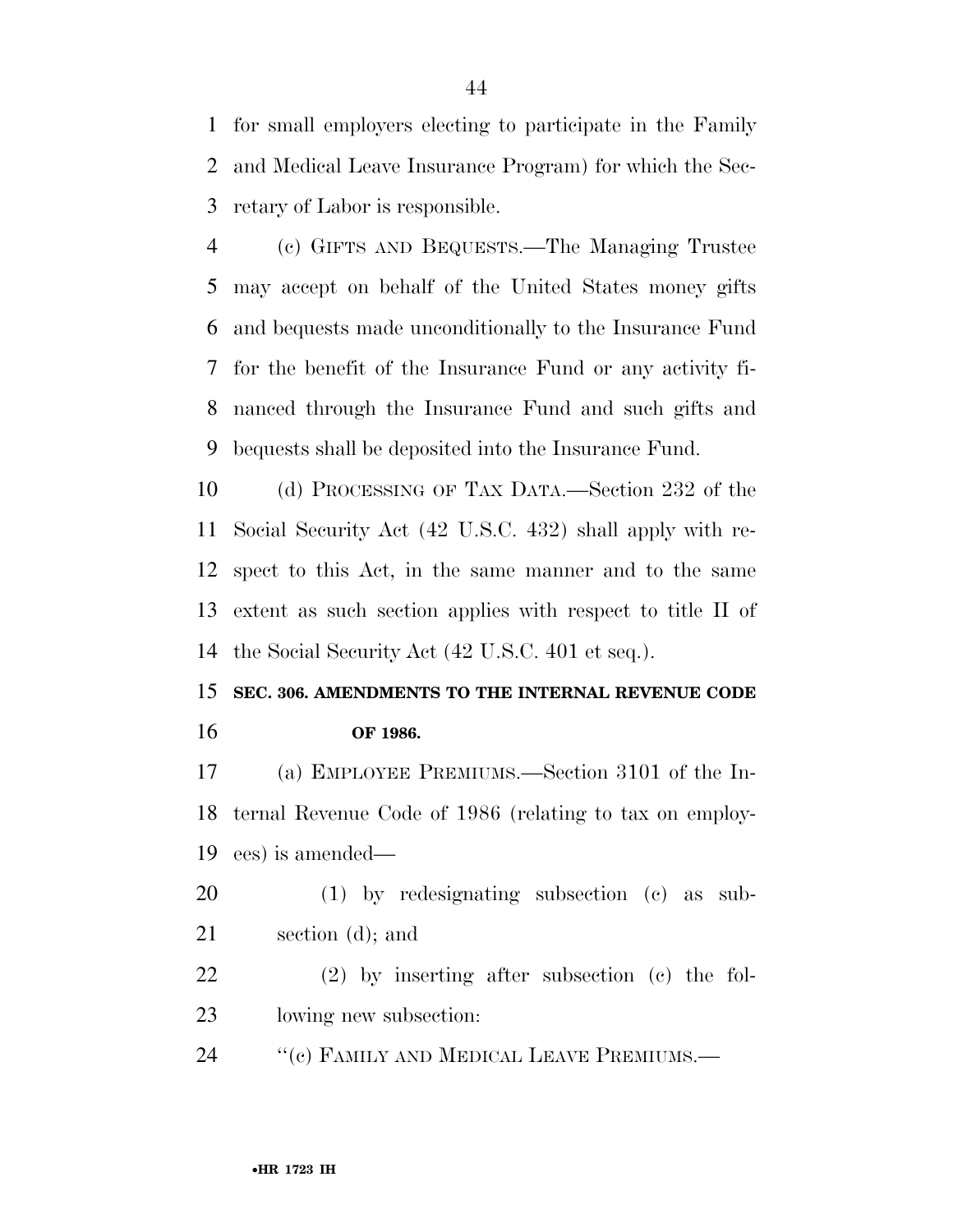| $\mathbf{1}$   | "(1) IN GENERAL.—In addition to the taxes im-           |
|----------------|---------------------------------------------------------|
| $\overline{2}$ | posed by subsections (a) and (b), there is imposed      |
| 3              | on the income of every individual a family and med-     |
| $\overline{4}$ | ical leave premium equal to the applicable percent-     |
| 5              | age of the wages (as defined in section $3121(a)$ ) re- |
| 6              | ceived by the individual with respect to employment     |
| 7              | (as defined in section $3121(b)$ ).                     |
| 8              | "(2) APPLICABLE PERCENTAGE.—For purposes                |
| 9              | of paragraph $(1)$ , the applicable percentage is—      |
| 10             | "(A) 0.1 percent with respect to periods of             |
| 11             | employment by a small employer (as defined in           |
| 12             | section 3(b) of the Family Leave Insurance Act          |
| 13             | of 2009) electing to participate in the Family          |
| 14             | and Medical Leave Insurance Program (estab-             |
| 15             | lished under section 102 of such Act); and              |
| 16             | "(B) $0.2$ percent with respect to all other            |
| 17             | periods of employment.                                  |
| 18             | (3)<br>EXCEPTION FOR<br><b>CERTAIN</b><br>EMPLOY-       |
| 19             | MENT.—Paragraph (1) shall not apply with respect        |
| 20             | to a period of employment—                              |
| 21             | "(A) by an employer during which the Sec-               |
| 22             | retary of Labor determines the employer has in          |
| 23             | effect a plan which is equivalent to or better          |
| 24             | than the Family and Medical Leave Insurance             |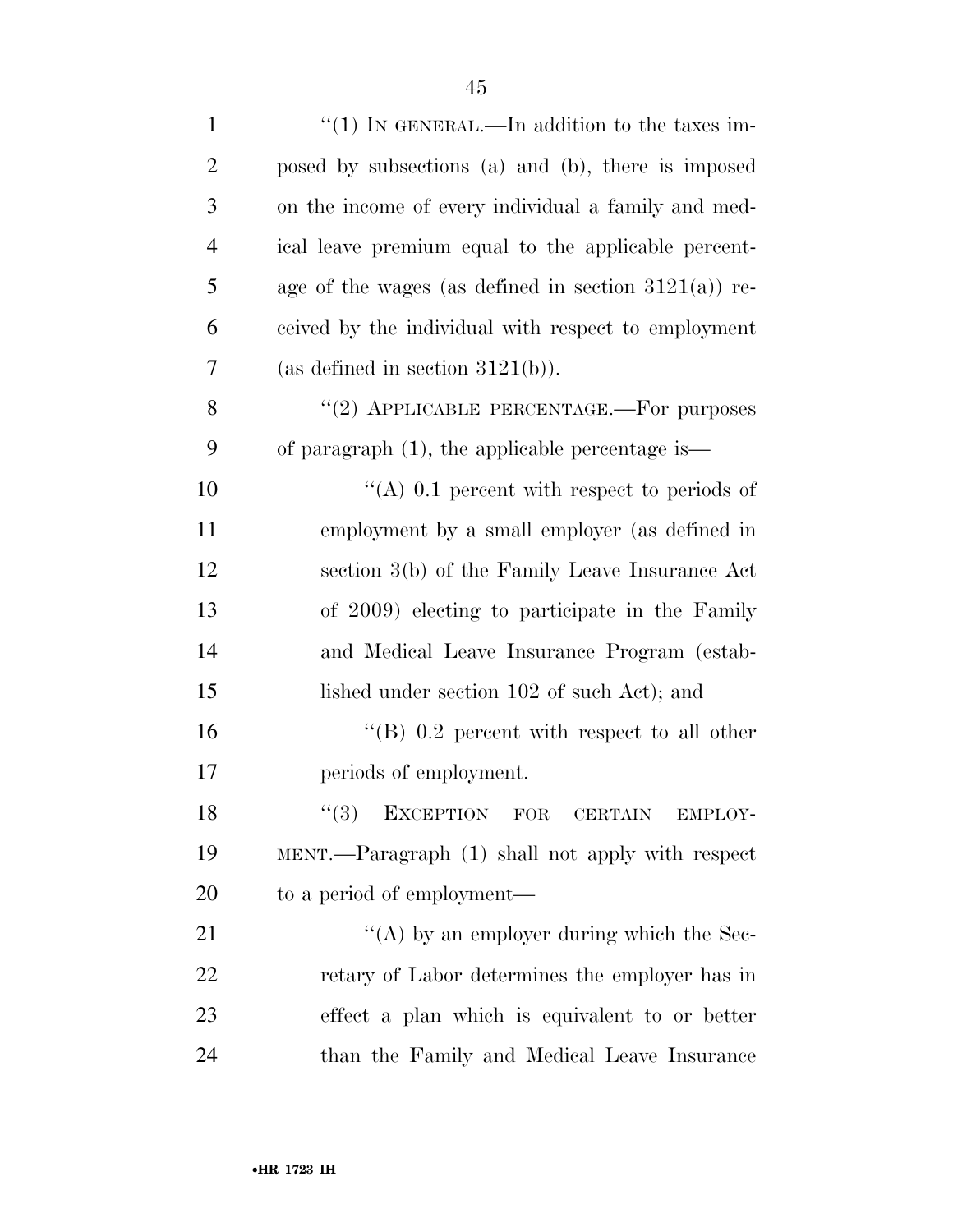| $\mathbf{1}$   | Program (established under section 102 of the           |
|----------------|---------------------------------------------------------|
| $\overline{2}$ | Family Leave Insurance Act of 2009); or                 |
| 3              | "(B) by a small employer (as so defined)                |
| $\overline{4}$ | who has not elected to participate in such Pro-         |
| 5              | gram.                                                   |
| 6              | For purposes of the preceding sentence, the Sec-        |
| $\overline{7}$ | retary of Labor shall prescribe such regulations as     |
| 8              | may be appropriate or necessary, including regula-      |
| 9              | tions requiring documentation of employer pro-          |
| 10             | grams.".                                                |
| 11             | (b) EMPLOYER PREMIUMS.—Section 3111 of the In-          |
| 12             | ternal Revenue Code of 1986 (relating to tax on employ- |
| 13             | ers) is amended—                                        |
| 14             | $(1)$ by redesignating subsection $(e)$ as sub-         |
| 15             | section (d); and                                        |
| 16             | $(2)$ by inserting after subsection $(e)$ the fol-      |
| 17             | lowing new subsection:                                  |
| 18             | "(c) FAMILY AND MEDICAL LEAVE PREMIUMS.-                |
| 19             | "(1) IN GENERAL.—In addition to the excise              |
| 20             | taxes imposed by subsections (a) and (b), there is      |
| 21             | imposed on every employer a family and medical          |
| 22             | leave premium, with respect to having individuals in    |
| 23             | such employer's employ, equal to the applicable per-    |
| 24             | centage of the wages (as defined in section $3121(a)$ ) |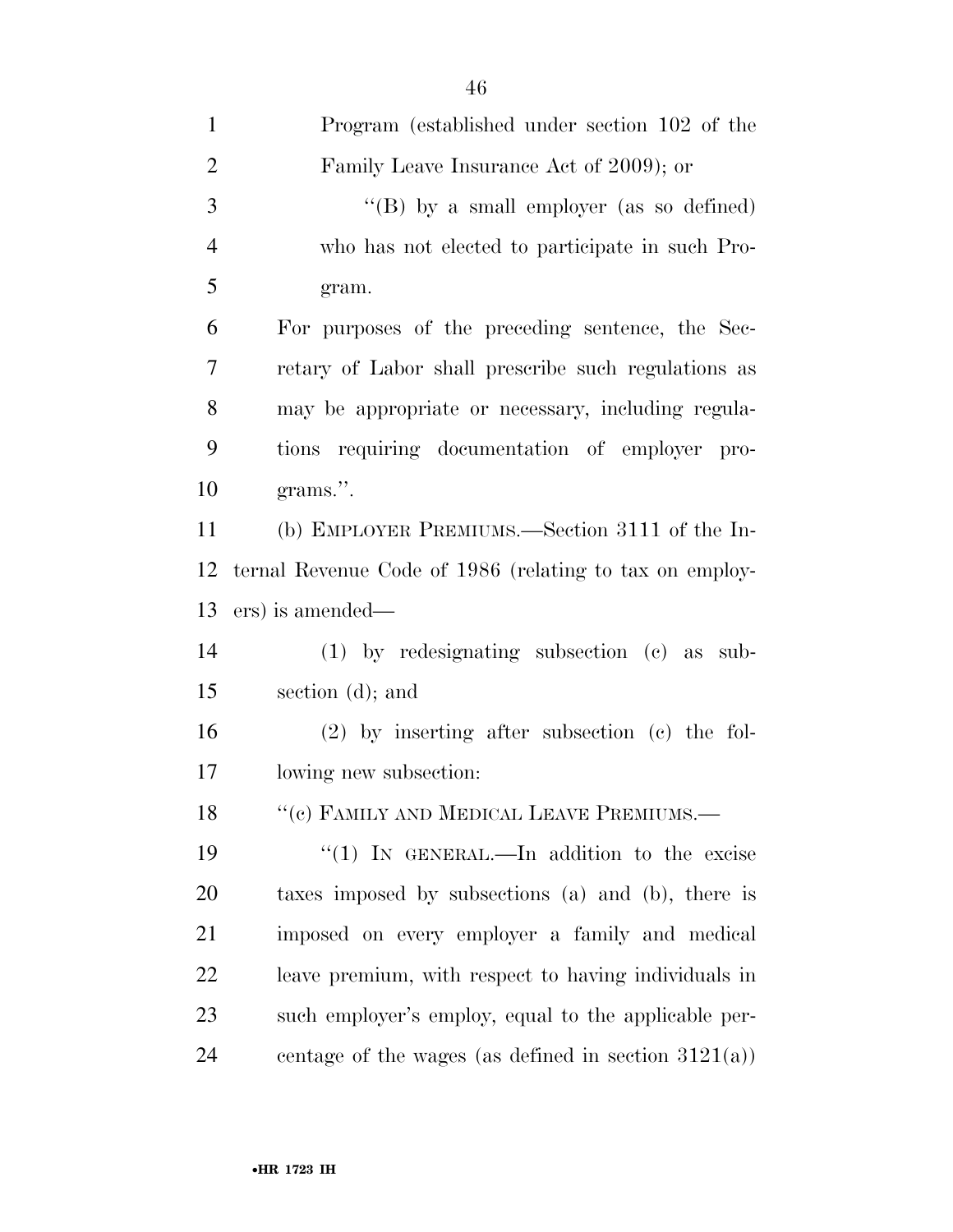| $\mathbf{1}$   | paid by such employer with respect to employment   |
|----------------|----------------------------------------------------|
| $\overline{2}$ | (as defined in section $3121(b)$ ).                |
| 3              | "(2) APPLICABLE PERCENTAGE.—For purposes           |
| $\overline{4}$ | of paragraph $(1)$ , the applicable percentage is— |
| 5              | "(A) $0.1$ percent with respect to small em-       |
| 6              | ployers (as defined in section $3(b)$ of the Fam-  |
| 7              | ily Leave Insurance Act of 2009) electing to       |
| 8              | participate in the Family and Medical Leave In-    |
| 9              | surance Program (established under section         |
| 10             | $102$ of such Act); and                            |
| 11             | "(B) $0.2$ percent with respect to all other       |
| 12             | employers.                                         |
| 13             | "(3) EXCEPTION FOR CERTAIN EMPLOYERS.-             |
| 14             | Paragraph (1) shall not apply for any period with  |
| 15             | respect to an employer to whom paragraph (1) of    |
| 16             | section 3101(c) does not apply by reason of para-  |
| 17             | graph $(3)$ thereof.".                             |
| 18             | (c) SELF-EMPLOYED PREMIUMS.—Section 1401 of        |
| 19             | the Internal Revenue Code of 1986 is amended—      |
| 20             | $(1)$ by redesignating subsection $(e)$ as sub-    |
| 21             | section $(d)$ ; and                                |
| 22             | $(2)$ by inserting after subsection (b) the fol-   |
| 23             | lowing new subsection:                             |
| 24             | "(c) FAMILY AND MEDICAL LEAVE PREMIUMS.-           |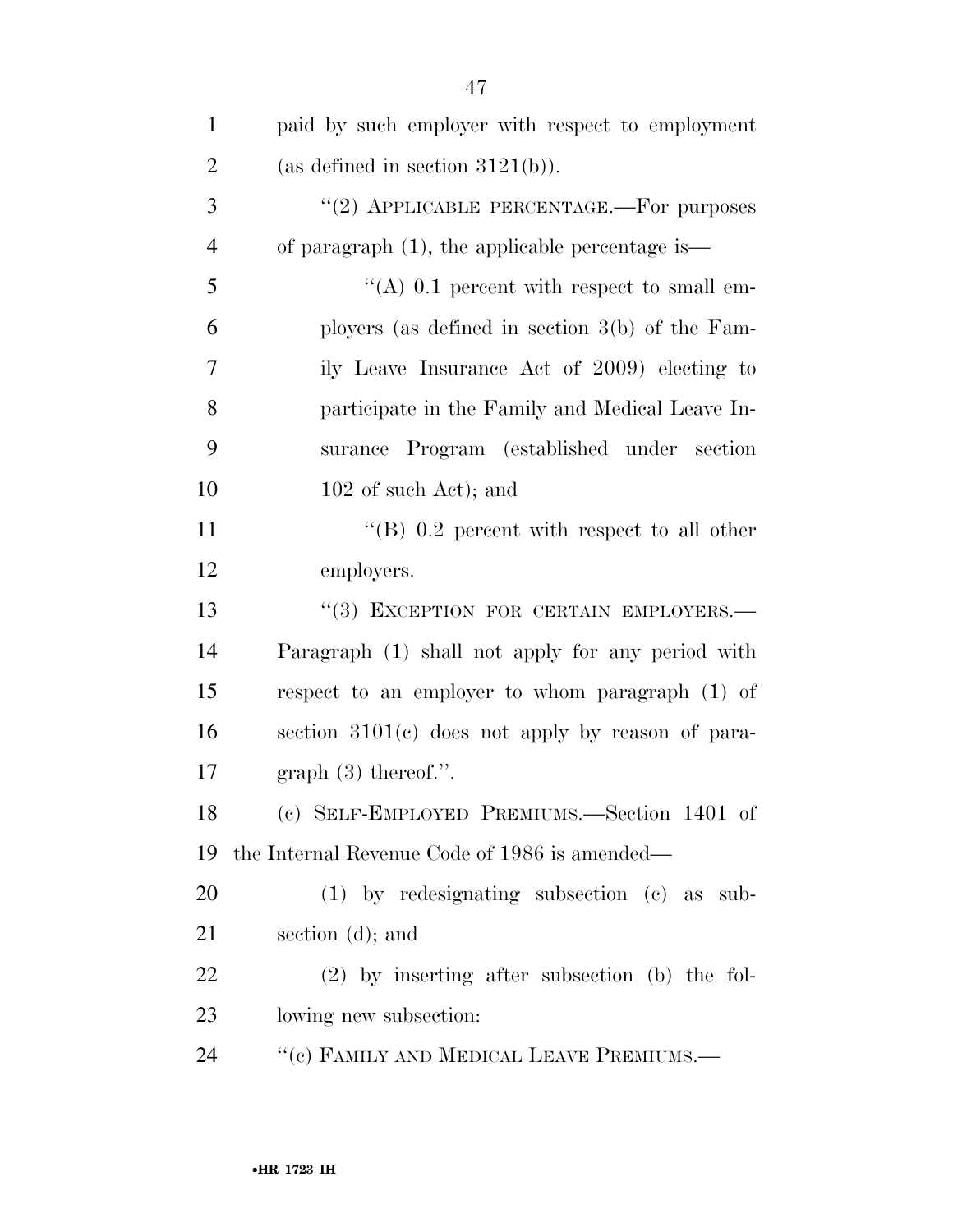| $\mathbf{1}$   | "(1) IN GENERAL.—In addition to the taxes im-             |
|----------------|-----------------------------------------------------------|
| $\overline{2}$ | posed by subsections (a) and (b), there is imposed        |
| 3              | for each taxable year, on the self-employment income      |
| 4              | of every individual, a family and medical leave pre-      |
| 5              | mium equal to 0.4 percent of the amount of the self-      |
| 6              | employment income for such taxable year.                  |
| 7              | "(2) EXCEPTION FOR CERTAIN EMPLOYERS.-                    |
| 8              | Paragraph (1) shall not apply for any period with         |
| 9              | respect to an employer who has not elected to par-        |
| 10             | ticipate in the Family and Medical Leave Insurance        |
| 11             | Program (established under section 102 of the Fam-        |
| 12             | ily Leave Insurance Act of 2009).".                       |
| 13             | (d) CONFORMING AMENDMENTS TO SOCIAL SECU-                 |
| 14             | RITY ACT.—Section 201 of the Social Security Act (42)     |
| 15             | U.S.C. $401$ ) is amended—                                |
| 16             | (1) by striking "sections $3101(b)$ and $3111(b)$ "       |
| 17             | both places it appears in subsection $(a)(3)$ and in-     |
| 18             | serting "sections $3101(b)$ , $3101(c)$ , $3111(b)$ , and |
| 19             | $3111(e)$ , and                                           |
| 20             | $(2)$ by striking "section 1401(b)" both places it        |
| 21             | appears in subsection $(a)(4)$ and inserting "sections"   |
| 22             | 1401(b) and $1401(e)$ ".                                  |
|                |                                                           |

(e) EFFECTIVE DATE.—